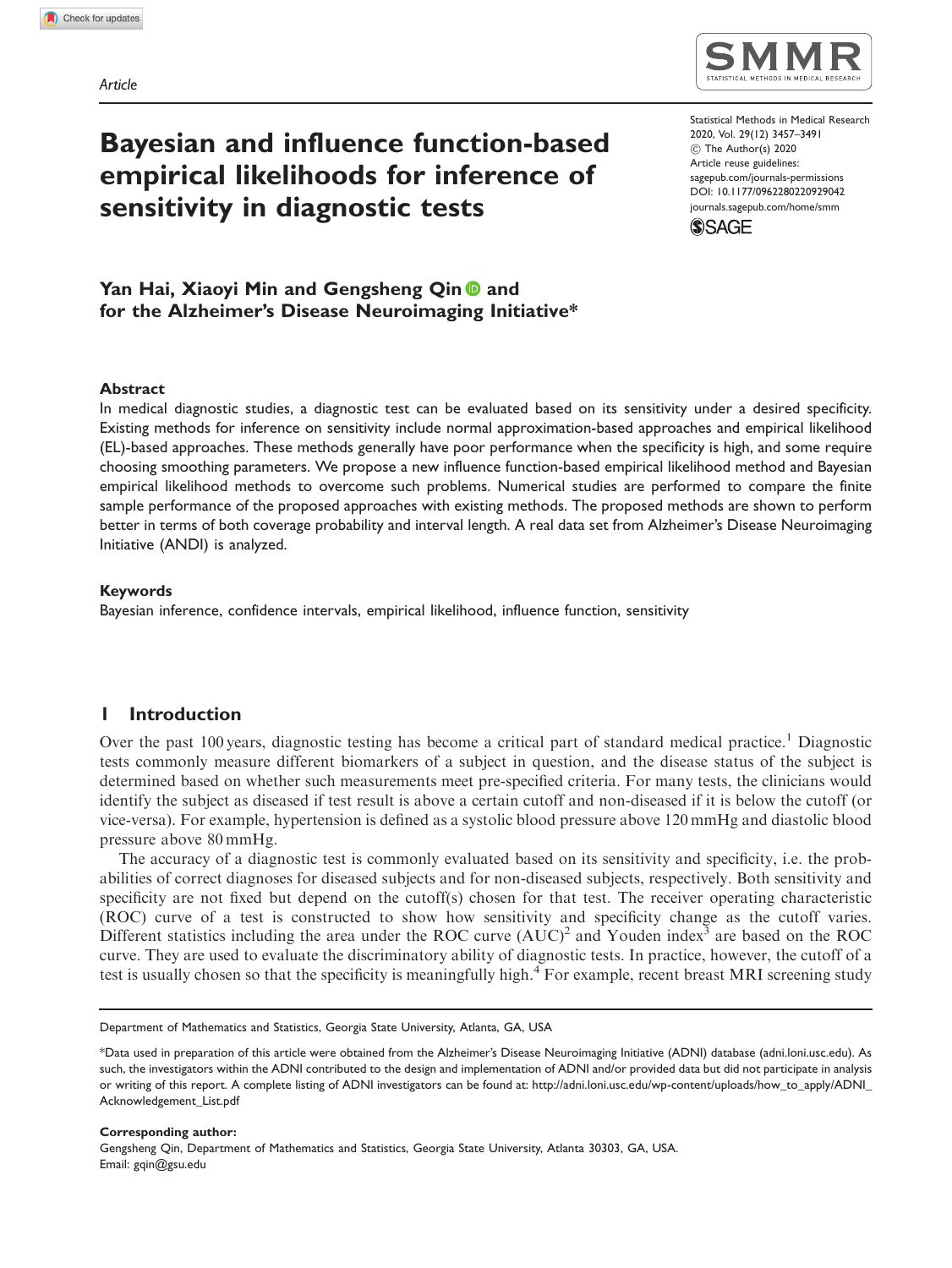results usually have specificity of at least 80%.<sup>5</sup> In this paper, we focus on interval estimation of the sensitivity at a certain specificity.

Existing methods for interval estimation of sensitivity include normal approximation-based approaches and empirical likelihood-based approaches. Linnet proposed a normal approximation (NA)-based confidence interval. Platt et al.<sup>4</sup> noted that Linnet's method may be greatly affected by poor empirical density estimation, and proposed to use Efron's bias-corrected acceleration (BCa) bootstrap interval.<sup>7</sup> Zhou and Qin<sup>8</sup> developed two bootstrap intervals for sensitivity based on extensions of Agresti and Coull's results on confidence intervals for binomial proportions,<sup>9</sup> and showed that the new bootstrap intervals have better coverage accuracy than the NA and BCa intervals. Empirical likelihood (EL), introduced by Owen,<sup>10</sup> has become a popular approach in statistical research because it does not rely on parametric assumptions on the data but still enjoys the advantages of likelihood methods. In particular, EL methods have been used widely in evaluation of diagnostic tests. For example, Gong et al.<sup>11</sup> proposed a smoothed jackknife empirical likelihood (JEL) method for the ROC curve. Oin et al.<sup>12</sup> developed a hybrid EL (HEL) method for sensitivity.

In this article, we provide a thorough review of these methods and comprehensive numerical studies to compare their performance in different settings. Moreover, we study two improvements of current methods. First, we note that in the approach of Qin et al.,<sup>12</sup> the hybrid empirical likelihood ratio follows a scaled chi-square distribution asymptotically, thus an extra step is required to estimate this scale. We propose a new influence function-based EL (IFEL) method following Yu et al.<sup>13</sup> The idea is to replace the estimating function in the EL with an influence function of the sensitivity. The corresponding empirical log-likelihood ratio statistic converges to a standard chisquare distribution, which makes inference for sensitivity more convenient. Second, we develop Bayesian empirical likelihood (BEL) approaches. Despite the extensive use in the frequentist context, EL has only recently been used in Bayesian analysis. Lazar<sup>14</sup> observed that the properties of EL are in many respects similar to those of parametric likelihoods, and EL could be used in Bayesian inference like parametric likelihoods. To our knowledge, Bayesian EL methods have not been used in evaluating diagnostic tests. We propose to apply Bayesian EL methods to the inference of sensitivity. A critical part of Bayesian approaches is choosing an appropriate prior, which becomes quite tricky since no parametric model is assumed for EL. We consider building EL and assigning priors on either the sensitivity parameter itself or the probability vector  $(p_1, \ldots, p_n)$  in building EL. For EL on the sensitivity parameter, we follow Clarke and Yuan<sup>15</sup> to derive reference priors.<sup>[16–18](#page-25-0)</sup> In addition, we apply the idea of Rao and Wu<sup>19</sup> to employ Bayesian EL based on  $(p_1, \ldots, p_n)$ .

The article is organized as follows. In Section 2, we review several existing methods for interval estimation of sensitivity. In Section 3, we introduce a new EL ratio statistic for sensitivity based on influence function. In Section 4, we propose Bayesian EL methods based on influence function and hybrid methods. In Section 5, we conduct simulation studies to compare the performance of the proposed methods with existing methods. In Section 6, we apply the new methods to a real dataset to assess the diagnostic accuracy of three biomarkers in the detection of Alzheimer's disease. A sample R code for the implementation of the proposed methods is provided in Appendix 2.

#### 2 Existing methods of constructing confidence intervals for sensitivity

Let Y and X be results from a continuous-scale test for diseased and non-diseased subjects, respectively. Suppose subjects are diagnosed as diseased if the results are greater than a cutoff  $\eta$ , and non-diseased if the results are below  $\eta$ . The sensitivity and specificity of this test are defined by

Sensitivity = 
$$
P(Y > \eta) = 1 - G(\eta)
$$
, Specificity =  $P(X \le \eta) = F(\eta)$ 

where G and F are the distribution functions of Y and X, respectively. Therefore, when the specificity of the test is  $p (0 < p < 1)$ , the corresponding sensitivity is  $\theta = 1 - G(F^{-1}(p))$ . Let  $\{Y_1, \ldots, Y_n\}$  and  $\{X_1, \ldots, X_m\}$  be the test results of a random sample of diseased subjects and non-diseased subjects, respectively. The statistical problem is to construct confidence intervals for the sensitivity  $\theta$  at a fixed specificity p based on these observations.

#### 2.1 Normal approximation-based bootstrap methods

As mentioned in introduction section, Zhou and Qin<sup>8</sup> developed two bootstrap intervals for the sensitivity which have better coverage accuracy than other normal-approximation based confidence intervals. Their methods used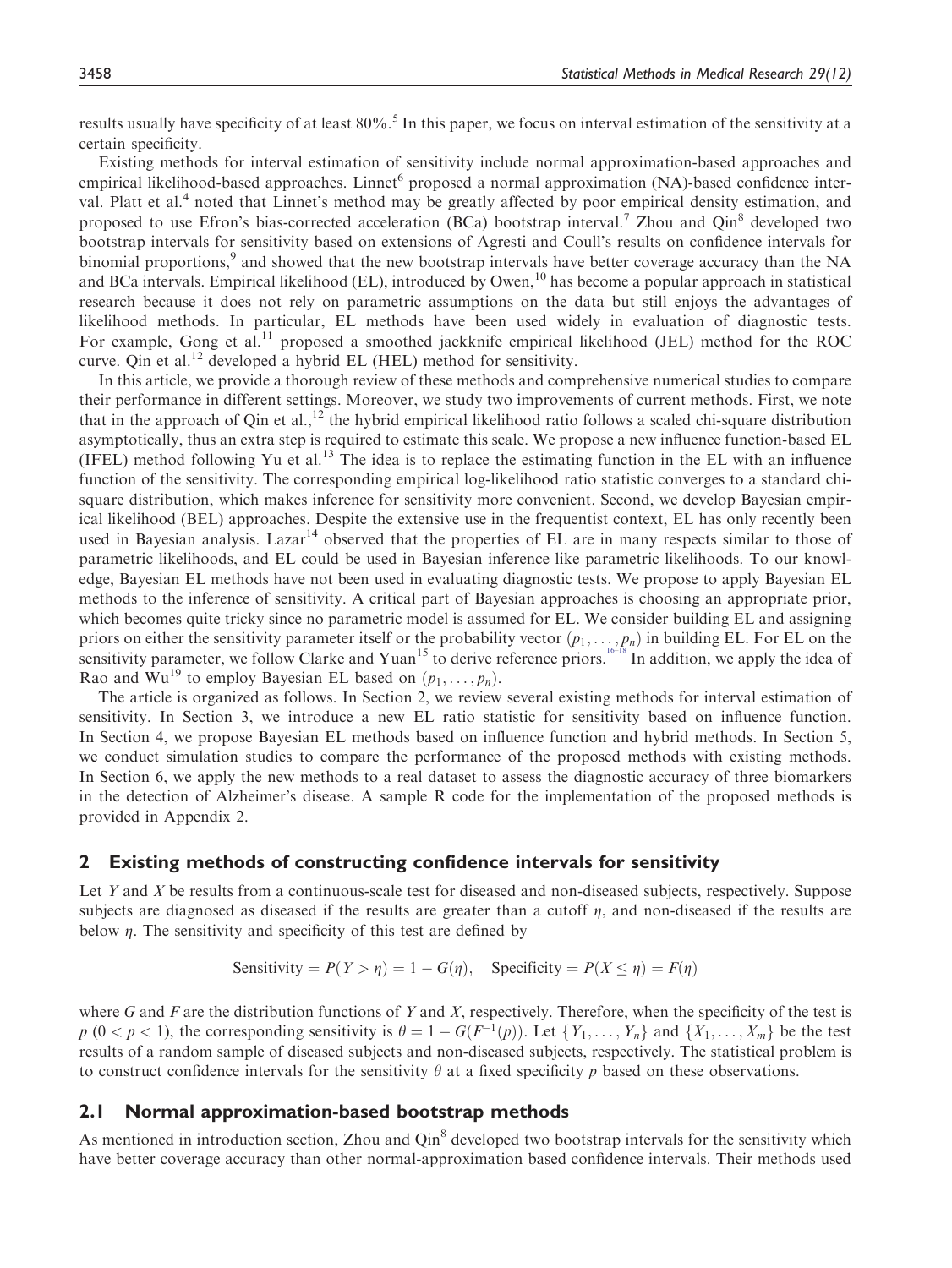Agresti and Coull's idea for construction of confidence interval of a binomial proportion.<sup>9</sup> The first confidence interval, called bootstrap I (BTI) interval, for  $\theta$  is defined by

$$
\left(\tilde{\theta} - z_{1-\alpha/2}\sqrt{V^*(\tilde{\theta})}, \ \tilde{\theta} + z_{1-\alpha/2}\sqrt{V^*(\tilde{\theta})}\right)
$$

where

$$
\tilde{\theta} = \frac{\sum_{j=1}^{n} I[Y_j \ge \hat{F}^{-1}(p)] + \frac{1}{2} z_{1-\alpha/2}^2}{n + z_{1-\alpha/2}^2}
$$

 $\hat{F}^{-1}(p)$  is the p-th quantile of  $\hat{F}$ ,  $\hat{F}(x) = \frac{1}{m} \sum_{j=1}^{m} I(X_j \le x)$  is the empirical distribution function of  $F$ ,  $z_{1-\alpha/2}$  is the  $(1 - \alpha/2)$ -th quantile of the standard normal distribution, and the variance  $V^*(\tilde{\theta})$  of  $\tilde{\theta}$  is estimated by the following bootstrap procedure: following bootstrap procedure:

- 1. Draw a resample  $Y_j^*$ 's of size *n* and a separate resample  $X_i^*$ 's of size *m* with replacement, from the diseased sample  $Y_i$ 's and the non-diseased sample  $X_i$ 's, respectively.
- 2. Calculate the bootstrap version of  $\hat{\theta}$

$$
\tilde{\theta}^* = \frac{\sum_{j=1}^n I[Y_j^* \geq \hat{F}^{*-1}(p)] + \frac{1}{2}z_{1-\alpha/2}^2}{n + z_{1-\alpha/2}^2}
$$

where  $\hat{F}^{*-1}(p)$  is the p-th sample quantile based on the bootstrap resample  $X_i^*$ 's.<br>Repeat the first two steps B times (B > 200 is recommended) to obtain a set of boot

3. Repeat the first two steps B times ( $B \ge 200$  is recommended) to obtain a set of bootstrap replications  $\tilde{\theta}$ \*(b)  $(b = 1, ..., B)$ . Then, the bootstrap variance estimator  $V^*(\tilde{\theta})$  is defined by

$$
V^*(\tilde{\theta}) = \frac{1}{B-1} \sum_{b=1}^{B} (\tilde{\theta}^{*(b)} - \tilde{\theta}^*)^2
$$

where  $\bar{\theta}^* = \frac{1}{B} \sum_{b=1}^B \bar{\theta}^*(b)$ .

The second confidence interval, called bootstrap II (BTII) interval, for  $\theta$  is defined by

$$
(\bar{\theta}^* - z_{1-\alpha/2}\sqrt{V^*(\tilde{\theta})}, \ \bar{\theta}^* + z_{1-\alpha/2}\sqrt{V^*(\tilde{\theta})})
$$

BTI and BTII intervals are shown to have better coverage accuracy and shorter interval lengths than the normal approximation-based interval and the BCa interval regardless of the sample sizes and for both normal and non-normal data when specificity  $p$  is high. However, the coverage accuracy usually deteriorates for small sample sizes.

## 2.2 Jackknife empirical likelihood (JEL) method

Motivated by the JEL method for a U-statistic,<sup>20</sup> Gong et al.<sup>11</sup> proposed a smoothed jackknife method by applying the standard EL method to the jackknife sample mean. A simple empirical estimator for  $\theta$  is defined as

$$
\tilde{\theta}_{m,n} = 1 - \hat{G}(\hat{F}^{-1}(p))
$$
\n(1)

where  $\hat{G}(y) = \frac{1}{n} \sum_{i=1}^{n} I(Y_i \leq y)$  is the empirical distribution functions of G.

Gong et al.<sup>11</sup> defined a smooth version of  $\tilde{\theta}_{m,n}$  as

$$
\hat{\theta}_{m,n} = 1 - \frac{1}{n} \sum_{i=1}^{n} K\bigg(\frac{p - \hat{F}(Y_i)}{h}\bigg),
$$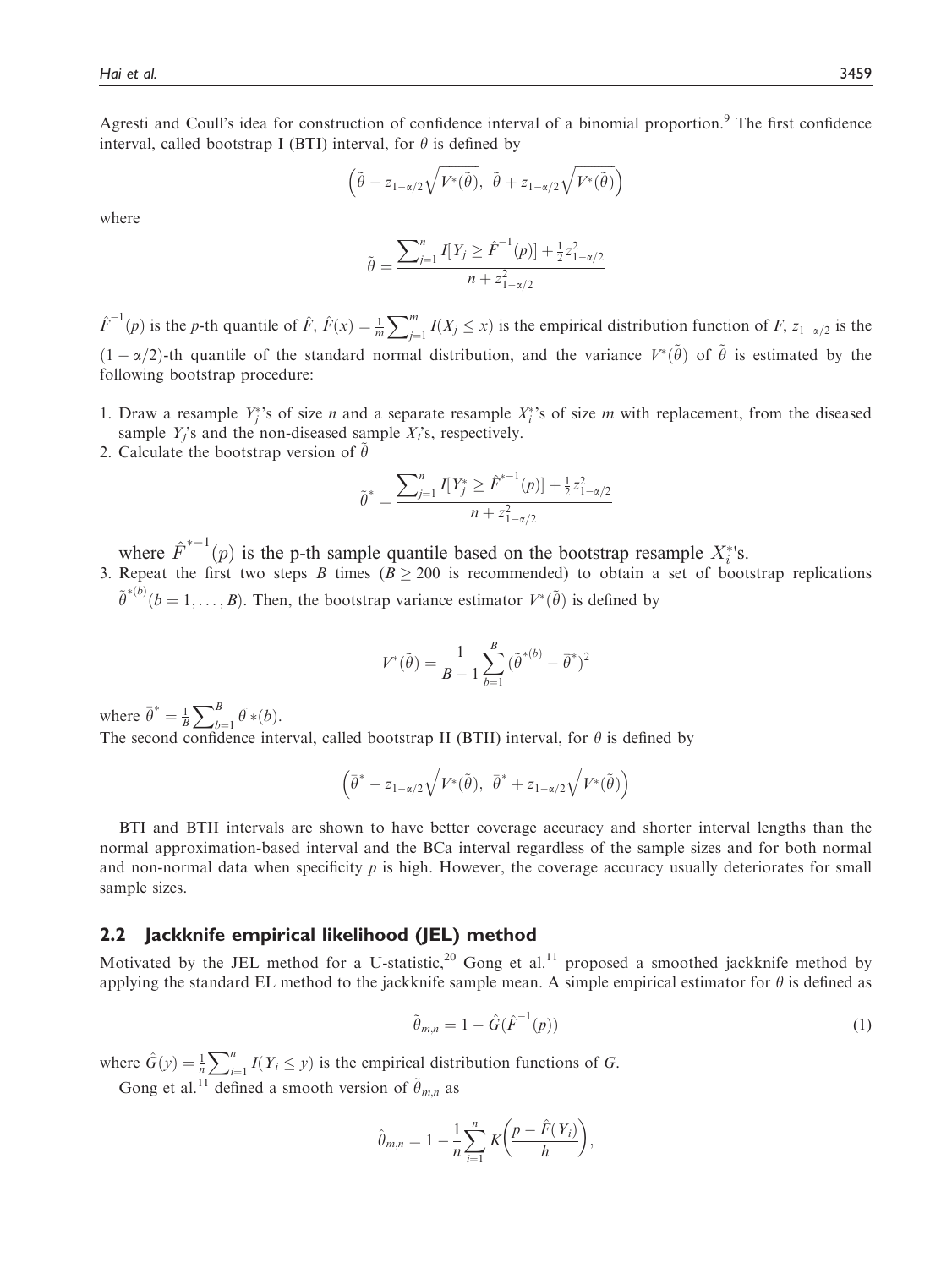where  $K(x) = \int_{-\infty}^{x} w(y) dy$ , w is a symmetric density function with support [-1,1], and  $h = h(n) > 0$  is a bandwidth. bandwidth.

Let

$$
\hat{\theta}_{m,n,j} = 1 - \frac{1}{n-1} \sum_{1 \le i \le n, i \ne j} K\bigg(\frac{p - \hat{F}(Y_i)}{h}\bigg), \quad \text{for } 1 \le j \le n
$$

and

$$
\hat{\theta}_{m,n,j} = 1 - \frac{1}{n} \sum_{i=1}^{n} K \left( \frac{p - \hat{F}_{m,j-n}(Y_i)}{h} \right), \quad \text{for } n < j \le n + m
$$

where

$$
\hat{F}_{m,k}(x) = \frac{1}{m-1} \sum_{1 \le j \le m, j \ne k} I(X_j \le x), \quad k = 1, ..., m
$$

The jackknife pseudo-sample is then defined as

$$
\hat{V}_j(p) = (n+m)\hat{\theta}_{m,n} - (n+m-1)\hat{\theta}_{m,n,j}, \quad j = 1, ..., n+m
$$

and the JEL for the sensitivity  $\theta$  is defined as

$$
L_{n,m}(\theta) = \sup_{p} \left\{ \prod_{j=1}^{n+m} p_j : \sum_{j=1}^{n+m} p_j = 1, \sum_{j=1}^{n+m} p_j \hat{V}_j(p) = \theta \right\}
$$

By standard Lagrange multiplier arguments, the empirical log-likelihood ratio can be derived as

$$
l_{n,m}(\theta) = -\sum_{j=1}^{n+m} \log \left\{ 1 + \lambda [\hat{V}_j(p) - \theta] \right\}
$$

where  $\lambda$  satisfies

$$
\frac{1}{n+m}\sum_{j=1}^{n+m}\frac{\hat{V}_j(p)-\theta}{1+\lambda[\hat{V}_j(p)-\theta]}=0
$$

Gong et al.<sup>11</sup> showed that  $-2l_{n,m}(\theta)$  converges in distribution to the standard chi-square distribution with one<br>gree of freedom, and a 100(1 –  $\alpha$ )% level JEL-based confidence interval on  $\theta$  is given by degree of freedom, and a  $100(1 - \alpha)\%$  level JEL-based confidence interval on  $\theta$  is given by

$$
CI_{JEL}(\theta) = \left\{\theta : -2l_{n,m}(\theta) \leq \chi_1^2(1-\alpha)\right\}
$$

where  $\chi_1^2(1-\alpha)$  is the  $(1-\alpha)$ -th quantile of  $\chi_1^2$ . As previously mentioned, JEL method needs to choose a band-<br>width for kernel estimation width for kernel estimation.

#### 2.3 Hybrid empirical likelihood method

A challenge in constructing confidence intervals for sensitivity is to estimate the cut-off point that yields the desired specificity. Qin et al.<sup>12</sup> proposed a hybrid EL-based procedure which does not estimate an explicit cut-off point.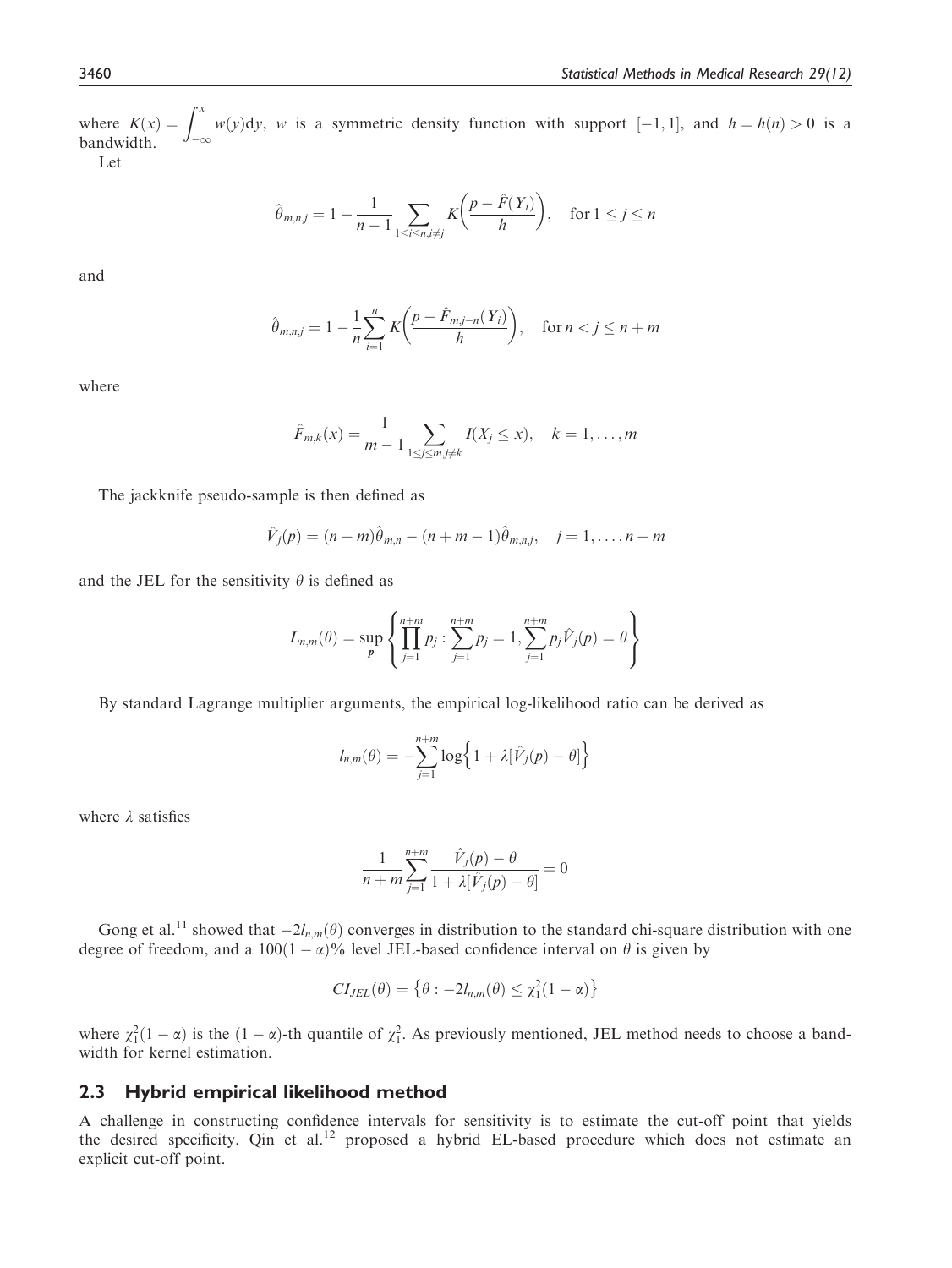For a test value Y from a diseased subject, let  $U = 1 - F(Y)$ . U is called the placement value of Y and can be<br>erpreted as the proportion of the non-diseased population with test value greater than Y. It essentially marks interpreted as the proportion of the non-diseased population with test value greater than Y. It essentially marks the placement of Y within the non-diseased distribution.<sup>21</sup> We have

$$
E[I(U \le 1 - p)] = P(F(Y) \ge p) = P(Y \ge F^{-1}(p)) = \theta
$$

Based on this relationship between  $\theta$  and U

$$
W_{Hj}(\theta, p) = I(U_j \le 1 - p) - \theta \tag{2}
$$

can be used in EL as the estimating function. Qin et al.<sup>12</sup> proposed a profile EL which replaces F with the corresponding empirical distribution function as follow

$$
L_H(\theta) = \sup_p \left\{ \prod_{j=1}^n p_j : \sum_{j=1}^n p_j = 1, \sum_{j=1}^n p_j \hat{W}_{Hj}(\theta, p) = 0 \right\}
$$
 (3)

where  $\hat{W}_{Hj}(\theta, p) = I(\hat{U}_j \le 1 - p) - \theta$  with  $\hat{U}_j = 1 - \hat{F}(Y_j)$ , for  $j = 1, ..., n$ . The corresponding empirical log-<br>likelihood ratio is likelihood ratio is

$$
l_H(\theta) = -\sum_{j=1}^n \log \left\{ 1 + \lambda \hat{W}_{Hj}(\theta, p) \right\} \tag{4}
$$

where  $\lambda$  is the solution of

$$
\frac{1}{n}\sum_{j=1}^{n}\frac{\hat{W}_{Hj}(\theta,p)}{1+\lambda\hat{W}_{Hj}(\theta,p)}=0
$$

The asymptotic distribution of  $-2I_H(\theta)$  is a scaled chi-squared distribution with one degree of freedom. Thus, a<br> $2(1 - x)\%$  level hybrid EL and bootstrap confidence interval for  $\theta$  can be constructed as follows  $100(1 - \alpha)\%$  level hybrid EL and bootstrap confidence interval for  $\theta$  can be constructed as follows

$$
CI_H(\theta) = \left\{\theta : -2c^*l_H(\theta) \leq \chi_1^2(1-\alpha)\right\}
$$

where  $c^*$  can be estimated from the following bootstrap procedure:

- 1. Draw a resample  $Y_j^*$ 's of size *n* and a separate resample  $X_i^*$ 's of size *m* with replacement, from the diseased sample  $Y_i$ 's and the non-diseased sample  $X_i$ 's, respectively.
- 2. Calculate the bootstrap estimator of  $\theta$

$$
\theta^* = \frac{\sum_{j=1}^n I[Y_j^* \geq \hat{F}^{*-1}(p)]}{n}
$$

where  $\hat{F}^{*-1}(p)$  is the p-th sample quantile based on the bootstrap resample  $X_i^*$ 's.<br>Repeat the first two steps B times to obtain a set of bootstrap replications  $\theta^{*b}(b = 1, ..., B)$ . Then 3. Repeat the first two steps B times to obtain a set of bootstrap replications  $\theta^{*b}$   $(b = 1, ..., B)$ . Then  $c^*$  is defined by

$$
c^* = \frac{\bar{\theta}^{*b} (1 - \bar{\theta}^{*b})}{\frac{n}{B-1} \sum_{b=1}^B (\theta^{*b} - \bar{\theta}^{*b})^2}
$$
(5)

where  $\bar{\theta}$  $\overline{\theta}^{*b} = \frac{1}{B} \sum_{b=1}^{B} \theta^{*b}.$ 

Qin et al.<sup>12</sup> showed that this hybrid empirical likelihood (HEL) interval has good coverage probability when sample size  $(m, n)$  is greater than (50, 50). However, estimating  $c^*$  could be computationally expensive and not desirable.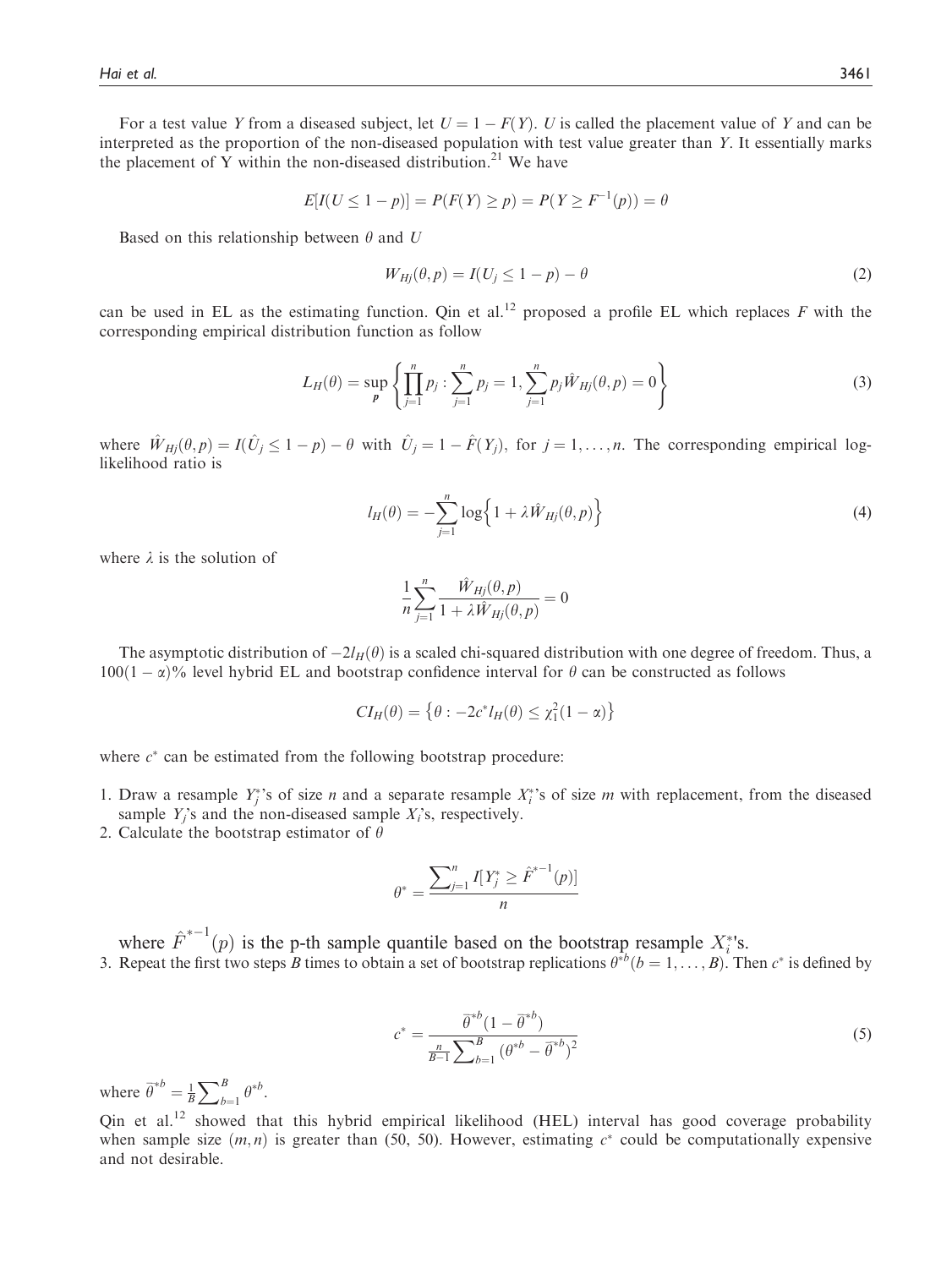## 3 Influence function-based empirical likelihood (IFEL) method

Yu et al.<sup>13</sup> proposed an EL function based on influence functions of parameters of interest. Motivated by their study, we propose a new influence function-based EL method to construct confidence intervals for sensitivity. Recall that  $\theta = 1 - G(F^{-1}(p))$ , and  $\tilde{\theta}_{m,n} = 1 - \hat{G}(\hat{F}^{-1}(p))$ . Denote  $\eta = F^{-1}(p) = G^{-1}(1 - \theta)$ ,  $\hat{\eta} = \hat{F}^{-1}(p)$  (i.e. the p-th sample quantile of  $X_i$ 's), and the combined samples as

$$
Z_k = \begin{cases} Y_k, & k = 1, \dots, n, \\ X_{k-n}, & k = n+1, \dots, n+m \end{cases}
$$

We have the following decomposition

$$
\tilde{\theta}_{m,n} - \theta = [G(\eta) - \hat{G}(\eta)] + [\hat{G}(\eta) - \hat{G}(\hat{\eta})]
$$

with

$$
G(\eta) - \hat{G}(\eta) = \frac{1}{n} \sum_{i=1}^{n} [I(Y_i > \eta) - \theta] = \frac{1}{m+n} \sum_{k=1}^{n} \frac{m+n}{n} [I(Z_k > \eta) - \theta]
$$

From the Bahadur representation for the sample quantile  $\hat{\eta}^{22}$ 

$$
\hat{\eta} - \eta = \frac{p - \frac{1}{m} \sum_{i=1}^{m} I(X_i \le \eta)}{f(\eta)} + o_p(m^{-\frac{1}{2}})
$$

It follows that

$$
\hat{G}(\eta) - \hat{G}(\hat{\eta}) = \int [I(y \le \eta) - I(y \le \hat{\eta})] d\hat{G}(y) = \int [I(y \le \eta) - I(y \le \hat{\eta})] dG(y) + o_p(n^{-1/2})
$$
  
\n
$$
= -g(\eta)(\hat{\eta} - \eta) + o_p(m^{-1/2} + n^{-1/2}) = \frac{1}{m} \frac{g(\eta)}{f(\eta)} \sum_{i=1}^{m} [I(X_i \le \eta) - p] + o_p(m^{-1/2} + n^{-1/2})
$$
  
\n
$$
= \frac{1}{m+n} \sum_{k=n+1}^{n+m} \frac{m+n}{m} \frac{g(\eta)}{f(\eta)} [I(Z_k \le \eta) - p] + o_p((m+n)^{-1/2})
$$

where  $f$  and  $g$  are the densities for  $X$  and  $Y$ , respectively.

Therefore

$$
\tilde{\theta}_{m,n} - \theta = \frac{1}{m+n} \sum_{k=1}^{n+m} W_k(\theta, p) + o_p((m+n)^{-1/2})
$$
\n(6)

where

$$
W_k(\theta, p) = \begin{cases} \frac{m+n}{n} [I(Z_k > \eta) - \theta], & k = 1, ..., n, \\ \frac{m+n}{n} \frac{g(\eta)}{f(\eta)} [I(Z_k \le \eta) - p], & k = n+1, ..., n+m \end{cases}
$$
(7)

is called the influence function of  $\theta$ .

From equation (6), we can easily get the following asymptotic distribution of the empirical estimator for  $\theta$ .

**Proposition 1:** Assume that F and G are continuous distribution functions with density functions f and g, respectively,  $f(\eta)$  is strictly positive,  $g'(x)$  and  $\frac{g(x)}{f(x)}$  are bounded in a neighborhood of  $\eta = F^{-1}(p)$ . If  $\lim_{n \to \infty} \frac{m}{n} = \rho$  $(0 < \rho < \infty)$ , then

$$
\sqrt{m+n}(\tilde{\theta}_{m,n}-\theta) \stackrel{d}{\rightarrow} N(0,\sigma^2)
$$
\n<sup>(8)</sup>

where  $\sigma^2 = (1 + \rho)\theta(1 - \theta) + (1 + \rho^{-1})p(1 - p)\frac{g^2(\eta)}{f^2(\eta)}$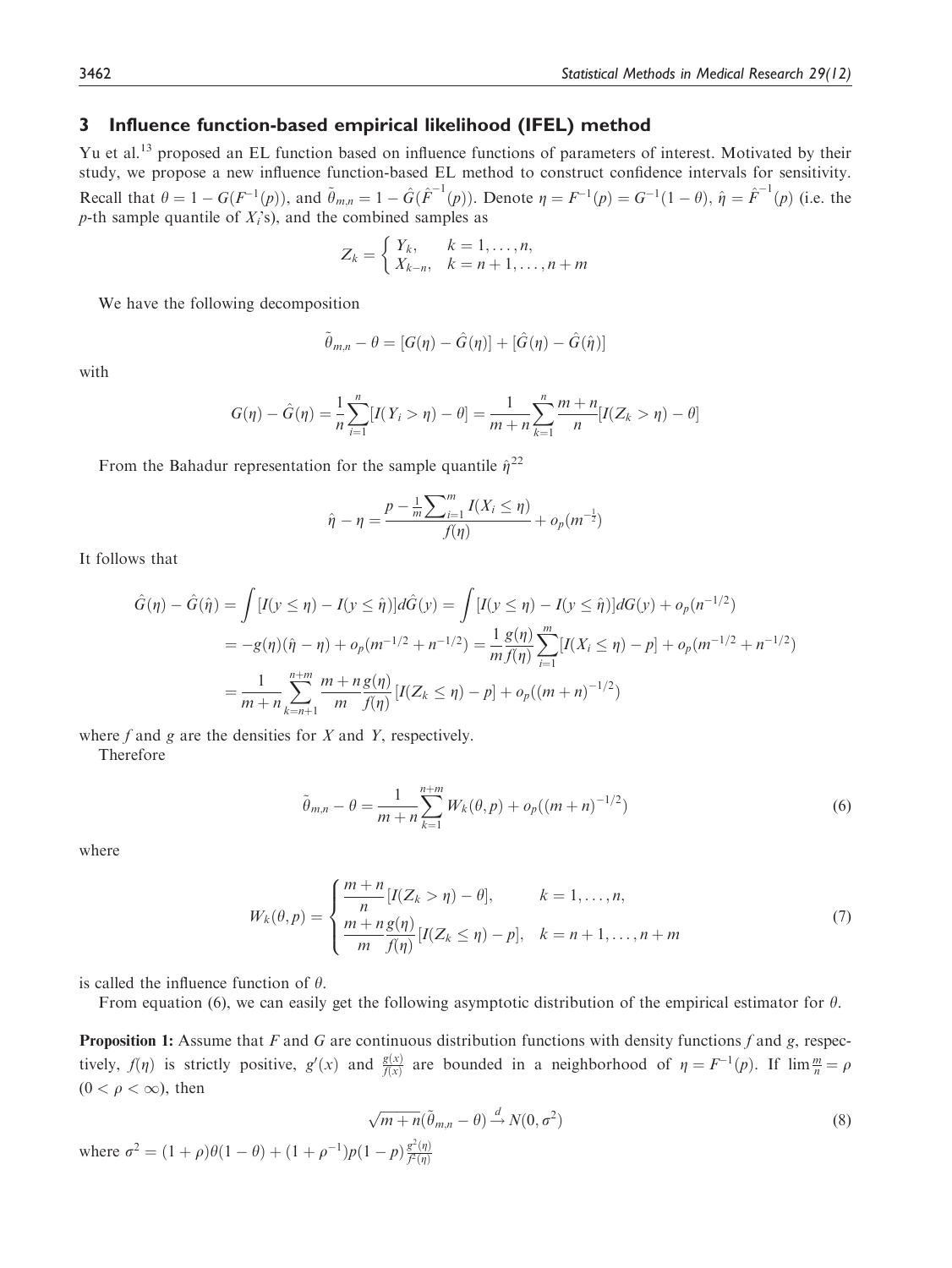Linnet<sup>6</sup> heuristically derived the conclusion in Proposition 1, but he did not explicitly give the formula for the asymptotic variance (see Zhou and  $Qin<sup>8</sup>$ ).

Based on the influence function, an EL for the sensitivity  $\theta$  can be defined as follows

$$
L_{IF}(\theta) = \sup_{p} \left\{ \prod_{k=1}^{m+n} p_k : \sum_{k=1}^{m+n} p_k = 1, \sum_{k=1}^{m+n} p_k \hat{W}_k(\theta, p) = 0 \right\}
$$
(9)

where  $\hat{W}_k(\theta, p)$  is the estimated influence function of  $\theta$  given as follows

$$
\hat{W}_k(\theta, p) = \begin{cases}\n\frac{m+n}{n} [I(Z_k > \hat{\eta}) - \theta], & k = 1, \dots, n, \\
\frac{m+n \hat{g}(\hat{\eta})}{m} [I(Z_k \le \hat{\eta}) - p], & k = n+1, \dots, n+m\n\end{cases}
$$

where  $\hat{g}$  and  $\hat{f}$  are the density estimators for g and f, respectively. Here we use the following kernel estimator for  $f$ 

$$
\hat{f}(x) = \frac{1}{mh_X} \sum_{i=1}^{m} K\left(\frac{x - X_i}{h_X}\right)
$$

where  $K(\cdot)$  is a Gaussian kernel function, and the bandwidth is the "rule-of-thumb" bandwidth<sup>23</sup> defined by

$$
h_X = 0.9 \min(s_X, \frac{iqr_X}{1.34}) m^{-1/5}
$$

where  $s_X$  and  $iqr_X$  are, respectively, the standard deviation and the inter-quartile range, of the sample  $X_i$ 's. The above bandwidth is also adopted by Zou et al. $^{24}$ 

The density function g can be estimated similarly. When f and g are uniformly continuous, the kernel estimators  $\hat{f}$  and  $\hat{g}$  defined above are almost surely and uniformly consistent.<sup>25</sup>

By the Lagrange multiplier, the maximization of equation (9) is achieved at

$$
\tilde{p}_k = \frac{1}{m+n} [1 + \lambda \hat{W}_k(\theta, p)]^{-1}, \quad k = 1, \dots, m+n
$$

where  $\lambda$  is the solution of

$$
\frac{1}{m+n} \sum_{k=1}^{m+n} \frac{\hat{W}_k(\theta, p)}{1 + \lambda \hat{W}_k(\theta, p)} = 0
$$
\n(10)

The corresponding empirical log-likelihood ratio statistic is

$$
l_{IF}(\theta) = -\sum_{k=1}^{m+n} \log\left\{1 + \lambda \hat{W}_k(\theta, p)\right\}
$$
\n(11)

When test results  $Y_k$ 's are not all greater/smaller than  $\hat{\eta}$ , the empirical log-likelihood ratio  $l_{IF}(\theta)$  is well defined on (0, 1). The following theorem establishes the asymptotic distribution of  $l_{IF}(\theta)$  and the proof is given in Appendix 1.

**Theorem 1:** Assume that F and G are distribution functions with uniformly continuous density functions f and g, respectively,  $f(\eta)$  is strictly positive,  $f(x)$ ,  $g'(x)$  and  $\frac{g(x)}{f(x)}$  are bounded in a neighborhood of  $\eta = F^{-1}(p)$ . If  $\theta_0$  is the true value of the sensitivity at a fixed level p of specificity, and  $\lim_{n \to \infty} \frac{m}{\rho} = \rho$  ( $0 < \rho < \infty$ ), then the limiting distribution of  $2L_{\alpha}(\theta_1)$  is a standard chi squared distribution with one degree of freedom bution of  $-2l_{IF}(\theta_0)$  is a standard chi-squared distribution with one degree of freedom as  $m, n \to \infty$ .<br>From Theorem 1, a 100(1 –  $\alpha$ )% level influence function-based EL confidence interval for  $\theta$ 

From Theorem 1, a  $100(1-\alpha)\%$  level influence function-based EL confidence interval for  $\theta$  can be constructed as structed as

$$
CI_{IF}(\theta) = \left\{\theta : -2I_{IF}(\theta) \leq \chi_1^2(1-\alpha)\right\}
$$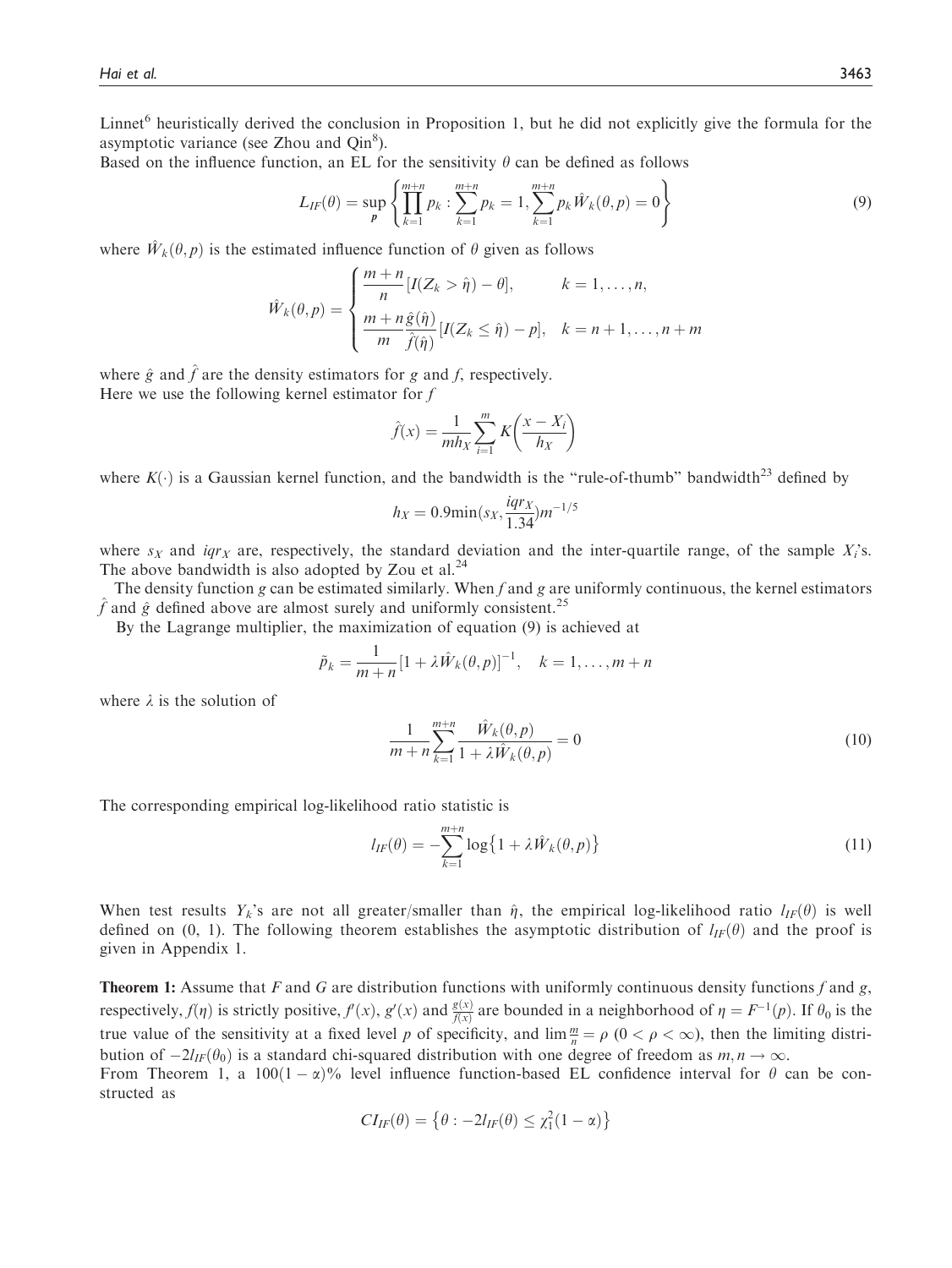## 4 Bayesian empirical likelihood method

 $Lazar<sup>14</sup>$  noted that EL has many of the same asymptotic properties as those derived from parametric models. In this sense, EL could be used as the basis for Bayesian inference. Conceptually, Bayesian EL enjoys the advantages of both EL and Bayesian methods: (i) no parametric assumption is needed by incorporating EL; (ii) Bayesian framework quantifies uncertainty more naturally, and with proper choices of priors, the Bayesian EL methods can outperform the classical EL methods.<sup>26</sup> We propose two types of Bayesian EL methods to construct credible intervals for sensitivity.

#### 4.1 Bayesian empirical likelihood based on sensitivity

We noticed that the classical EL intervals (e.g. HEL and JEL) for sensitivity at a high specificity level (e.g.  $p = 0.95$ ) sometimes have under-coverage problems with small sample sizes (e.g.  $(n; m) = (20; 20), (50; 50)$ . See section 5). With prior knowledge on the diagnostic accuracy (i.e. sensitivity/specificity) of a test, Bayesian EL methods could improve small sample performances of the classical EL methods, which motivated us propose Bayesian EL methods for inference in medical diagnostics. To our knowledge, this article is the first application of Bayesian EL in medical diagnostics. We follow Lazar<sup>14</sup> to combine empirical likelihood  $L(\theta)$  with a specified prior  $\pi(\theta)$  on  $\theta$  via the Bayes theorem to obtain a posterior

$$
\pi(\theta|data) \propto L(\theta)\pi(\theta)
$$

Instead of using parametric likelihood in traditional Bayesian framework, we use empirical likelihood here. An important step is to choose an appropriate prior on sensitivity  $\theta$ . We consider reference priors in this study. Reference priors, originally introduced by Bernardo,<sup>16</sup> and further developed by Berger et al.,<sup>17,18</sup> are a popular choice for objective priors. They are an important type of objective priors which only depend on the assumed model and the available data. In our problem, since we do not have a parametric model, we follow Clarke and Yuan<sup>15</sup> to derive reference priors for EL. The following proposition gives the reference priors for the Bayesian hybrid EL method where  $L_H(\theta)^{c^*}$  is used as the likelihood, and  $L_H(\theta)$  and  $c^*$  are defined in equations (3) and (5) from section 2.3.

**Proposition 2:** The reference prior based on the relative entropy for HEL using  $W_{Hi}(\theta, p)$  from equation (2) is

$$
\pi_{H,1}(\theta) = \beta \left(\frac{3}{2}, \frac{3}{2}\right)
$$

and the reference prior based on Hellinger distance is

$$
\pi_{H,2}(\theta) = \beta\left(\frac{1}{2},\frac{1}{2}\right)
$$

where  $\beta(a, b)$  is the beta distribution with parameters a and b. The corresponding posterior is

$$
\pi_H(\theta|Y) \propto \prod_{j=1}^n [1 + \tilde{\lambda} \hat{W}_{Hj}(\theta, p)]^{-c^*} \pi_H(\theta)
$$

where  $\pi_H(\theta) = \pi_{H,1}(\theta)$ , or  $\pi_{H,2}(\theta)$ , and  $c^*$  is from equation (5).

Based on these posteriors, we can calculate two equal-tail credible intervals for  $\theta$ . We call them as the Bayesian Hybrid Empirical Likelihood 1 (BHEL1) interval and the Bayesian Hybrid Empirical Likelihood 2 (BHEL2) interval using priors  $\pi_{H,1}(\theta)$  and  $\pi_{H,2}(\theta)$ , respectively.

Similarly, to construct Bayesian credible intervals for  $\theta$  based on the IFEL using  $W_k(\theta, p)$  in equation (7), we propose the following reference priors

$$
\pi_{IF,1}(\theta) \propto \left[ \left( 1 + \frac{m}{n} \right) \theta(1 - \theta) + \left( 1 + \frac{n}{m} \right) p(1 - p) \frac{g^2(\eta)}{f^2(\eta)} \right]^{\frac{1}{2}}
$$

and

$$
\pi_{IF,2}(\theta) \propto \left[ (1 + \frac{m}{n})\theta(1 - \theta) + (1 + \frac{n}{m})p(1 - p)\frac{g^2(\eta)}{f^2(\eta)} \right]^{-\frac{1}{2}}
$$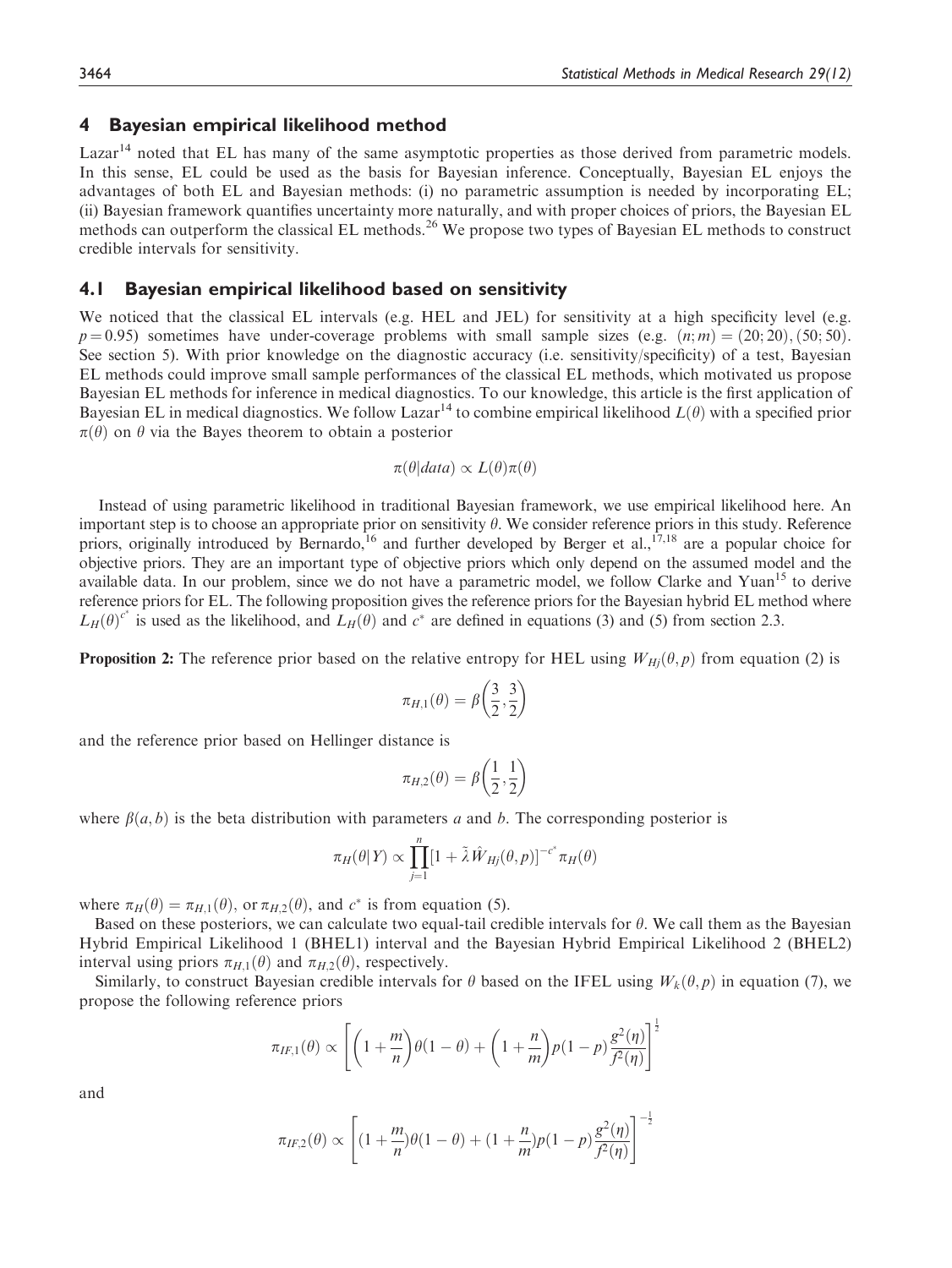Table 1. Coverage probabilities and average lengths of 95% confidence intervals for sensitivity  $\theta$  at a fixed level of specificity p when  $F = N(0, 1)$  and  $G = N(1, 1)$ .

|            |                                  | $p = 0.95, \theta = 0.26$ |                   | $p = 0.90, \theta = 0.39$ |                   | $p = 0.80, \theta = 0.56$ |                   |
|------------|----------------------------------|---------------------------|-------------------|---------------------------|-------------------|---------------------------|-------------------|
| (m,n)      | Methods                          | Coverage<br>Probability   | Average<br>Length | Coverage<br>Probability   | Average<br>Length | Coverage<br>Probability   | Average<br>Length |
| (20, 20)   | NA                               | 0.821                     | 0.539             | 0.865                     | 0.597             | 0.898                     | 0.603             |
|            | <b>BTI</b>                       | 0.817                     | 0.596             | 0.874                     | 0.609             | 0.898                     | 0.573             |
|            | <b>BTII</b>                      | 0.809                     | 0.596             | 0.884                     | 0.609             | 0.918                     | 0.573             |
|            | JEL                              | 0.901                     | 0.314             | 0.892                     | 0.378             | 0.906                     | 0.456             |
|            | <b>HEL</b>                       | 0.829                     | 0.540             | 0.932                     | 0.574             | 0.953                     | 0.547             |
|            | <b>BHELI</b>                     | 0.842                     | 0.521             | 0.939                     | 0.529             | 0.972                     | 0.509             |
|            | BHEL2                            | 0.855                     | 0.552             | 0.919                     | 0.566             | 0.955                     | 0.539             |
|            | <b>BpHELI</b>                    | 0.856                     | 0.553             | 0.909                     | 0.582             | 0.932                     | 0.553             |
|            | BpHEL2                           | 0.837                     | 0.525             | 0.896                     | 0.553             | 0.916                     | 0.528             |
|            | <b>IFEL</b>                      | 0.820                     | 0.485             | 0.902                     | 0.594             | 0.924                     | 0.614             |
|            | <b>BIFELI</b>                    | 0.819                     | 0.457             | 0.909                     | 0.560             | 0.951                     | 0.594             |
|            | BIFEL2                           | 0.822                     | 0.465             | 0.900                     | 0.581             | 0.932                     | 0.620             |
|            | <b>BpIFELI</b>                   | 0.836                     | 0.571             | 0.877                     | 0.625             | 0.919                     | 0.625             |
|            | BpIFEL2                          | 0.837                     | 0.564             | 0.873                     | 0.616             | 0.914                     | 0.618             |
| (50, 50)   | <b>NA</b>                        | 0.874                     | 0.379             | 0.902                     | 0.405             | 0.921                     | 0.394             |
|            | <b>BTI</b>                       | 0.901                     | 0.425             | 0.918                     | 0.435             | 0.927                     | 0.401             |
|            | <b>BTII</b>                      | 0.901                     | 0.425             | 0.931                     | 0.435             | 0.940                     | 0.401             |
|            | <b>JEL</b>                       | 0.931                     | 0.236             | 0.879                     | 0.288             | 0.922                     | 0.332             |
|            | <b>HEL</b>                       | 0.888                     | 0.384             | 0.944                     | 0.423             | 0.951                     | 0.395             |
|            | <b>BHELI</b>                     | 0.926                     | 0.386             | 0.945                     | 0.400             | 0.964                     | 0.375             |
|            | BHEL <sub>2</sub>                | 0.943                     | 0.392             | 0.945                     | 0.414             | 0.963                     | 0.393             |
|            | <b>BpHELI</b>                    | 0.943                     | 0.390             | 0.942                     | 0.422             | 0.960                     | 0.401             |
|            | B <sub>p</sub> HEL <sub>2</sub>  | 0.923                     | 0.378             | 0.936                     | 0.411             | 0.956                     | 0.391             |
|            | <b>IFEL</b>                      | 0.915                     | 0.388             | 0.919                     | 0.422             | 0.933                     | 0.405             |
|            | <b>BIFELI</b>                    | 0.915                     | 0.364             | 0.934                     | 0.414             | 0.951                     | 0.408             |
|            | BIFEL <sub>2</sub>               | 0.912                     | 0.370             | 0.931                     | 0.426             | 0.944                     | 0.417             |
|            | <b>BpIFELI</b>                   | 0.893                     | 0.401             | 0.901                     | 0.405             | 0.924                     | 0.391             |
|            | BpIFEL2                          | 0.902                     | 0.407             | 0.913                     | 0.414             | 0.940                     | 0.402             |
| (100, 100) | <b>NA</b>                        | 0.899                     | 0.277             | 0.921                     | 0.294             | 0.934                     | 0.284             |
|            | <b>BTI</b>                       | 0.929                     | 0.318             | 0.935                     | 0.317             | 0.941                     | 0.293             |
|            | <b>BTII</b>                      | 0.944                     | 0.318             | 0.944                     | 0.317             | 0.952                     | 0.293             |
|            | <b>JEL</b>                       | 0.907                     | 0.183             | 0.865                     | 0.224             | 0.931                     | 0.249             |
|            | <b>HEL</b>                       | 0.934                     | 0.309             | 0.943                     | 0.314             | 0.953                     | 0.290             |
|            | <b>BHELI</b>                     | 0.927                     | 0.304             | 0.947                     | 0.304             | 0.954                     | 0.283             |
|            | BHEL <sub>2</sub>                | 0.935                     | 0.310             | 0.945                     | 0.312             | 0.954                     | 0.287             |
|            | <b>BpHELI</b>                    | 0.934                     | 0.312             | 0.942                     | 0.316             | 0.955                     | 0.291             |
|            | BpHEL2                           | 0.933                     | 0.306             | 0.943                     | 0.311             | 0.948                     | 0.287             |
|            | <b>IFEL</b>                      | 0.915                     | 0.291             | 0.933                     | 0.304             | 0.940                     | 0.288             |
|            | <b>BIFELI</b>                    | 0.907                     | 0.284             | 0.940                     | 0.306             | 0.950                     | 0.287             |
|            | BIFEL <sub>2</sub>               | 0.907                     | 0.289             | 0.937                     | 0.311             | 0.944                     | 0.290             |
|            | <b>BpIFELI</b>                   | 0.902                     | 0.281             | 0.925                     | 0.296             | 0.934                     | 0.284             |
|            | B <sub>p</sub> IFEL <sub>2</sub> | 0.898                     | 0.285             | 0.932                     | 0.299             | 0.943                     | 0.285             |
| (500, 500) | <b>NA</b>                        | 0.933                     | 0.132             | 0.933                     | 0.137             | 0.951                     | 0.129             |
|            | <b>BTI</b>                       | 0.944                     | 0.145             | 0.944                     | 0.145             | 0.944                     | 0.145             |
|            | <b>BTII</b>                      | 0.952                     | 0.145             | 0.952                     | 0.145             | 0.952                     | 0.145             |
|            | JEL                              | 0.937                     | 0.139             | 0.938                     | 0.113             | 0.942                     | 0.139             |
|            | <b>HEL</b>                       | 0.947                     | 0.145             | 0.944                     | 0.144             | 0.956                     | 0.133             |
|            | <b>BHELI</b>                     | 0.944                     | 0.144             | 0.943                     | 0.143             | 0.957                     | 0.132             |
|            | BHEL <sub>2</sub>                | 0.947                     | 0.144             | 0.944                     | 0.144             | 0.956                     | 0.133             |
|            | <b>BpHELI</b>                    | 0.937                     | 0.144             | 0.934                     | 0.145             | 0.961                     | 0.133             |
|            | BpHEL2                           | 0.936                     | 0.144             | 0.931                     | 0.144             | 0.958                     | 0.132             |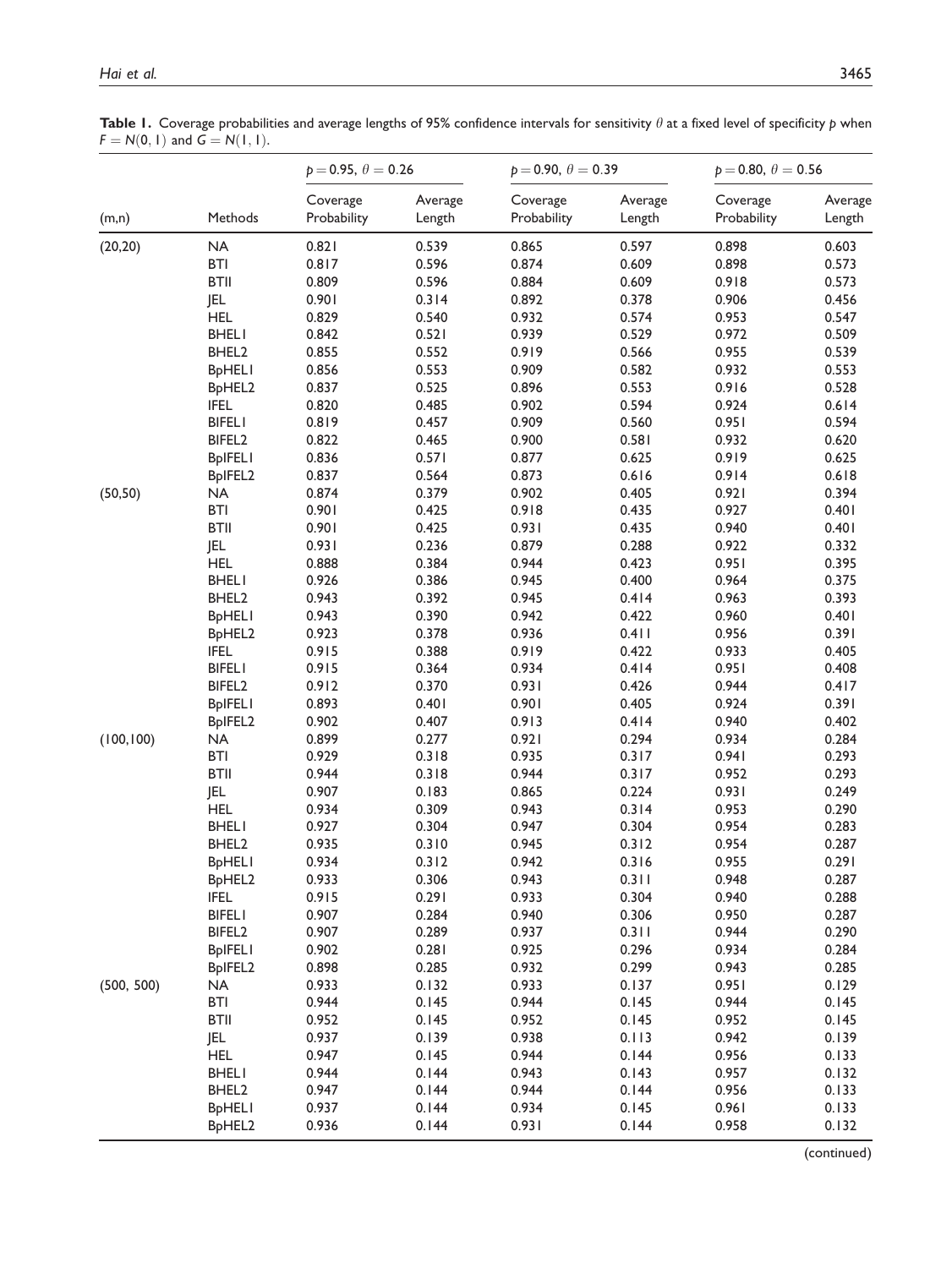|           |                                 | $p = 0.95, \theta = 0.26$ |                   | $p = 0.90, \theta = 0.39$ |                   | $p = 0.80, \theta = 0.56$ |                   |
|-----------|---------------------------------|---------------------------|-------------------|---------------------------|-------------------|---------------------------|-------------------|
| (m,n)     | Methods                         | Coverage<br>Probability   | Average<br>Length | Coverage<br>Probability   | Average<br>Length | Coverage<br>Probability   | Average<br>Length |
|           | <b>IFEL</b>                     | 0.934                     | 0.134             | 0.935                     | 0.138             | 0.951                     | 0.129             |
|           | <b>BIFELI</b>                   | 0.938                     | 0.136             | 0.939                     | 0.139             | 0.953                     | 0.130             |
|           | BIFEL <sub>2</sub>              | 0.941                     | 0.137             | 0.941                     | 0.139             | 0.952                     | 0.130             |
|           | <b>BpIFELI</b>                  | 0.928                     | 0.135             | 0.939                     | 0.138             | 0.954                     | 0.130             |
|           | BpIFEL2                         | 0.926                     | 0.134             | 0.941                     | 0.138             | 0.950                     | 0.130             |
| (50, 100) | <b>NA</b>                       | 0.857                     | 0.335             | 0.892                     | 0.359             | 0.924                     | 0.349             |
|           | <b>BTI</b>                      | 0.896                     | 0.389             | 0.919                     | 0.394             | 0.932                     | 0.359             |
|           | <b>BTII</b>                     | 0.903                     | 0.389             | 0.928                     | 0.394             | 0.941                     | 0.359             |
|           | JEL                             | 0.872                     | 0.216             | 0.857                     | 0.284             | 0.919                     | 0.313             |
|           | <b>HEL</b>                      | 0.897                     | 0.357             | 0.929                     | 0.384             | 0.938                     | 0.350             |
|           | <b>BHELI</b>                    | 0.910                     | 0.351             | 0.931                     | 0.363             | 0.952                     | 0.337             |
|           | BHEL2                           | 0.917                     | 0.358             | 0.934                     | 0.379             | 0.954                     | 0.346             |
|           | <b>BpHELI</b>                   | 0.917                     | 0.357             | 0.928                     | 0.386             | 0.948                     | 0.351             |
|           | BpHEL2                          | 0.906                     | 0.348             | 0.925                     | 0.377             | 0.944                     | 0.345             |
|           | <b>IFEL</b>                     | 0.893                     | 0.337             | 0.912                     | 0.378             | 0.931                     | 0.360             |
|           | <b>BIFELI</b>                   | 0.867                     | 0.310             | 0.917                     | 0.366             | 0.948                     | 0.362             |
|           | BIFEL <sub>2</sub>              | 0.864                     | 0.310             | 0.914                     | 0.369             | 0.943                     | 0.366             |
|           | <b>BpIFELI</b>                  | 0.882                     | 0.370             | 0.909                     | 0.370             | 0.937                     | 0.352             |
|           | BpIFEL2                         | 0.883                     | 0.369             | 0.907                     | 0.368             | 0.936                     | 0.351             |
| (100, 50) | <b>NA</b>                       | 0.911                     | 0.326             | 0.922                     | 0.349             | 0.930                     | 0.341             |
|           | <b>BTI</b>                      | 0.924                     | 0.358             | 0.919                     | 0.366             | 0.935                     | 0.345             |
|           | <b>BTII</b>                     | 0.932                     | 0.358             | 0.932                     | 0.366             | 0.944                     | 0.345             |
|           | <b>JEL</b>                      | 0.943                     | 0.196             | 0.875                     | 0.237             | 0.924                     | 0.283             |
|           | <b>HEL</b>                      | 0.928                     | 0.350             | 0.952                     | 0.366             | 0.955                     | 0.345             |
|           | <b>BHELI</b>                    | 0.937                     | 0.344             | 0.953                     | 0.349             | 0.960                     | 0.333             |
|           | BHEL2                           | 0.942                     | 0.351             | 0.949                     | 0.361             | 0.952                     | 0.342             |
|           | <b>BpHELI</b>                   | 0.940                     | 0.352             | 0.951                     | 0.367             | 0.952                     | 0.347             |
|           | B <sub>p</sub> HEL <sub>2</sub> | 0.933                     | 0.344             | 0.949                     | 0.359             | 0.951                     | 0.342             |
|           | <b>IFEL</b>                     | 0.924                     | 0.336             | 0.933                     | 0.357             | 0.941                     | 0.343             |
|           | <b>BIFELI</b>                   | 0.927                     | 0.328             | 0.950                     | 0.355             | 0.959                     | 0.341             |
|           | BIFEL <sub>2</sub>              | 0.933                     | 0.337             | 0.948                     | 0.365             | 0.952                     | 0.348             |
|           | <b>BpIFELI</b>                  | 0.916                     | 0.334             | 0.940                     | 0.356             | 0.947                     | 0.344             |
|           | BpIFEL2                         | 0.912                     | 0.333             | 0.941                     | 0.354             | 0.946                     | 0.343             |

Table 1. Continued.

These two priors are both proper since  $\pi_{IF,1}(\theta)$  is bounded by a constant and  $\pi_{IF,2}(\theta)$  is bounded by a beta distribution. In practice, we use  $\hat{W}_k(\theta, p)$  to estimate the influence function  $W_k(\theta, p)$ , and replace f, g, and  $\eta$  with their estimates since they are generally unknown. The posterior based on this approach is then

$$
\pi_{IF}(\theta|Z) \propto \prod_{k=1}^{m+n} [1 + \tilde{\lambda} \hat{W}_k(\theta, p)]^{-1} \pi_{IF}(\theta)
$$

where  $\pi_{IF}(\theta) = \pi_{IF,1}(\theta)$ , or  $\pi_{IF,2}(\theta)$ .

Based on these posteriors, we also can calculate two equal-tail credible intervals for  $\theta$ . We call them as Bayesian Influence Function-based Empirical Likelihood 1 (BIFEL1) and Bayesian Influence Function-based Empirical Likelihood 2 (BIFEL2) intervals using priors  $\pi_{IF,1}(\theta)$  and  $\pi_{IF,2}(\theta)$ , respectively.

#### 4.2 Bayesian pseudo empirical likelihood (BpEL) based on probability vector

The methods presented in section 4.1 are based on the posterior distributions of  $\theta$ . In this section, instead of applying priors on  $\theta$ , we apply Rao and Wu's method<sup>19</sup> to obtain an alternative approach for Bayesian EL inference on  $\theta$  based on probability vector  $(p_1, \ldots, p_l)$ . We treat  $(p_1, \ldots, p_l)$  as unknown parameters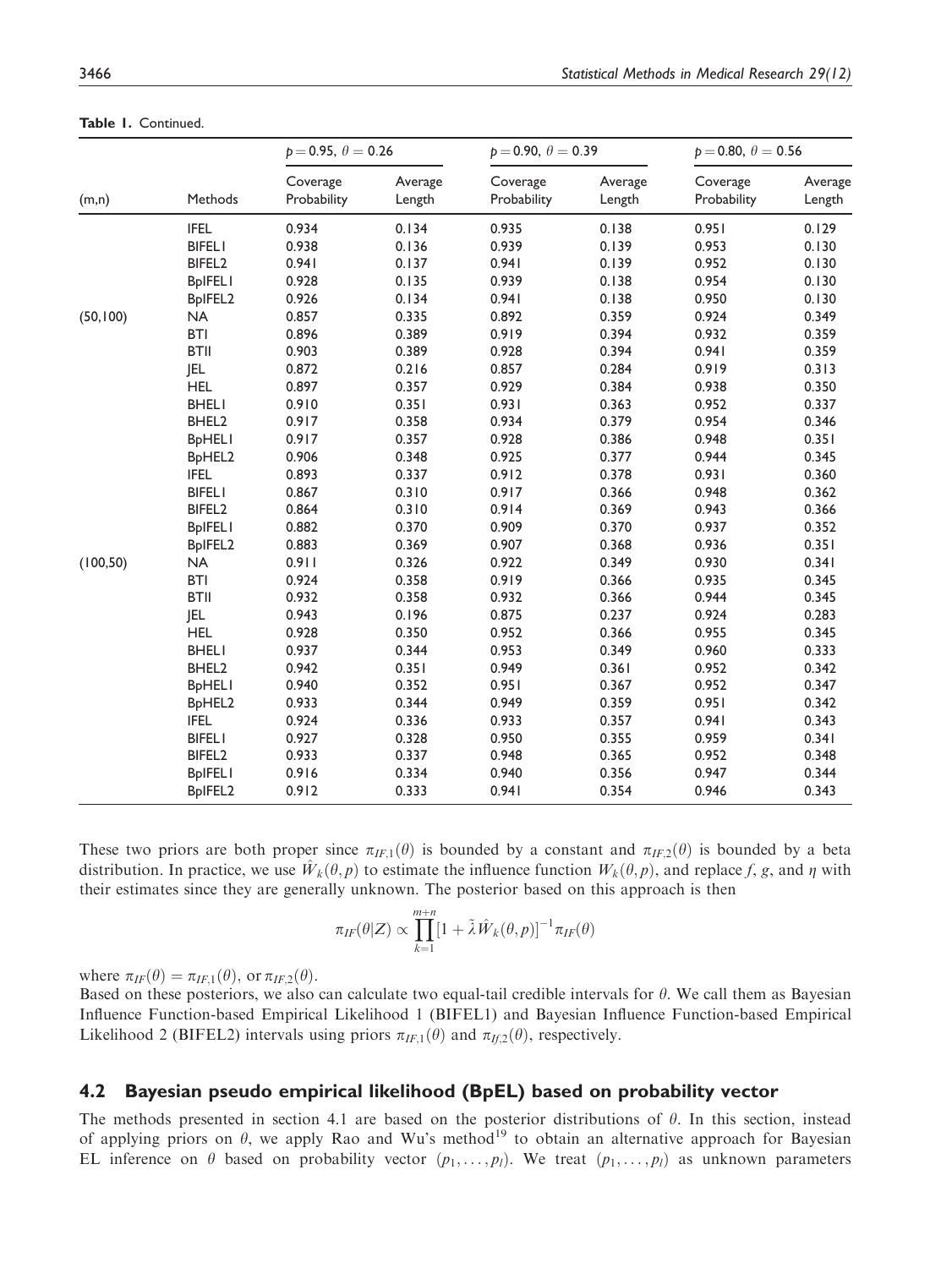Table 2. Coverage probabilities and average lengths of 95% confidence intervals for sensitivity  $\theta$  at a fixed level of specificity  $p$  when  $F = Normal(0, 1)$  and  $G = Normal(2, 1)$ .

|            |                                 | $p = 0.95, \theta = 0.64$ |                   | $p = 0.90, \theta = 0.76$ |                   | $p = 0.80, \theta = 0.88$ |                   |
|------------|---------------------------------|---------------------------|-------------------|---------------------------|-------------------|---------------------------|-------------------|
| (m,n)      | Methods                         | Coverage<br>Probability   | Average<br>Length | Coverage<br>Probability   | Average<br>Length | Coverage<br>Probability   | Average<br>Length |
| (20, 20)   | <b>NA</b>                       | 0.768                     | 0.534             | 0.853                     | 0.480             | 0.868                     | 0.363             |
|            | <b>BTI</b>                      | 0.779                     | 0.558             | 0.860                     | 0.496             | 0.903                     | 0.359             |
|            | <b>BTII</b>                     | 0.784                     | 0.558             | 0.877                     | 0.496             | 0.913                     | 0.359             |
|            | JEL                             | 0.783                     | 0.236             | 0.800                     | 0.260             | 0.748                     | 0.270             |
|            | <b>HEL</b>                      | 0.826                     | 0.500             | 0.819                     | 0.389             | 0.563                     | 0.225             |
|            | <b>BHELI</b>                    | 0.933                     | 0.475             | 0.935                     | 0.411             | 0.947                     | 0.224             |
|            | BHEL <sub>2</sub>               | 0.890                     | 0.523             | 0.928                     | 0.482             | 0.820                     | 0.388             |
|            | <b>BpHELI</b>                   | 0.858                     | 0.527             | 0.926                     | 0.466             | 0.854                     | 0.305             |
|            | BpHEL2                          | 0.834                     | 0.498             | 0.918                     | 0.441             | 0.854                     | 0.292             |
|            | <b>IFEL</b>                     | 0.768                     | 0.428             | 0.876                     | 0.443             | 0.833                     | 0.313             |
|            | <b>BIFELI</b>                   | 0.845                     | 0.398             | 0.858                     | 0.433             | 0.899                     | 0.257             |
|            | BIFEL <sub>2</sub>              | 0.835                     | 0.456             | 0.857                     | 0.450             | 0.893                     | 0.121             |
|            | <b>BpIFELI</b>                  | 0.797                     | 0.546             | 0.859                     | 0.497             | 0.876                     | 0.363             |
|            | BpIFEL2                         | 0.783                     | 0.539             | 0.858                     | 0.491             | 0.871                     | 0.358             |
| (50, 50)   | <b>NA</b>                       | 0.857                     | 0.402             | 0.887                     | 0.335             | 0.910                     | 0.240             |
|            | <b>BTI</b>                      | 0.888                     | 0.456             | 0.910                     | 0.363             | 0.918                     | 0.245             |
|            | <b>BTII</b>                     | 0.902                     | 0.456             | 0.923                     | 0.363             | 0.929                     | 0.245             |
|            | <b>JEL</b>                      | 0.820                     | 0.205             | 0.888                     | 0.230             | 0.884                     | 0.217             |
|            | <b>HEL</b>                      | 0.955                     | 0.445             | 0.943                     | 0.345             | 0.878                     | 0.203             |
|            | <b>BHELI</b>                    | 0.951                     | 0.418             | 0.967                     | 0.348             | 0.947                     | 0.248             |
|            | BHEL <sub>2</sub>               | 0.940                     | 0.437             | 0.955                     | 0.351             | 0.960                     | 0.245             |
|            |                                 | 0.932                     | 0.446             | 0.942                     | 0.350             | 0.944                     | 0.235             |
|            | <b>BpHELI</b>                   |                           |                   | 0.932                     |                   |                           |                   |
|            | B <sub>p</sub> HEL <sub>2</sub> | 0.920                     | 0.431             |                           | 0.340             | 0.936                     | 0.231             |
|            | <b>IFEL</b>                     | 0.891                     | 0.433             | 0.916                     | 0.343             | 0.923                     | 0.232             |
|            | <b>BIFELI</b>                   | 0.902                     | 0.405             | 0.945                     | 0.353             | 0.923                     | 0.240             |
|            | BIFEL <sub>2</sub>              | 0.889                     | 0.410             | 0.935                     | 0.355             | 0.930                     | 0.196             |
|            | <b>BpIFELI</b>                  | 0.897                     | 0.441             | 0.928                     | 0.348             | 0.941                     | 0.245             |
|            | BpIFEL2                         | 0.892                     | 0.439             | 0.925                     | 0.346             | 0.938                     | 0.244             |
| (100, 100) | NA                              | 0.883                     | 0.305             | 0.914                     | 0.246             | 0.934                     | 0.173             |
|            | <b>BTI</b>                      | 0.917                     | 0.352             | 0.930                     | 0.264             | 0.937                     | 0.176             |
|            | <b>BTII</b>                     | 0.929                     | 0.352             | 0.940                     | 0.264             | 0.946                     | 0.176             |
|            | <b>JEL</b>                      | 0.905                     | 0.150             | 0.842                     | 0.191             | 0.903                     | 0.158             |
|            | <b>HEL</b>                      | 0.935                     | 0.344             | 0.953                     | 0.262             | 0.936                     | 0.169             |
|            | <b>BHELI</b>                    | 0.956                     | 0.330             | 0.959                     | 0.259             | 0.959                     | 0.181             |
|            | BHEL <sub>2</sub>               | 0.944                     | 0.340             | 0.950                     | 0.260             | 0.960                     | 0.176             |
|            | <b>BpHELI</b>                   | 0.926                     | 0.341             | 0.946                     | 0.258             | 0.958                     | 0.173             |
|            | BpHEL2                          | 0.918                     | 0.335             | 0.936                     | 0.255             | 0.954                     | 0.171             |
|            | <b>IFEL</b>                     | 0.904                     | 0.314             | 0.927                     | 0.250             | 0.947                     | 0.174             |
|            | <b>BIFELI</b>                   | 0.907                     | 0.314             | 0.937                     | 0.256             | 0.953                     | 0.174             |
|            | BIFEL <sub>2</sub>              | 0.902                     | 0.316             | 0.929                     | 0.257             | 0.954                     | 0.174             |
|            | <b>BpIFELI</b>                  | 0.897                     | 0.314             | 0.927                     | 0.251             | 0.943                     | 0.174             |
|            | BpIFEL2                         | 0.897                     | 0.313             | 0.926                     | 0.250             | 0.944                     | 0.173             |
| (500, 500) | <b>NA</b>                       | 0.921                     | 0.149             | 0.938                     | 0.115             | 0.950                     | 0.078             |
|            | <b>BTI</b>                      | 0.948                     | 0.165             | 0.944                     | 0.120             | 0.947                     | 0.078             |
|            | <b>BTII</b>                     | 0.953                     | 0.165             | 0.950                     | 0.120             | 0.955                     | 0.078             |
|            | JEL                             | 0.940                     | 0.236             | 0.930                     | 0.233             | 0.932                     | 0.212             |
|            | <b>HEL</b>                      | 0.953                     | 0.163             | 0.950                     | 0.120             | 0.949                     | 0.078             |
|            | <b>BHELI</b>                    | 0.955                     | 0.162             | 0.952                     | 0.120             | 0.954                     | 0.079             |
|            | BHEL <sub>2</sub>               | 0.954                     | 0.163             | 0.950                     | 0.120             | 0.955                     | 0.078             |
|            | <b>BpHELI</b>                   | 0.958                     | 0.163             | 0.944                     | 0.120             | 0.936                     | 0.078             |
|            | BpHEL2                          | 0.958                     | 0.162             | 0.948                     | 0.120             | 0.932                     | 0.078             |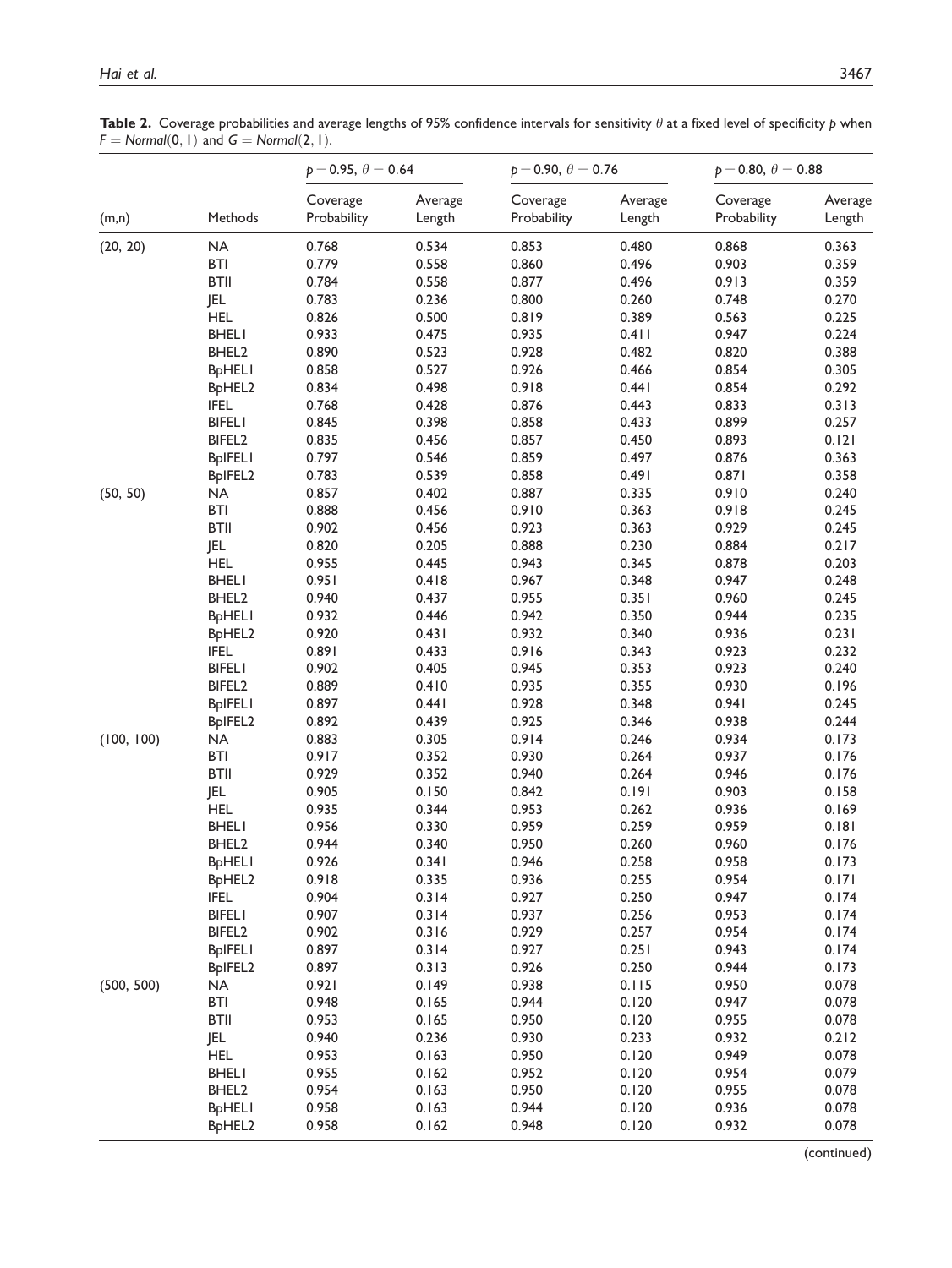|           |                                 | $p = 0.95, \theta = 0.64$ |                   | $p = 0.90, \theta = 0.76$ |                   | $p = 0.80, \theta = 0.88$ |                   |
|-----------|---------------------------------|---------------------------|-------------------|---------------------------|-------------------|---------------------------|-------------------|
| (m,n)     | Methods                         | Coverage<br>Probability   | Average<br>Length | Coverage<br>Probability   | Average<br>Length | Coverage<br>Probability   | Average<br>Length |
|           | <b>IFEL</b>                     | 0.931                     | 0.150             | 0.942                     | 0.115             | 0.951                     | 0.078             |
|           | <b>BIFELI</b>                   | 0.937                     | 0.153             | 0.950                     | 0.116             | 0.949                     | 0.078             |
|           | BIFEL <sub>2</sub>              | 0.936                     | 0.153             | 0.950                     | 0.116             | 0.948                     | 0.078             |
|           | <b>BpIFELI</b>                  | 0.933                     | 0.152             | 0.946                     | 0.116             | 0.944                     | 0.078             |
|           | BpIFEL2                         | 0.939                     | 0.151             | 0.944                     | 0.116             | 0.945                     | 0.078             |
| (50, 100) | <b>NA</b>                       | 0.834                     | 0.363             | 0.879                     | 0.295             | 0.917                     | 0.206             |
|           | <b>BTI</b>                      | 0.882                     | 0.421             | 0.912                     | 0.328             | 0.931                     | 0.213             |
|           | <b>BTII</b>                     | 0.890                     | 0.421             | 0.924                     | 0.328             | 0.941                     | 0.213             |
|           | <b>JEL</b>                      | 0.894                     | 0.188             | 0.927                     | 0.221             | 0.909                     | 0.195             |
|           | <b>HEL</b>                      | 0.927                     | 0.408             | 0.934                     | 0.315             | 0.911                     | 0.190             |
|           | <b>BHELI</b>                    | 0.935                     | 0.384             | 0.953                     | 0.312             | 0.955                     | 0.218             |
|           | BHEL2                           | 0.922                     | 0.400             | 0.943                     | 0.314             | 0.956                     | 0.209             |
|           | <b>BpHELI</b>                   | 0.910                     | 0.406             | 0.934                     | 0.312             | 0.946                     | 0.201             |
|           | B <sub>p</sub> HEL <sub>2</sub> | 0.900                     | 0.394             | 0.928                     | 0.305             | 0.944                     | 0.198             |
|           | <b>IFEL</b>                     | 0.870                     | 0.367             | 0.910                     | 0.307             | 0.936                     | 0.208             |
|           | <b>BIFELI</b>                   | 0.845                     | 0.338             | 0.927                     | 0.302             | 0.942                     | 0.211             |
|           | BIFEL <sub>2</sub>              | 0.840                     | 0.340             | 0.915                     | 0.303             | 0.945                     | 0.209             |
|           | <b>BpIFELI</b>                  | 0.877                     | 0.400             | 0.918                     | 0.305             | 0.944                     | 0.209             |
|           | BpIFEL2                         | 0.880                     | 0.399             | 0.919                     | 0.303             | 0.944                     | 0.208             |
| (100, 50) | <b>NA</b>                       | 0.893                     | 0.354             | 0.921                     | 0.295             | 0.922                     | 0.213             |
|           | <b>BTI</b>                      | 0.916                     | 0.393             | 0.926                     | 0.308             | 0.926                     | 0.214             |
|           | <b>BTII</b>                     | 0.929                     | 0.393             | 0.936                     | 0.308             | 0.931                     | 0.214             |
|           | <b>JEL</b>                      | 0.911                     | 0.172             | 0.921                     | 0.200             | 0.922                     | 0.187             |
|           | <b>HEL</b>                      | 0.960                     | 0.388             | 0.958                     | 0.307             | 0.913                     | 0.193             |
|           | <b>BHELI</b>                    | 0.964                     | 0.369             | 0.959                     | 0.304             | 0.952                     | 0.224             |
|           | BHEL2                           | 0.953                     | 0.382             | 0.955                     | 0.305             | 0.963                     | 0.218             |
|           | <b>BpHELI</b>                   | 0.952                     | 0.387             | 0.950                     | 0.307             | 0.954                     | 0.211             |
|           | BpHEL2                          | 0.946                     | 0.377             | 0.940                     | 0.301             | 0.952                     | 0.208             |
|           | <b>IFEL</b>                     | 0.907                     | 0.363             | 0.932                     | 0.295             | 0.925                     | 0.208             |
|           | <b>BIFELI</b>                   | 0.932                     | 0.372             | 0.950                     | 0.302             | 0.922                     | 0.211             |
|           | BIFEL <sub>2</sub>              | 0.928                     | 0.378             | 0.945                     | 0.304             | 0.934                     | 0.174             |
|           | <b>BpIFELI</b>                  | 0.916                     | 0.365             | 0.940                     | 0.300             | 0.940                     | 0.214             |
|           | BpIFEL <sub>2</sub>             | 0.919                     | 0.363             | 0.936                     | 0.299             | 0.939                     | 0.213             |

Table 2. Continued.

and the EL function is

$$
L_{EL}(p_1,\ldots,p_l)=\prod_{i=1}^l p_i
$$

where  $l = n$  for hybrid EL, and  $l = m + n$  for influence function EL. Consider the Dirichlet prior  $D(\alpha_1, \ldots, \alpha_l)$  on  $(p_1, \ldots, p_l)$ 

$$
\pi(p_1,\ldots,p_l)=c(\alpha_1,\ldots,\alpha_l)\prod_{i=1}^l p_i^{\alpha_i-1}
$$

where  $c(\alpha_1, ..., \alpha_l) = \Gamma\left(\sum_{i=1}^l \alpha_i\right)$  $\left(\sum_{i=1}^{l} \alpha_i\right) / \prod_{i=1}^{l} \Gamma(\alpha_i)$ . The posterior distribution of  $(p_1, \ldots, p_l)$  given the data is Dirichlet  $D(1 + \alpha_1, \ldots, 1 + \alpha_l)$  is given by

$$
\pi(p_1,\ldots,p_l|data) = c(1+\alpha_1,\ldots,1+\alpha_n)\prod_{i=1}^l p_i^{\alpha_i}
$$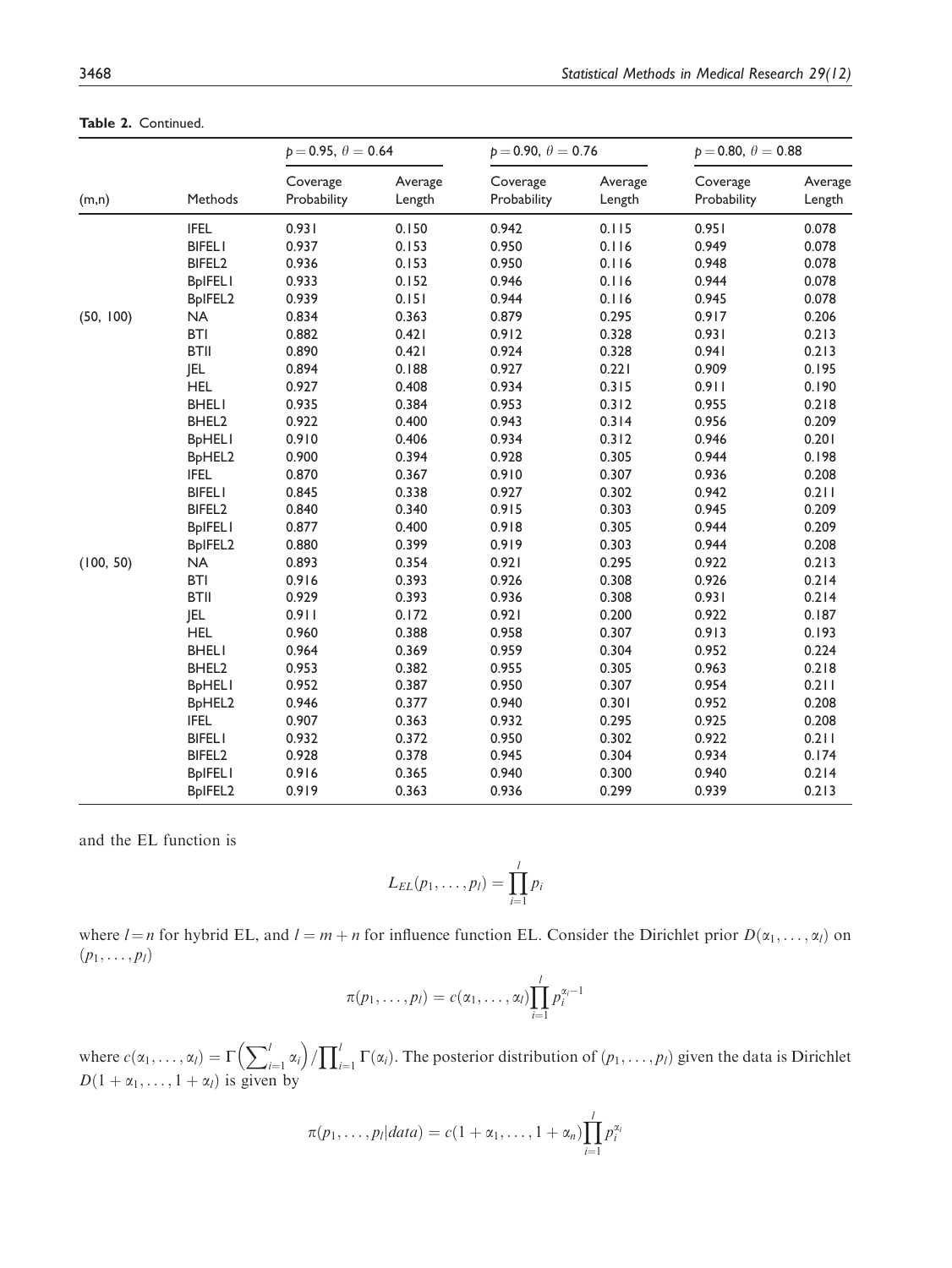Table 3. Coverage probabilities and average lengths of 95% confidence intervals for sensitivity  $\theta$  at a fixed level of specificity  $p$  when  $F = Normal(0, 1)$  and  $G = Normal(2.5, 1)$ .

|            |                                 | $p = 0.95, \theta = 0.80$ |                   | $p = 0.90, \theta = 0.90$ |                   | $p = 0.80, \theta = 0.95$ |                   |
|------------|---------------------------------|---------------------------|-------------------|---------------------------|-------------------|---------------------------|-------------------|
| (m,n)      | Methods                         | Coverage<br>Probability   | Average<br>Length | Coverage<br>Probability   | Average<br>Length | Coverage<br>Probability   | Average<br>Length |
| (20, 20)   | NA                              | 0.765                     | 0.292             | 0.892                     | 0.267             | 0.827                     | 0.268             |
|            | <b>BTI</b>                      | 0.820                     | 0.307             | 0.908                     | 0.281             | 0.849                     | 0.234             |
|            | BT <sub>2</sub>                 | 0.838                     | 0.307             | 0.897                     | 0.281             | 0.864                     | 0.234             |
|            | JEL                             | 0.821                     | 0.282             | 0.797                     | 0.225             | 0.785                     | 0.220             |
|            | <b>HEL</b>                      | 0.747                     | 0.287             | 0.751                     | 0.239             | 0.805                     | 0.178             |
|            | <b>BHELI</b>                    | 0.963                     | 0.352             | 0.963                     | 0.338             | 0.944                     | 0.312             |
|            | BHEL <sub>2</sub>               | 0.969                     | 0.338             | 0.968                     | 0.318             | 0.964                     | 0.287             |
|            | <b>BpHELI</b>                   | 0.928                     | 0.303             | 0.910                     | 0.268             | 0.912                     | 0.216             |
|            | B <sub>p</sub> HEL <sub>2</sub> | 0.923                     | 0.294             | 0.908                     | 0.261             | 0.891                     | 0.211             |
|            | IF                              | 0.848                     | 0.259             | 0.854                     | 0.221             | 0.882                     | 0.165             |
|            | <b>BIFELI</b>                   | 0.844                     | 0.364             | 0.898                     | 0.368             | 0.878                     | 0.222             |
|            | BIFEL <sub>2</sub>              | 0.887                     | 0.367             | 0.849                     | 0.373             | 0.895                     | 0.182             |
|            | <b>BpIFI</b>                    | 0.926                     | 0.278             | 0.892                     | 0.251             | 0.886                     | 0.211             |
|            | BpIF2                           | 0.924                     | 0.275             | 0.890                     | 0.248             | 0.812                     | 0.209             |
| (50, 50)   | <b>NA</b>                       | 0.868                     | 0.119             | 0.882                     | 0.185             | 0.869                     | 0.157             |
|            | <b>BTI</b>                      | 0.901                     | 0.225             | 0.906                     | 0.197             | 0.925                     | 0.166             |
|            | BT <sub>2</sub>                 | 0.915                     | 0.225             | 0.904                     | 0.197             | 0.911                     | 0.166             |
|            | <b>JEL</b>                      | 0.782                     | 0.213             | 0.802                     | 0.195             | 0.892                     | 0.160             |
|            | <b>HEL</b>                      | 0.929                     | 0.233             | 0.923                     | 0.194             | 0.909                     | 0.151             |
|            | <b>BHELI</b>                    | 0.954                     | 0.238             | 0.959                     | 0.210             | 0.956                     | 0.185             |
|            | BHEL2                           | 0.951                     | 0.234             | 0.955                     | 0.202             | 0.968                     | 0.173             |
|            | <b>BpHELI</b>                   | 0.943                     | 0.230             | 0.939                     | 0.196             | 0.933                     | 0.164             |
|            | B <sub>p</sub> HEL <sub>2</sub> | 0.942                     | 0.228             | 0.936                     | 0.194             | 0.924                     | 0.161             |
|            | IF                              | 0.915                     | 0.220             | 0.918                     | 0.172             | 0.916                     | 0.139             |
|            | <b>BIFELI</b>                   | 0.900                     | 0.140             | 0.916                     | 0.125             | 0.909                     | 0.070             |
|            | BIFEL <sub>2</sub>              | 0.915                     | 0.950             | 0.895                     | 0.129             | 0.901                     | 0.107             |
|            | <b>BpIFI</b>                    | 0.915                     | 0.394             | 0.919                     | 0.179             | 0.918                     | 0.152             |
|            | BpIF2                           | 0.915                     | 0.338             | 0.919                     | 0.178             | 0.918                     | 0.152             |
| (100, 100) | <b>NA</b>                       | 0.902                     | 0.153             | 0.902                     | 0.135             | 0.915                     | 0.113             |
|            | <b>BTI</b>                      | 0.918                     | 0.167             | 0.924                     | 0.144             | 0.921                     | 0.119             |
|            | BT <sub>2</sub>                 | 0.914                     | 0.167             | 0.927                     | 0.144             | 0.923                     | 0.119             |
|            | JEL                             | 0.842                     | 0.190             | 0.882                     | 0.122             | 0.909                     | 0.129             |
|            | <b>HEL</b>                      | 0.944                     | 0.169             | 0.958                     | 0.145             | 0.916                     | 0.120             |
|            | <b>BHELI</b>                    | 0.950                     | 0.170             | 0.959                     | 0.149             | 0.958                     | 0.126             |
|            | BHEL <sub>2</sub>               | 0.947                     | 0.169             | 0.955                     | 0.146             | 0.961                     | 0.121             |
|            | <b>BpHELI</b>                   | 0.944                     | 0.167             | 0.953                     | 0.144             | 0.950                     | 0.119             |
|            | BpHEL2                          | 0.945                     | 0.167             | 0.957                     | 0.143             | 0.947                     | 0.118             |
|            | IF                              | 0.916                     | 0.148             | 0.941                     | 0.131             | 0.913                     | 0.109             |
|            |                                 | 0.924                     | 0.148             | 0.934                     | 0.114             | 0.928                     | 0.080             |
|            | <b>BIFELI</b>                   | 0.915                     |                   | 0.945                     | 0.111             | 0.911                     | 0.082             |
|            | BIFEL <sub>2</sub>              |                           | 0.147             |                           |                   |                           |                   |
|            | <b>BpIFI</b>                    | 0.916                     | 0.148             | 0.943                     | 0.131             | 0.931                     | 0.111             |
|            | BpIF <sub>2</sub>               | 0.915                     | 0.148             | 0.944                     | 0.131             | 0.910                     | 0.110             |
| (500, 500) | <b>NA</b>                       | 0.941                     | 0.073             | 0.943                     | 0.063             | 0.958                     | 0.052             |
|            | <b>BTI</b>                      | 0.949                     | 0.075             | 0.949                     | 0.065             | 0.958                     | 0.054             |
|            | BT <sub>2</sub>                 | 0.952                     | 0.075             | 0.951                     | 0.065             | 0.956                     | 0.054             |
|            | JEL                             | 0.901                     | 0.097             | 0.929                     | 0.076             | 0.913                     | 0.085             |
|            | <b>HEL</b>                      | 0.959                     | 0.076             | 0.949                     | 0.065             | 0.957                     | 0.054             |
|            | <b>BHELI</b>                    | 0.956                     | 0.076             | 0.949                     | 0.065             | 0.957                     | 0.055             |
|            | BHEL <sub>2</sub>               | 0.958                     | 0.075             | 0.947                     | 0.065             | 0.954                     | 0.054             |
|            | <b>BpHELI</b>                   | 0.953                     | 0.075             | 0.942                     | 0.065             | 0.952                     | 0.054             |
|            | BpHEL2                          | 0.954                     | 0.075             | 0.947                     | 0.064             | 0.952                     | 0.054             |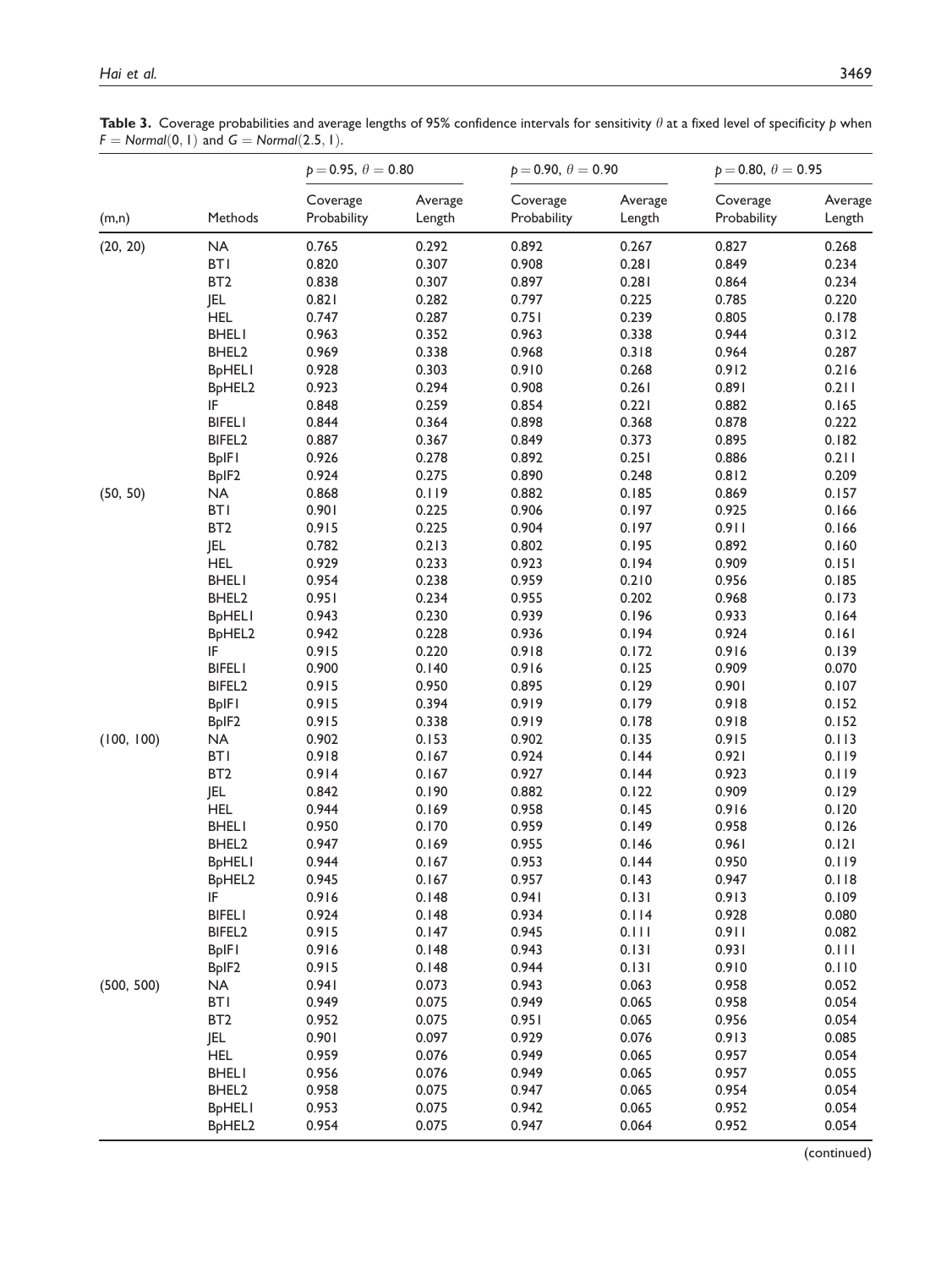|           |                                 | $p = 0.95, \theta = 0.80$ |                   | $p = 0.90, \theta = 0.90$ |                   | $p = 0.80, \theta = 0.95$ |                   |
|-----------|---------------------------------|---------------------------|-------------------|---------------------------|-------------------|---------------------------|-------------------|
| (m,n)     | Methods                         | Coverage<br>Probability   | Average<br>Length | Coverage<br>Probability   | Average<br>Length | Coverage<br>Probability   | Average<br>Length |
|           | IF                              | 0.939                     | 0.069             | 0.937                     | 0.061             | 0.946                     | 0.051             |
|           | <b>BIFELI</b>                   | 0.950                     | 0.083             | 0.945                     | 0.060             | 0.953                     | 0.048             |
|           | BIFEL <sub>2</sub>              | 0.949                     | 0.083             | 0.941                     | 0.060             | 0.950                     | 0.048             |
|           | <b>BpIFI</b>                    | 0.939                     | 0.069             | 0.935                     | 0.061             | 0.944                     | 0.051             |
|           | BpIF <sub>2</sub>               | 0.938                     | 0.069             | 0.933                     | 0.061             | 0.945                     | 0.051             |
| (50, 100) | <b>NA</b>                       | 0.900                     | 0.848             | 0.899                     | 0.139             | 0.911                     | 0.116             |
|           | <b>BTI</b>                      | 0.912                     | 0.185             | 0.922                     | 0.157             | 0.932                     | 0.128             |
|           | BT <sub>2</sub>                 | 0.932                     | 0.185             | 0.932                     | 0.157             | 0.927                     | 0.128             |
|           | JEL                             | 0.892                     | 0.163             | 0.901                     | 0.167             | 0.916                     | 0.125             |
|           | <b>HEL</b>                      | 0.945                     | 0.190             | 0.954                     | 0.157             | 0.907                     | 0.126             |
|           | <b>BHELI</b>                    | 0.943                     | 0.192             | 0.966                     | 0.162             | 0.961                     | 0.135             |
|           | BHEL2                           | 0.946                     | 0.190             | 0.959                     | 0.158             | 0.967                     | 0.129             |
|           | <b>BpHELI</b>                   | 0.940                     | 0.188             | 0.951                     | 0.156             | 0.954                     | 0.126             |
|           | B <sub>p</sub> HEL <sub>2</sub> | 0.937                     | 0.186             | 0.950                     | 0.154             | 0.954                     | 0.125             |
|           | IF                              | 0.908                     | 0.180             | 0.933                     | 0.133             | 0.909                     | 0.110             |
|           | <b>BIFELI</b>                   | 0.902                     | 0.125             | 0.911                     | 0.112             | 0.921                     | 0.106             |
|           | BIFEL <sub>2</sub>              | 0.901                     | 0.123             | 0.915                     | 0.109             | 0.909                     | 0.105             |
|           | <b>BpIFI</b>                    | 0.907                     | 0.139             | 0.932                     | 0.134             | 0.922                     | 0.112             |
|           | BpIF2                           | 0.904                     | 0.089             | 0.930                     | 0.133             | 0.900                     | 0.112             |
| (100, 50) | <b>NA</b>                       | 0.878                     | 0.204             | 0.907                     | 0.184             | 0.911                     | 0.156             |
|           | <b>BTI</b>                      | 0.901                     | 0.214             | 0.903                     | 0.188             | 0.928                     | 0.159             |
|           | BT <sub>2</sub>                 | 0.913                     | 0.214             | 0.916                     | 0.188             | 0.922                     | 0.159             |
|           | <b>JEL</b>                      | 0.901                     | 0.224             | 0.921                     | 0.188             | 0.901                     | 0.168             |
|           | <b>HEL</b>                      | 0.931                     | 0.218             | 0.926                     | 0.189             | 0.918                     | 0.149             |
|           | <b>BHELI</b>                    | 0.956                     | 0.223             | 0.945                     | 0.200             | 0.956                     | 0.177             |
|           | BHEL2                           | 0.952                     | 0.219             | 0.952                     | 0.193             | 0.964                     | 0.166             |
|           | <b>BpHELI</b>                   | 0.941                     | 0.215             | 0.936                     | 0.189             | 0.933                     | 0.158             |
|           | BpHEL2                          | 0.940                     | 0.213             | 0.931                     | 0.186             | 0.930                     | 0.157             |
|           | IF                              | 0.922                     | 0.197             | 0.917                     | 0.171             | 0.908                     | 0.139             |
|           | <b>BIFELI</b>                   | 0.917                     | 0.172             | 0.930                     | 0.104             | 0.926                     | 0.070             |
|           | BIFEL <sub>2</sub>              | 0.924                     | 0.169             | 0.935                     | 0.110             | 0.913                     | 0.107             |
|           | <b>BpIFI</b>                    | 0.927                     | 0.199             | 0.917                     | 0.178             | 0.930                     | 0.151             |
|           | BpIF <sub>2</sub>               | 0.925                     | 0.199             | 0.917                     | 0.178             | 0.930                     | 0.151             |

Table 3. Continued.

The posterior of sensitivity  $\theta$  satisfies the following equation

$$
\sum_{i=1}^{l} p_i \hat{Q}_i(\theta) = 0
$$
\n(12)

where  $\hat{Q}_i(\theta)$  is an estimating/influence function and  $(p_1, \ldots, p_l)$  follows the Dirichlet distribution  $D(1 + \alpha_1, \ldots, 1 + \alpha_l)$ . In practice, we can generate samples of  $(p_1, \ldots, p_l)$  from  $D(1 + \alpha_1, \ldots, 1 + \alpha_l)$ , and by solving equation (12), we get the posterior samples of  $\theta$ . Based on these posterior samples, we can calculate the equal-tail credible intervals for sensitivity  $\theta$ .

Similar to section 4.1, we consider two types of EL: hybrid EL (equation (3)) and influence function EL (equation (9)). We call them Bayesian pseudo hybrid EL (BpHEL) and Bayesian pseudo influence function EL (BpIFEL), respectively. For BpHEL, we use  $\hat{W}_{Hj}(\theta, p)$  to replace  $\hat{Q}_i(\theta)$  in equation (12), and consider  $D(\epsilon^* = \epsilon^*)$ , and  $D(\epsilon^* + 1)$  as the prices (labeled BpIFEL) and BpIFEL? respectively), where  $\epsilon^*$  $D(c^*, \ldots, c^*)$  and  $D(c^* + \frac{1}{n}, \ldots, c^* + \frac{1}{n})$  as the priors (labeled BpHEL1 and BpHEL2, respectively), where  $c^*$ is the scale estimate defined in Section 2.32. For BpIFEL, similarly, we use  $\hat{W}_k(\theta, p)$  to replace  $\hat{Q}_i(\theta)$  in equa-<br>tion (12) and consider  $D(1, -1)$  and  $D(1, -1)$  and  $D(1, -1)$  as the prices (labeled BpIEEL1 and Bp tion (12), and consider  $D(1, \ldots, 1)$  and  $D(1 + \frac{1}{n+m}, \ldots, 1 + \frac{1}{n+m})$  as the priors (labeled BpIFEL1 and BpIFEL2, respectively).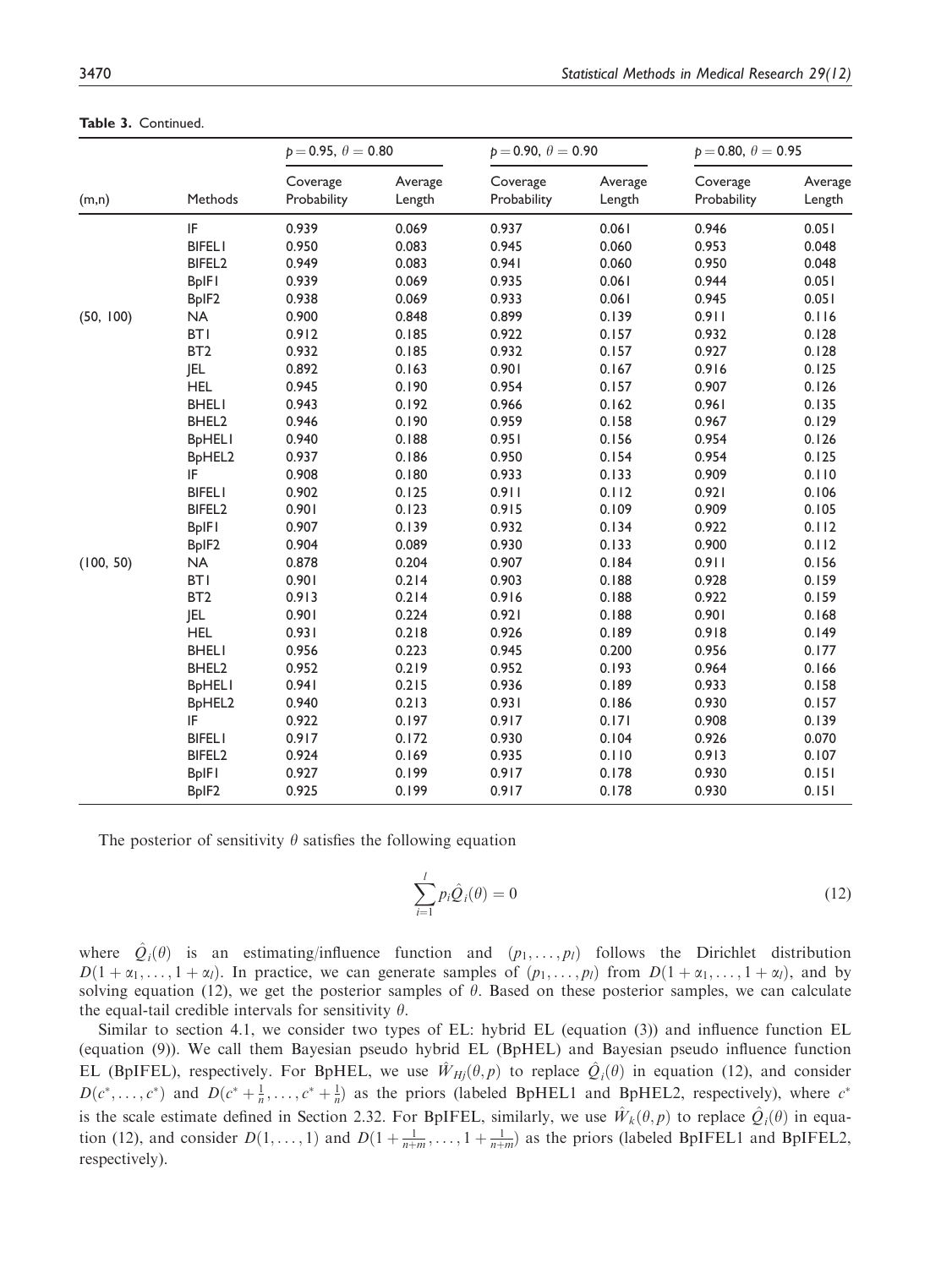Table 4. Coverage probabilities and average lengths of 95% confidence intervals for sensitivity  $\theta$  at a fixed level of specificity p when  $F = exp(1)$  and  $G = exp(0.25)$ .

|            |                                 | $p = 0.95, \theta = 0.47$ |                   | $p = 0.90, \theta = 0.56$ |                   | $p = 0.80, \theta = 0.67$ |                   |
|------------|---------------------------------|---------------------------|-------------------|---------------------------|-------------------|---------------------------|-------------------|
| (m,n)      | Methods                         | Coverage<br>Probability   | Average<br>Length | Coverage<br>Probability   | Average<br>Length | Coverage<br>Probability   | Average<br>Length |
| (20, 20)   | NA                              | 0.826                     | 0.485             | 0.890                     | 0.487             | 0.880                     | 0.971             |
|            | <b>BTI</b>                      | 0.844                     | 0.520             | 0.890                     | 0.505             | 0.904                     | 0.458             |
|            | <b>BTII</b>                     | 0.846                     | 0.520             | 0.905                     | 0.505             | 0.916                     | 0.458             |
|            | JEL                             | 0.639                     | 0.289             | 0.705                     | 0.337             | 0.893                     | 0.389             |
|            | <b>HEL</b>                      | 0.923                     | 0.513             | 0.959                     | 0.507             | 0.934                     | 0.451             |
|            | <b>BHELI</b>                    | 0.943                     | 0.476             | 0.971                     | 0.469             | 0.976                     | 0.439             |
|            | BHEL <sub>2</sub>               | 0.926                     | 0.505             | 0.952                     | 0.494             | 0.962                     | 0.454             |
|            | <b>BpHELI</b>                   | 0.919                     | 0.524             | 0.938                     | 0.506             | 0.953                     | 0.460             |
|            | BpHEL2                          | 0.910                     | 0.503             | 0.931                     | 0.487             | 0.944                     | 0.444             |
|            | <b>IFEL</b>                     | 0.872                     | 0.472             | 0.902                     | 0.486             | 0.935                     | 0.445             |
|            | <b>BIFELI</b>                   | 0.901                     | 0.449             | 0.927                     | 0.471             | 0.942                     | 0.437             |
|            | BIFEL2                          | 0.871                     | 0.470             | 0.906                     | 0.495             | 0.936                     | 0.454             |
|            | <b>BpIFELI</b>                  | 0.879                     | 0.483             | 0.893                     | 0.488             | 0.941                     | 0.450             |
|            | BpIFEL2                         | 0.837                     | 0.564             | 0.873                     | 0.616             | 0.914                     | 0.618             |
| (50, 50)   | <b>NA</b>                       | 0.904                     | 0.412             | 0.913                     | 0.333             | 0.922                     | 0.307             |
|            | <b>BTI</b>                      | 0.915                     | 0.376             | 0.931                     | 0.351             | 0.933                     | 0.313             |
|            | <b>BTII</b>                     | 0.925                     | 0.376             | 0.939                     | 0.351             | 0.945                     | 0.313             |
|            | <b>JEL</b>                      | 0.396                     | 0.209             | 0.646                     | 0.246             | 0.927                     | 0.275             |
|            | <b>HEL</b>                      | 0.947                     | 0.382             | 0.956                     | 0.351             | 0.956                     | 0.314             |
|            | <b>BHELI</b>                    | 0.955                     | 0.356             | 0.963                     | 0.337             | 0.965                     | 0.306             |
|            | BHEL <sub>2</sub>               | 0.947                     | 0.368             | 0.956                     | 0.347             | 0.957                     | 0.312             |
|            | <b>BpHELI</b>                   | 0.942                     | 0.373             | 0.956                     | 0.353             | 0.955                     | 0.314             |
|            | B <sub>p</sub> HEL <sub>2</sub> | 0.938                     | 0.366             | 0.953                     | 0.346             | 0.950                     | 0.309             |
|            | <b>IFEL</b>                     | 0.923                     | 0.395             | 0.927                     | 0.335             | 0.936                     | 0.297             |
|            | <b>BIFELI</b>                   | 0.928                     | 0.382             | 0.933                     | 0.334             | 0.941                     | 0.294             |
|            | BIFEL <sub>2</sub>              | 0.925                     | 0.390             | 0.927                     | 0.341             | 0.938                     | 0.299             |
|            | <b>BpIFELI</b>                  | 0.904                     | 0.332             | 0.909                     | 0.310             | 0.934                     | 0.294             |
|            | BpIFEL2                         | 0.898                     | 0.331             | 0.911                     | 0.309             | 0.933                     | 0.293             |
| (100, 100) | <b>NA</b>                       | 0.905                     | 0.264             | 0.927                     | 0.246             | 0.939                     | 0.222             |
|            | <b>BTI</b>                      | 0.932                     | 0.281             | 0.939                     | 0.256             | 0.944                     | 0.226             |
|            | <b>BTII</b>                     | 0.943                     | 0.281             | 0.945                     | 0.256             | 0.950                     | 0.226             |
|            | <b>JEL</b>                      | 0.256                     | 0.163             | 0.649                     | 0.192             | 0.937                     | 0.204             |
|            | <b>HEL</b>                      | 0.946                     | 0.279             | 0.951                     | 0.256             | 0.956                     | 0.227             |
|            | <b>BHELI</b>                    | 0.949                     | 0.272             | 0.955                     | 0.250             | 0.959                     | 0.223             |
|            | BHEL <sub>2</sub>               | 0.947                     | 0.277             | 0.952                     | 0.255             | 0.957                     | 0.226             |
|            | <b>BpHELI</b>                   | 0.934                     | 0.281             | 0.937                     | 0.257             | 0.944                     | 0.226             |
|            | BpHEL2                          | 0.928                     | 0.277             | 0.938                     | 0.255             | 0.942                     | 0.224             |
|            | <b>IFEL</b>                     | 0.923                     | 0.267             | 0.935                     | 0.246             | 0.942                     | 0.214             |
|            | <b>BIFELI</b>                   | 0.930                     | 0.266             | 0.937                     | 0.246             | 0.946                     | 0.213             |
|            | BIFEL <sub>2</sub>              | 0.926                     | 0.269             | 0.934                     | 0.248             | 0.943                     | 0.215             |
|            | <b>BpIFELI</b>                  | 0.911                     | 0.262             | 0.925                     | 0.245             | 0.934                     | 0.214             |
|            | BpIFEL2                         | 0.873                     | 0.231             | 0.901                     | 0.221             | 0.923                     | 0.208             |
| (500, 500) | <b>NA</b>                       | 0.933                     | 0.123             | 0.944                     | 0.113             | 0.950                     | 0.101             |
|            | <b>BTI</b>                      | 0.945                     | 0.127             | 0.948                     | 0.115             | 0.951                     | 0.102             |
|            | <b>BTII</b>                     | 0.951                     | 0.127             | 0.953                     | 0.115             | 0.953                     | 0.102             |
|            | JEL                             | 0.837                     | 0.139             | 0.838                     | 0.113             | 0.842                     | 0.139             |
|            | <b>HEL</b>                      | 0.947                     | 0.272             | 0.944                     | 0.203             | 0.954                     | 0.209             |
|            | <b>BHELI</b>                    | 0.949                     | 0.272             | 0.955                     | 0.250             | 0.959                     | 0.223             |
|            | BHEL <sub>2</sub>               | 0.947                     | 0.277             | 0.952                     | 0.255             | 0.957                     | 0.226             |
|            | <b>BpHELI</b>                   | 0.944                     | 0.127             | 0.942                     | 0.115             | 0.946                     | 0.103             |
|            | BpHEL2                          | 0.936                     | 0.127             | 0.938                     | 0.115             | 0.942                     | 0.102             |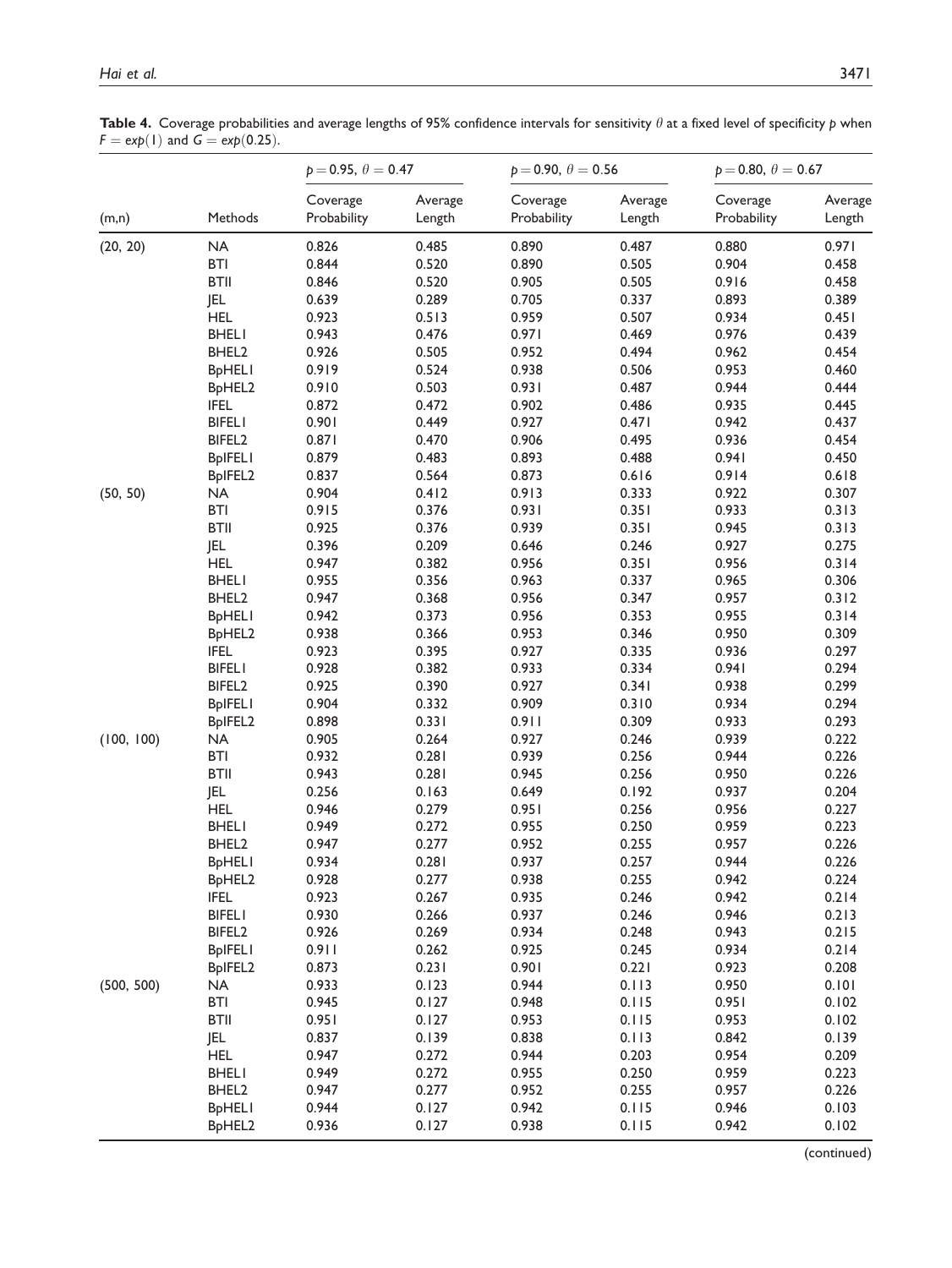|           |                                 | $p = 0.95, \theta = 0.47$ |                   | $p = 0.90, \theta = 0.56$ |                   | $p = 0.80, \theta = 0.67$ |                   |
|-----------|---------------------------------|---------------------------|-------------------|---------------------------|-------------------|---------------------------|-------------------|
| (m,n)     | Methods                         | Coverage<br>Probability   | Average<br>Length | Coverage<br>Probability   | Average<br>Length | Coverage<br>Probability   | Average<br>Length |
|           | <b>IFEL</b>                     | 0.943                     | 0.124             | 0.947                     | 0.113             | 0.949                     | 0.099             |
|           | <b>BIFELI</b>                   | 0.935                     | 0.124             | 0.946                     | 0.113             | 0.953                     | 0.101             |
|           | BIFEL <sub>2</sub>              | 0.935                     | 0.124             | 0.946                     | 0.113             | 0.952                     | 0.101             |
|           | <b>BpIFELI</b>                  | 0.944                     | 0.124             | 0.939                     | 0.113             | 0.951                     | 0.099             |
|           | BpIFEL2                         | 0.941                     | 0.123             | 0.936                     | 0.113             | 0.950                     | 0.099             |
| (50, 100) | <b>NA</b>                       | 0.869                     | 0.254             | 0.893                     | 0.275             | 0.922                     | 0.250             |
|           | <b>BTI</b>                      | 0.907                     | 0.329             | 0.925                     | 0.301             | 0.936                     | 0.261             |
|           | <b>BTII</b>                     | 0.912                     | 0.329             | 0.934                     | 0.301             | 0.947                     | 0.261             |
|           | <b>JEL</b>                      | 0.349                     | 0.185             | 0.721                     | 0.226             | 0.934                     | 0.235             |
|           | <b>HEL</b>                      | 0.933                     | 0.328             | 0.941                     | 0.298             | 0.951                     | 0.259             |
|           | <b>BHELI</b>                    | 0.939                     | 0.311             | 0.950                     | 0.289             | 0.960                     | 0.254             |
|           | BHEL <sub>2</sub>               | 0.934                     | 0.320             | 0.942                     | 0.296             | 0.951                     | 0.258             |
|           | <b>BpHELI</b>                   | 0.923                     | 0.328             | 0.939                     | 0.300             | 0.940                     | 0.259             |
|           | BpHEL2                          | 0.918                     | 0.323             | 0.935                     | 0.296             | 0.937                     | 0.257             |
|           | <b>IFEL</b>                     | 0.900                     | 0.338             | 0.904                     | 0.281             | 0.925                     | 0.241             |
|           | <b>BIFELI</b>                   | 0.897                     | 0.317             | 0.913                     | 0.280             | 0.932                     | 0.241             |
|           | BIFEL <sub>2</sub>              | 0.894                     | 0.320             | 0.907                     | 0.283             | 0.928                     | 0.244             |
|           | <b>BpIFELI</b>                  | 0.859                     | 0.272             | 0.876                     | 0.247             | 0.901                     | 0.232             |
|           | BpIFEL2                         | 0.861                     | 0.271             | 0.876                     | 0.246             | 0.906                     | 0.231             |
| (100, 50) | <b>NA</b>                       | 0.915                     | 0.319             | 0.928                     | 0.312             | 0.939                     | 0.286             |
|           | <b>BTI</b>                      | 0.929                     | 0.336             | 0.934                     | 0.315             | 0.941                     | 0.286             |
|           | <b>BTII</b>                     | 0.939                     | 0.336             | 0.943                     | 0.315             | 0.948                     | 0.286             |
|           | <b>JEL</b>                      | 0.324                     | 0.188             | 0.621                     | 0.223             | 0.932                     | 0.254             |
|           | <b>HEL</b>                      | 0.950                     | 0.337             | 0.957                     | 0.317             | 0.959                     | 0.289             |
|           | <b>BHELI</b>                    | 0.958                     | 0.325             | 0.963                     | 0.307             | 0.965                     | 0.283             |
|           | BHEL2                           | 0.951                     | 0.334             | 0.958                     | 0.315             | 0.961                     | 0.288             |
|           | <b>BpHELI</b>                   | 0.948                     | 0.340             | 0.957                     | 0.319             | 0.960                     | 0.298             |
|           | B <sub>p</sub> HEL <sub>2</sub> | 0.940                     | 0.334             | 0.953                     | 0.315             | 0.953                     | 0.286             |
|           | <b>IFEL</b>                     | 0.928                     | 0.328             | 0.943                     | 0.308             | 0.943                     | 0.277             |
|           | <b>BIFELI</b>                   | 0.934                     | 0.327             | 0.946                     | 0.305             | 0.954                     | 0.273             |
|           | BIFEL <sub>2</sub>              | 0.929                     | 0.333             | 0.943                     | 0.309             | 0.948                     | 0.277             |
|           | <b>BpIFELI</b>                  | 0.926                     | 0.327             | 0.944                     | 0.309             | 0.942                     | 0.278             |
|           | BpIFEL2                         | 0.904                     | 0.299             | 0.931                     | 0.290             | 0.933                     | 0.274             |

Table 4. Continued.

## 5 Simulation study

Simulation studies are conducted to examine the finite sample performance of the proposed approaches: influence function-based empirical likelihood (IFEL), Bayesian influence function empirical likelihood methods (BIFEL1 and BIFEL2) with reference priors  $\pi_{IF,1}(\theta)$  and  $\pi_{IF,2}(\theta)$ , Bayesian hybrid empirical likelihood methods (BHEL1 and BHEL2) with reference priors  $\pi_{H,1}(\theta)$  and  $\pi_{H,2}(\theta)$ , Bayesian pseudo influence function empirical likelihood method (BpIFEL), and Bayesian pseudo hybrid empirical likelihood method (BpHEL). We compare them with existing approaches including BTI, BTII, smoothed JEL method, hybrid empirical likelihood method (HEL), and the modified normal approximation (NA) method proposed by Linnet.<sup>6</sup>

### 5.1 Simulation settings

We consider seven simulation settings for the underlying non-diseased distribution F and diseased distribution G: (i) Normal distributions with  $F = N(0, 1)$  and  $G = N(1, 1)$ , (ii) normal distributions with  $F = N(0, 1)$ and  $G = N(2, 1)$ , (iii) normal distributions with  $F = N(0, 1)$  and  $G = N(2.5, 1)$ , (iv) exponential distributions with  $F = Exponential(1)$  and  $G = Exponential(0.25)$ , (v) exponential distributions with  $F = Exponential(4.25)$ and  $G = Exponential(0.25)$ , (vi) mixed distributions with  $F = N(1, 1)$  and  $G = Exponential(0.5)$ , and (vii) mixed distributions with  $F = N(0, 1)$  and  $G = Exponential(0.1)$ . Under settings (i), (ii) and (iii), both the diseased and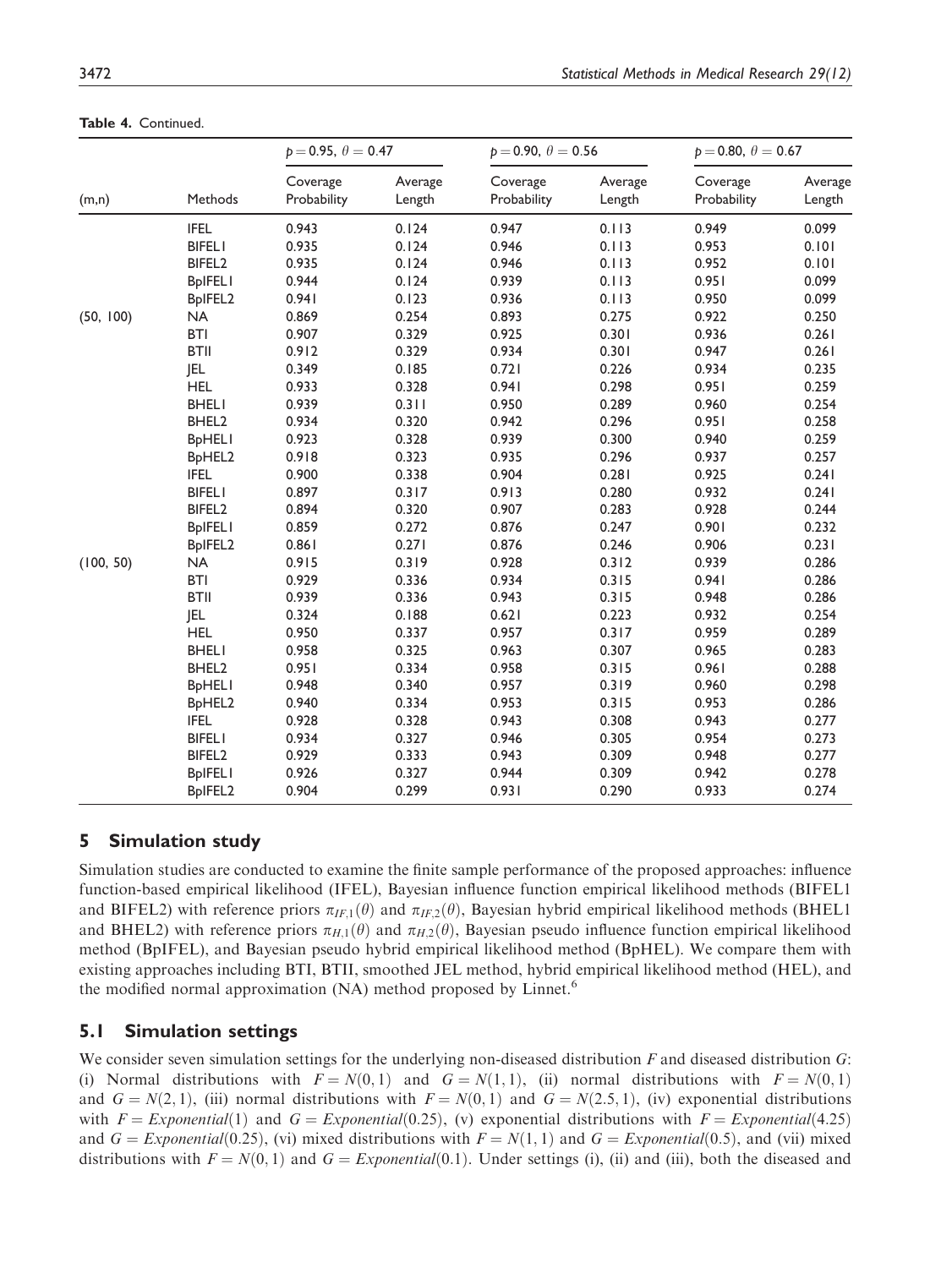Table 5. Coverage probabilities and average lengths of 95% confidence intervals for sensitivity  $\theta$  at a fixed level of specificity p when  $F = \exp(4.25)$  and  $G = \exp(0.25)$ .

|            |                                       | $p = 0.95, \theta = 0.85$ |         | $p = 0.90, \theta = 0.88$ |         | $p = 0.80, \theta = 0.92$ |         |
|------------|---------------------------------------|---------------------------|---------|---------------------------|---------|---------------------------|---------|
| (m,n)      | Methods                               | Coverage                  | Average | Coverage                  | Average | Coverage                  | Average |
| (20, 20)   | NA                                    | 0.747                     | 0.409   | 0.814                     | 0.334   | 0.734                     | 0.219   |
|            | <b>BTI</b>                            | 0.764                     | 0.424   | 0.864                     | 0.350   | 0.819                     | 0.218   |
|            | BT <sub>2</sub>                       | 0.773                     | 0.424   | 0.873                     | 0.350   | 0.835                     | 0.218   |
|            | <b>JEL</b>                            | 0.721                     | 0.411   | 0.751                     | 0.328   | 0.758                     | 0.213   |
|            | <b>HEL</b>                            | 0.794                     | 0.279   | 0.796                     | 0.211   | 0.714                     | 0.151   |
|            | <b>BHELI</b>                          | 0.841                     | 0.271   | 0.832                     | 0.201   | 0.853                     | 0.284   |
|            | BHEL2                                 | 0.898                     | 0.263   | 0.873                     | 0.079   | 0.851                     | 0.308   |
|            | <b>BpHELI</b>                         | 0.882                     | 0.382   | 0.879                     | 0.292   | 0.874                     | 0.143   |
|            | BpHEL2                                | 0.870                     | 0.361   | 0.864                     | 0.277   | 0.870                     | 0.148   |
|            | IF                                    | 0.808                     | 0.275   | 0.791                     | 0.253   | 0.769                     | 0.138   |
|            | <b>BIFELI</b>                         | 0.776                     | 0.105   | 0.858                     | 0.074   | 0.855                     | 0.100   |
|            | BIFEL <sub>2</sub>                    | 0.886                     | 0.111   | 0.857                     | 0.174   | 0.843                     | 0.100   |
|            | <b>BpIFI</b>                          | 0.879                     | 0.412   | 0.875                     | 0.338   | 0.877                     | 0.208   |
|            | BpIF2                                 | 0.888                     | 0.407   | 0.861                     | 0.333   | 0.842                     | 0.205   |
| (50, 50)   | <b>NA</b>                             | 0.844                     | 0.317   | 0.876                     | 0.231   | 0.892                     | 0.147   |
|            | <b>BTI</b>                            | 0.858                     | 0.365   | 0.884                     | 0.257   | 0.823                     | 0.150   |
|            | BT <sub>2</sub>                       | 0.892                     | 0.365   | 0.889                     | 0.257   | 0.882                     | 0.150   |
|            | JEL                                   | 0.794                     | 0.342   | 0.866                     | 0.257   | 0.854                     | 0.161   |
|            | <b>HEL</b>                            | 0.896                     | 0.348   | 0.922                     | 0.205   | 0.902                     | 0.161   |
|            | <b>BHELI</b>                          | 0.939                     | 0.359   | 0.951                     | 0.261   | 0.912                     | 0.059   |
|            | BHEL2                                 | 0.949                     | 0.360   | 0.948                     | 0.243   | 0.917                     | 0.036   |
|            | <b>BpHELI</b>                         | 0.926                     | 0.354   | 0.948                     | 0.237   | 0.932                     | 0.131   |
|            |                                       | 0.920                     | 0.343   | 0.944                     | 0.231   | 0.927                     | 0.129   |
|            | B <sub>p</sub> HEL <sub>2</sub><br>IF | 0.906                     | 0.336   | 0.916                     | 0.229   | 0.908                     | 0.112   |
|            | <b>BIFELI</b>                         | 0.902                     | 0.416   | 0.945                     | 0.300   | 0.923                     | 0.146   |
|            |                                       |                           |         |                           |         |                           |         |
|            | BIFEL <sub>2</sub>                    | 0.889                     | 0.422   | 0.935                     | 0.294   | 0.930                     | 0.136   |
|            | <b>BpIFI</b>                          | 0.905                     | 0.345   | 0.940                     | 0.242   | 0.901                     | 0.146   |
|            | BpIF2                                 | 0.899                     | 0.343   | 0.936                     | 0.241   | 0.901                     | 0.146   |
| (100, 100) | <b>NA</b>                             | 0.885                     | 0.237   | 0.917                     | 0.171   | 0.920                     | 0.105   |
|            | <b>BTI</b>                            | 0.874                     | 0.279   | 0.903                     | 0.184   | 0.904                     | 0.105   |
|            | BT <sub>2</sub>                       | 0.892                     | 0.279   | 0.904                     | 0.184   | 0902                      | 0.105   |
|            | JEL                                   | 0.841                     | 0.274   | 0.848                     | 0.196   | 0.898                     | 0.120   |
|            | <b>HEL</b>                            | 0.927                     | 0.267   | 0.917                     | 0.169   | 0.911                     | 0.070   |
|            | <b>BHELI</b>                          | 0.962                     | 0.273   | 0.957                     | 0.191   | 0.929                     | 0.101   |
|            | BHEL <sub>2</sub>                     | 0.952                     | 0.272   | 0.954                     | 0.183   | 0.953                     | 0.089   |
|            | <b>BpHELI</b>                         | 0.935                     | 0.265   | 0.938                     | 0.176   | 0.938                     | 0.100   |
|            | BpHEL2                                | 0.932                     | 0.260   | 0.932                     | 0.173   | 0.932                     | 0.099   |
|            | IF                                    | 0.897                     | 0.247   | 0.933                     | 0.172   | 0.911                     | 0.093   |
|            | <b>BIFELI</b>                         | 0.907                     | 0.395   | 0.937                     | 0.242   | 0.953                     | 0.138   |
|            | BIFEL <sub>2</sub>                    | 0.902                     | 0.398   | 0.929                     | 0.242   | 0.954                     | 0.137   |
|            | <b>BpIFI</b>                          | 0.919                     | 0.247   | 0.926                     | 0.173   | 0.930                     | 0.104   |
|            | BpIF <sub>2</sub>                     | 0.899                     | 0.246   | 0.923                     | 0.173   | 0.931                     | 0.104   |
| (500, 500) | NA.                                   | 0.942                     | 0.116   | 0.941                     | 0.079   | 0.949                     | 0.047   |
|            | <b>BTI</b>                            | 0.940                     | 0.126   | 0.944                     | 0.081   | 0.940                     | 0.047   |
|            | BT <sub>2</sub>                       | 0.948                     | 0.126   | 0.955                     | 0.081   | 0.945                     | 0.047   |
|            | <b>JEL</b>                            | 0.939                     | 0.165   | 0.9314                    | 0.078   | 0.934                     | 0.042   |
|            | <b>HEL</b>                            | 0.947                     | 0.126   | 0.949                     | 0.081   | 0.949                     | 0.044   |
|            | <b>BHELI</b>                          | 0.947                     | 0.126   | 0.947                     | 0.082   | 0.941                     | 0.048   |
|            | BHEL <sub>2</sub>                     | 0.947                     | 0.126   | 0.948                     | 0.081   | 0.949                     | 0.047   |
|            | <b>BpHELI</b>                         | 0.934                     | 0.126   | 0.942                     | 0.081   | 0.952                     | 0.047   |
|            | BpHEL2                                | 0.934                     | 0.125   | 0.938                     | 0.081   | 0.947                     | 0.046   |
|            | IF                                    | 0.943                     | 0.117   | 0.945                     | 0.079   | 0.951                     | 0.043   |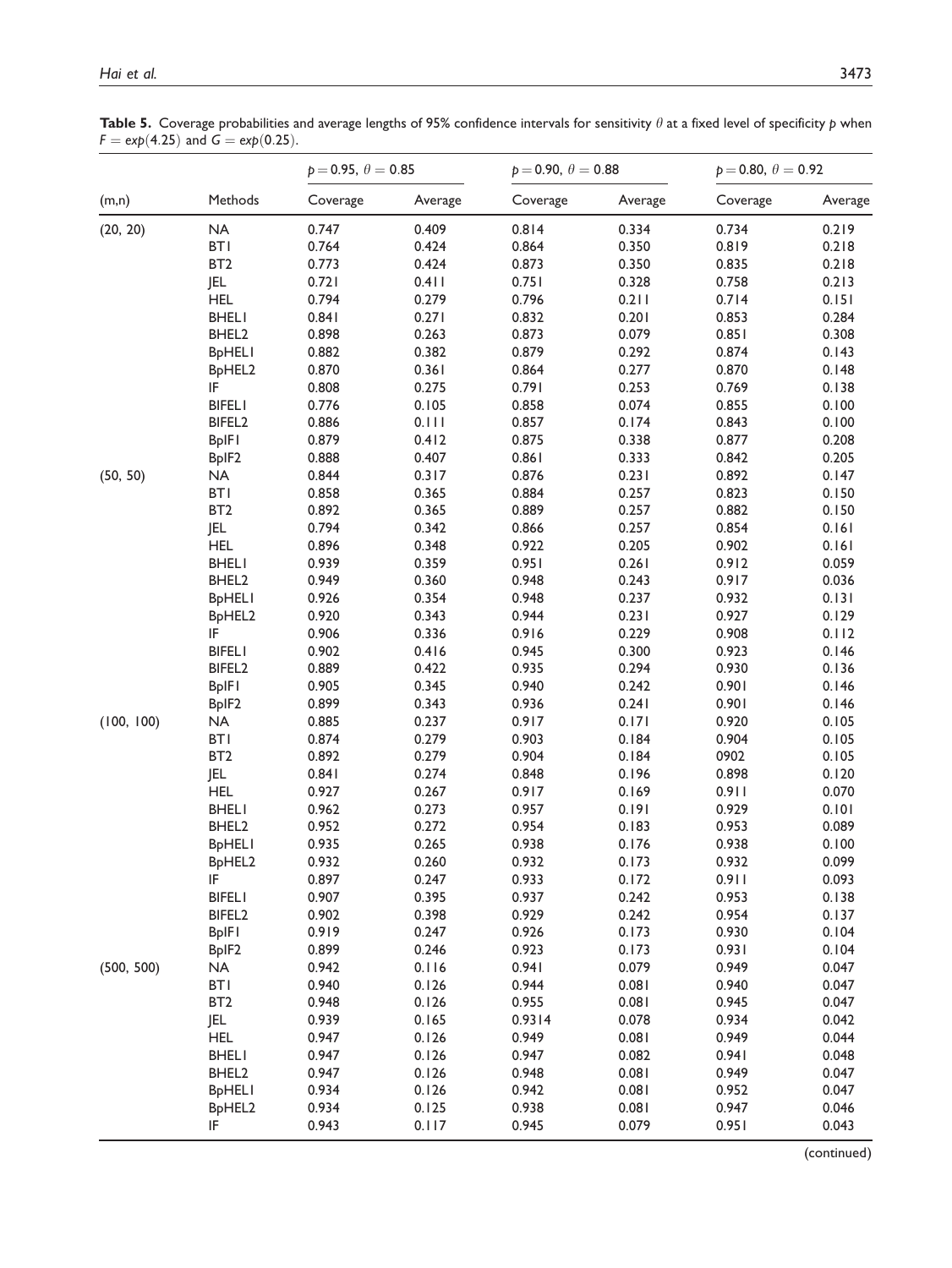|           |                                 | $p = 0.95, \theta = 0.85$ |         | $p = 0.90, \theta = 0.88$ |         | $p = 0.80, \theta = 0.92$ |         |
|-----------|---------------------------------|---------------------------|---------|---------------------------|---------|---------------------------|---------|
| (m,n)     | Methods                         | Coverage                  | Average | Coverage                  | Average | Coverage                  | Average |
|           | <b>BIFELI</b>                   | 0.939                     | 0.137   | 0.945                     | 0.101   | 0.946                     | 0.107   |
|           | BIFEL2                          | 0.936                     | 0.137   | 0.945                     | 0.102   | 0.947                     | 0.071   |
|           | <b>BpIFI</b>                    | 0.937                     | 0.117   | 0.946                     | 0.119   | 0.946                     | 0.095   |
|           | BpIF2                           | 0.942                     | 0.117   | 0.943                     | 0.109   | 0.947                     | 0.096   |
| (50, 100) | <b>NA</b>                       | 0.826                     | 0.279   | 0.899                     | 0.202   | 0.915                     | 0.124   |
|           | <b>BTI</b>                      | 0.885                     | 0.335   | 0.914                     | 0.230   | 0.927                     | 0.125   |
|           | BT <sub>2</sub>                 | 0.892                     | 0.335   | 0.928                     | 0.230   | 0.937                     | 0.125   |
|           | JEL                             | 0.898                     | 0.343   | 0.829                     | 0.206   | 0.848                     | 0.126   |
|           | <b>HEL</b>                      | 0.918                     | 0.321   | 0.901                     | 0.188   | 0.893                     | 0.067   |
|           | <b>BHELI</b>                    | 0.929                     | 0.328   | 0.955                     | 0.239   | 0.918                     | 0.113   |
|           | BHEL <sub>2</sub>               | 0.924                     | 0.329   | 0.955                     | 0.225   | 0.952                     | 0.095   |
|           | <b>BpHELI</b>                   | 0.908                     | 0.322   | 0.934                     | 0.210   | 0.934                     | 0.112   |
|           | B <sub>p</sub> HEL <sub>2</sub> | 0.902                     | 0.312   | 0.930                     | 0.206   | 0.932                     | 0.111   |
|           | IF                              | 0.874                     | 0.287   | 0.919                     | 0.206   | 0.910                     | 0.107   |
|           | <b>BIFELI</b>                   | 0.845                     | 0.483   | 0.927                     | 0.239   | 0.942                     | 0.143   |
|           | BIFEL <sub>2</sub>              | 0.840                     | 0.485   | 0.915                     | 0.239   | 0.945                     | 0.141   |
|           | <b>BpIFI</b>                    | 0.877                     | 0.310   | 0.905                     | 0.208   | 0.930                     | 0.121   |
|           | BpIF <sub>2</sub>               | 0.893                     | 0.310   | 0.904                     | 0.208   | 0.928                     | 0.121   |
| (100, 50) | <b>NA</b>                       | 0.900                     | 0.279   | 0.908                     | 0.210   | 0.905                     | 0.132   |
|           | <b>BTI</b>                      | 0.901                     | 0.316   | 0.915                     | 0.220   | 0.908                     | 0.131   |
|           | BT <sub>2</sub>                 | 0.904                     | 0.316   | 0.913                     | 0.220   | 0.910                     | 0.131   |
|           | <b>JEL</b>                      | 0.860                     | 0.315   | 0.906                     | 0.221   | 0.846                     | 0.133   |
|           | <b>HEL</b>                      | 0.912                     | 0.300   | 0.933                     | 0.193   | 0.918                     | 0.099   |
|           | <b>BHELI</b>                    | 0.968                     | 0.313   | 0.958                     | 0.228   | 0.936                     | 0.149   |
|           | BHEL <sub>2</sub>               | 0.942                     | 0.310   | 0.952                     | 0.215   | 0.931                     | 0.026   |
|           | <b>BpHELI</b>                   | 0.942                     | 0.302   | 0.942                     | 0.210   | 0.946                     | 0.119   |
|           | B <sub>p</sub> HEL <sub>2</sub> | 0.940                     | 0.295   | 0.940                     | 0.207   | 0.940                     | 0.117   |
|           | IF                              | 0.925                     | 0.286   | 0.908                     | 0.202   | 0.903                     | 0.093   |
|           | <b>BIFELI</b>                   | 0.932                     | 0.469   | 0.950                     | 0.240   | 0.922                     | 0.172   |
|           | BIFEL <sub>2</sub>              | 0.928                     | 0.477   | 0.945                     | 0.240   | 0.934                     | 0.170   |
|           | <b>BpIFI</b>                    | 0.924                     | 0.288   | 0.947                     | 0.212   | 0.938                     | 0.129   |
|           | BpIF <sub>2</sub>               | 0.924                     | 0.287   | 0.945                     | 0.210   | 0.927                     | 0.128   |

Table 5. Continued.

non-diseased distributions of test results are normal distributions but with different degrees of separation and corresponding to low, medium, and high sensitivity, respectively. Similarly, settings (iv), (vi) and settings (v), (vii) are corresponding to medium and high sensitivity, respectively. Random samples of size  $m$  and  $n$  are generated from F and G, respectively. Sample sizes  $(m, n) = (20, 20), (50, 50), (100, 100), (50, 100), (100, 50), (500, 500)$  are considered. We construct 95% level confidence (credible) intervals for sensitivity  $\theta$  at specificity levels  $p = 80\%$ , 90% and 95%, respectively. The simulation procedure is repeated 5000 times to find the frequentist coverage probabilities and average lengths of the intervals. For JEL method, we use the kernel  $w(x) = \frac{15}{16}(1 - x^2)^2 I(|x| \le 1)$ and  $h = n^{-1/3}$  as suggested by Gong et al.<sup>11</sup>

### 5.2 Simulation results

The simulation results under the normal distribution settings are reported in Tables 1 to 3. From Table 1 where the sensitivity is at low level, we observe that HEL and Bayesian approaches based on HEL have the best overall performance. Bayesian approaches generally have similar or improved performance over HEL. We note that BpHEL2 intervals generally have lower coverage probabilities than the three other Bayesian HEL intervals when sample size is (20, 20). The possible reason is the modified prior is not good for small sample size. IFEL and corresponding Bayesian approaches have slightly worse performance compared with HEL-related approaches, especially when specificity is high.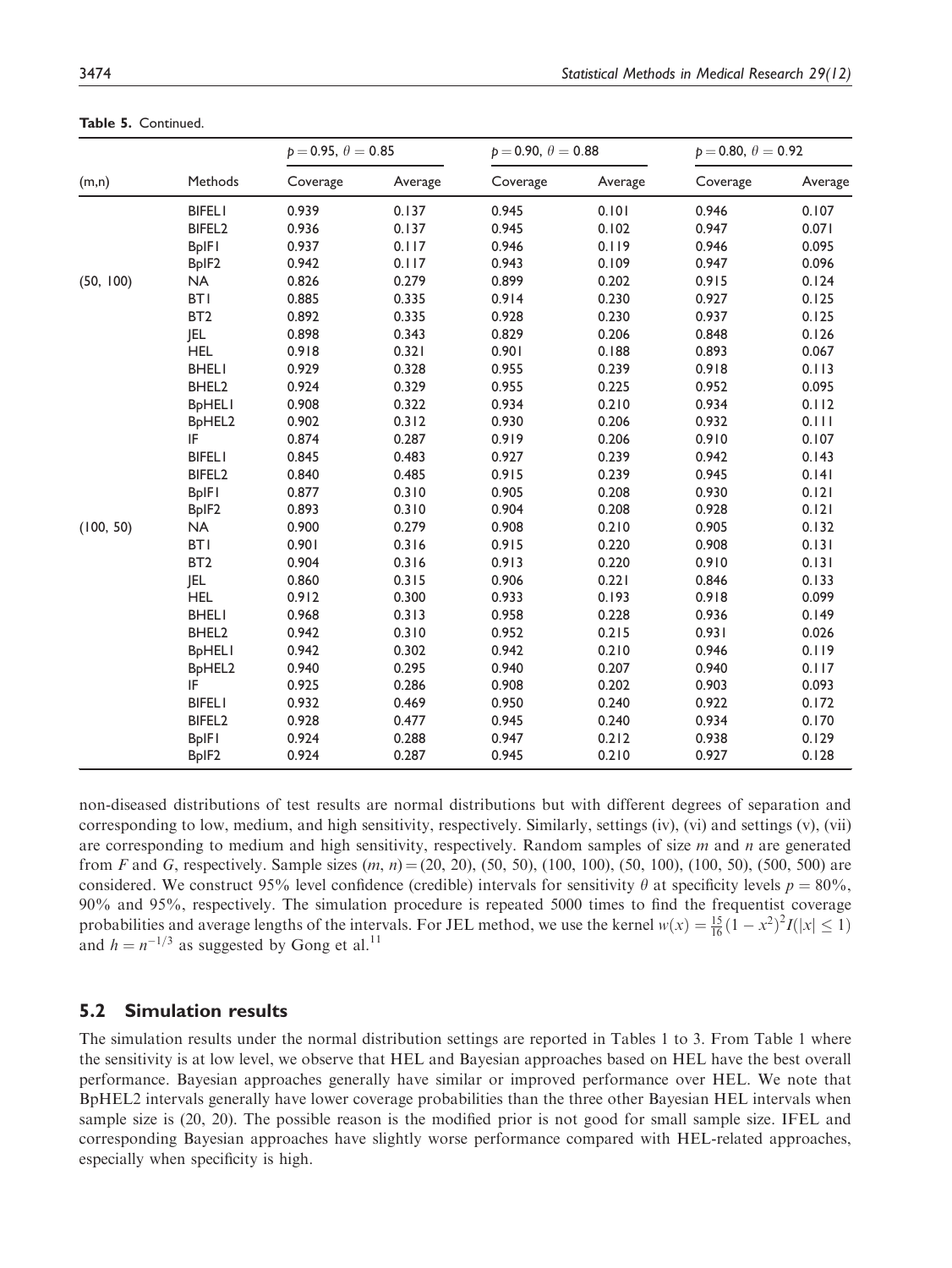Table 6. Coverage probabilities and average lengths of 95% confidence intervals for sensitivity  $\theta$  at a fixed level of specificity  $p$  when  $F = Normal(1, 1)$  and  $G = exp(0.5)$ .

|            | $p = 0.95, \theta = 0.27$<br>$p = 0.90, \theta = 0.32$ |                         |                   | $p = 0.80, \theta = 0.40$ |                   |                         |                   |
|------------|--------------------------------------------------------|-------------------------|-------------------|---------------------------|-------------------|-------------------------|-------------------|
| (m,n)      | Methods                                                | Coverage<br>probability | Average<br>length | Coverage<br>probability   | Average<br>length | Coverage<br>probability | Average<br>length |
| (20, 20)   | <b>NA</b>                                              | 0.898                   | 0.430             | 0.922                     | 0.461             | 0.926                   | 0.496             |
|            | <b>BTI</b>                                             | 0.879                   | 0.432             | 0.903                     | 0.449             | 0.915                   | 0.468             |
|            | <b>BTII</b>                                            | 0.878                   | 0.432             | 0.909                     | 0.449             | 0.924                   | 0.468             |
|            | <b>JEL</b>                                             | 0.874                   | 0.272             | 0.903                     | 0.327             | 0.939                   | 0.410             |
|            | <b>HEL</b>                                             | 0.902                   | 0.430             | 0.938                     | 0.453             | 0.959                   | 0.475             |
|            | <b>BHELI</b>                                           | 0.934                   | 0.421             | 0.949                     | 0.433             | 0.968                   | 0.445             |
|            | BHEL <sub>2</sub>                                      | 0.940                   | 0.433             | 0.949                     | 0.450             | 0.959                   | 0.468             |
|            | <b>BpHELI</b>                                          | 0.936                   | 0.437             | 0.949                     | 0.459             | 0.954                   | 0.483             |
|            | BpHEL2                                                 | 0.932                   | 0.423             | 0.944                     | 0.444             | 0.944                   | 0.467             |
|            | <b>IFEL</b>                                            | 0.932                   | 0.427             | 0.943                     | 0.460             | 0.949                   | 0.496             |
|            | <b>BIFELI</b>                                          | 0.943                   | 0.414             | 0.955                     | 0.448             | 0.957                   | 0.483             |
|            | BIFEL <sub>2</sub>                                     | 0.944                   | 0.435             | 0.951                     | 0.472             | 0.953                   | 0.510             |
|            | <b>BpIFELI</b>                                         | 0.926                   | 0.430             | 0.949                     | 0.467             | 0.943                   | 0.504             |
|            | BpIFEL2                                                | 0.915                   | 0.425             | 0.943                     | 0.461             | 0.939                   | 0.498             |
| (50, 50)   | <b>NA</b>                                              | 0.926                   | 0.282             | 0.939                     | 0.297             | 0.943                   | 0.316             |
|            | <b>BTI</b>                                             | 0.925                   | 0.289             | 0.931                     | 0.300             | 0.940                   | 0.312             |
|            | <b>BTII</b>                                            | 0.930                   | 0.289             | 0.936                     | 0.300             | 0.946                   | 0.312             |
|            | <b>JEL</b>                                             | 0.775                   | 0.180             | 0.874                     | 0.224             | 0.946                   | 0.278             |
|            | <b>HEL</b>                                             | 0.946                   | 0.286             | 0.949                     | 0.302             | 0.955                   | 0.315             |
|            | <b>BHELI</b>                                           | 0.949                   | 0.282             | 0.951                     | 0.294             | 0.958                   | 0.305             |
|            | BHEL2                                                  | 0.948                   | 0.285             | 0.949                     | 0.300             | 0.955                   | 0.312             |
|            | <b>BpHELI</b>                                          | 0.948                   | 0.284             | 0.956                     | 0.302             | 0.952                   | 0.317             |
|            | B <sub>p</sub> HEL <sub>2</sub>                        | 0.945                   | 0.280             | 0.955                     | 0.297             | 0.952                   | 0.312             |
|            | <b>IFEL</b>                                            | 0.938                   | 0.293             | 0.946                     | 0.299             | 0.952                   | 0.317             |
|            | <b>BIFELI</b>                                          | 0.955                   | 0.289             | 0.951                     | 0.299             | 0.951                   | 0.316             |
|            | BIFEL <sub>2</sub>                                     | 0.952                   | 0.300             | 0.955                     | 0.308             | 0.959                   | 0.323             |
|            | <b>BpIFELI</b>                                         | 0.951                   | 0.289             | 0.952                     | 0.298             | 0.957                   | 0.318             |
|            | BpIFEL2                                                | 0.949                   | 0.287             | 0.950                     | 0.297             | 0.948                   | 0.317             |
| (100, 100) | NA                                                     | 0.933                   | 0.199             | 0.940                     | 0.210             | 0.946                   | 0.224             |
|            | <b>BTI</b>                                             | 0.940                   | 0.209             | 0.942                     | 0.214             | 0.943                   | 0.223             |
|            | <b>BTII</b>                                            | 0.946                   | 0.209             | 0.948                     | 0.214             | 0.950                   | 0.223             |
|            | <b>JEL</b>                                             | 0.649                   | 0.134             | 0.869                     | 0.169             | 0.944                   | 0.203             |
|            | <b>HEL</b>                                             | 0.948                   | 0.209             | 0.953                     | 0.215             | 0.951                   | 0.224             |
|            | <b>BHELI</b>                                           | 0.947                   | 0.207             | 0.951                     | 0.212             | 0.955                   | 0.221             |
|            | BHEL <sub>2</sub>                                      | 0.95                    | 0.208             | 0.953                     | 0.214             | 0.952                   | 0.224             |
|            | <b>BpHELI</b>                                          | 0.944                   | 0.210             | 0.950                     | 0.215             | 0.951                   | 0.225             |
|            | BpHEL2                                                 | 0.947                   | 0.208             | 0.947                     | 0.214             | 0.952                   | 0.223             |
|            | <b>IFEL</b>                                            | 0.940                   | 0.202             | 0.944                     | 0.211             | 0.951                   | 0.224             |
|            | <b>BIFELI</b>                                          | 0.944                   | 0.205             | 0.949                     | 0.212             | 0.959                   | 0.223             |
|            | BIFEL <sub>2</sub>                                     | 0.941                   | 0.208             | 0.946                     | 0.215             | 0.956                   | 0.226             |
|            | <b>BpIFELI</b>                                         |                         |                   |                           |                   |                         | 0.224             |
|            |                                                        | 0.936                   | 0.201             | 0.942                     | 0.211             | 0.953                   |                   |
|            | BpIFEL2                                                | 0.939                   | 0.201             | 0.941                     | 0.211             | 0.953                   | 0.224             |
| (500, 500) | NA                                                     | 0.946                   | 0.090             | 0.949                     | 0.094             | 0.947                   | 0.100             |
|            | <b>BTI</b>                                             | 0.949                   | 0.093             | 0.952                     | 0.096             | 0.952                   | 0.100             |
|            | <b>BTII</b>                                            | 0.953                   | 0.093             | 0.953                     | 0.096             | 0.953                   | 0.100             |
|            | JEL                                                    | 0.857                   | 0.168             | 0.892                     | 0.300             | 0.944                   | 0.281             |
|            | <b>HEL</b>                                             | 0.952                   | 0.093             | 0.952                     | 0.096             | 0.951                   | 0.101             |
|            | <b>BHELI</b>                                           | 0.950                   | 0.093             | 0.952                     | 0.096             | 0.953                   | 0.100             |
|            | BHEL <sub>2</sub>                                      | 0.952                   | 0.093             | 0.952                     | 0.096             | 0.951                   | 0.100             |
|            | <b>BpHELI</b>                                          | 0.944                   | 0.093             | 0.935                     | 0.096             | 0.934                   | 0.100             |
|            | B <sub>p</sub> HEL <sub>2</sub>                        | 0.948                   | 0.093             | 0.942                     | 0.096             | 0.937                   | 0.100             |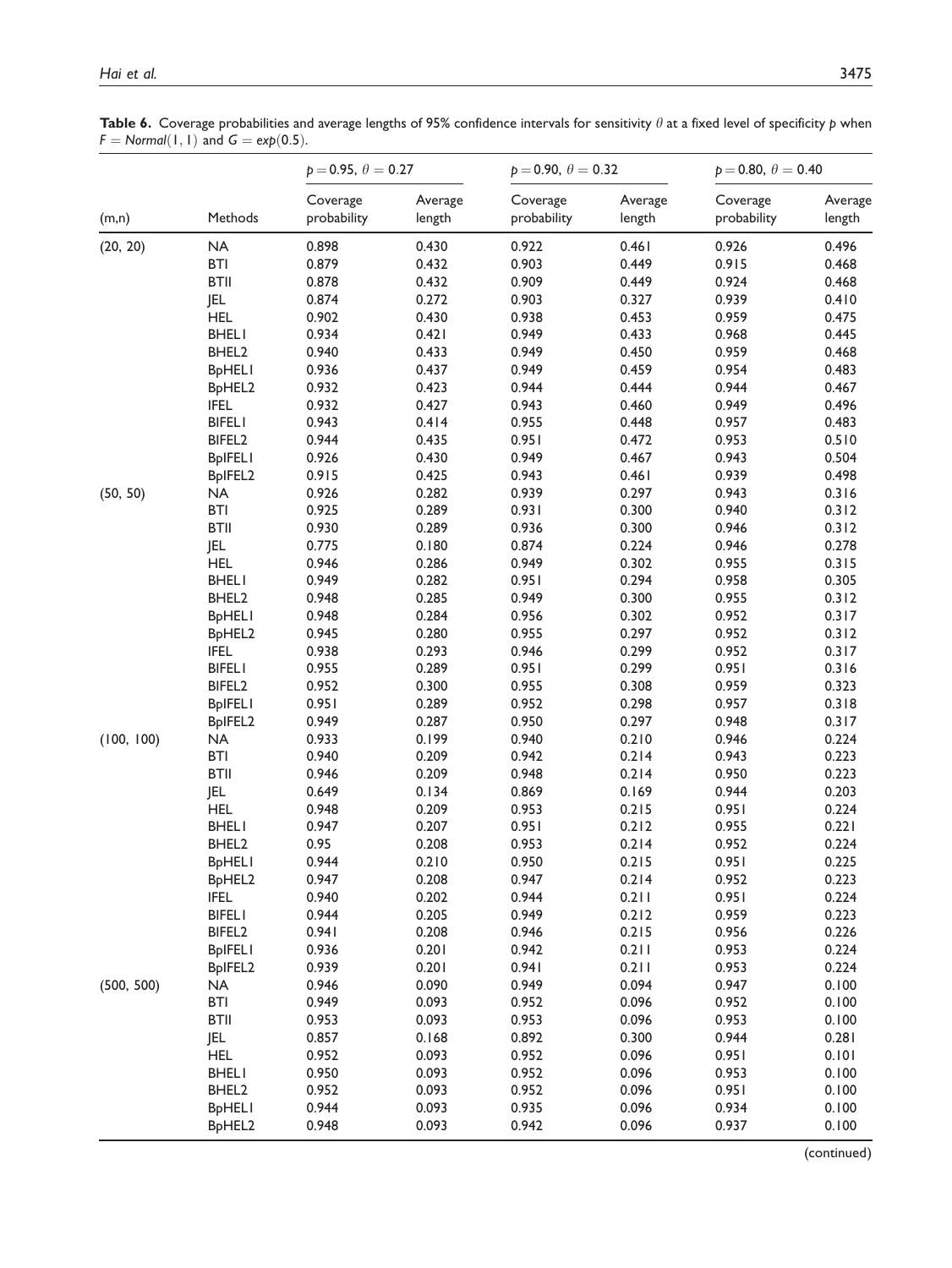|           |                    | $p = 0.95, \theta = 0.27$ |                   | $p = 0.90, \theta = 0.32$ |                   | $p = 0.80, \theta = 0.40$ |                   |
|-----------|--------------------|---------------------------|-------------------|---------------------------|-------------------|---------------------------|-------------------|
| (m,n)     | Methods            | Coverage<br>probability   | Average<br>length | Coverage<br>probability   | Average<br>length | Coverage<br>probability   | Average<br>length |
|           | <b>IFEL</b>        | 0.948                     | 0.091             | 0.950                     | 0.094             | 0.948                     | 0.100             |
|           | <b>BIFELI</b>      | 0.943                     | 0.091             | 0.936                     | 0.095             | 0.945                     | 0.100             |
|           | BIFEL <sub>2</sub> | 0.944                     | 0.092             | 0.935                     | 0.095             | 0.944                     | 0.100             |
|           | <b>BpIFELI</b>     | 0.942                     | 0.091             | 0.934                     | 0.095             | 0.933                     | 0.100             |
|           | BpIFEL2            | 0.943                     | 0.091             | 0.935                     | 0.095             | 0.932                     | 0.100             |
| (50, 100) | <b>NA</b>          | 0.923                     | 0.220             | 0.930                     | 0.233             | 0.943                     | 0.251             |
|           | <b>BTI</b>         | 0.930                     | 0.234             | 0.934                     | 0.241             | 0.941                     | 0.251             |
|           | <b>BTII</b>        | 0.930                     | 0.234             | 0.942                     | 0.241             | 0.950                     | 0.251             |
|           | <b>JEL</b>         | 0.665                     | 0.151             | 0.862                     | 0.190             | 0.930                     | 0.227             |
|           | <b>HEL</b>         | 0.947                     | 0.231             | 0.943                     | 0.241             | 0.950                     | 0.251             |
|           | <b>BHELI</b>       | 0.945                     | 0.228             | 0.944                     | 0.237             | 0.953                     | 0.246             |
|           | BHEL <sub>2</sub>  | 0.948                     | 0.230             | 0.943                     | 0.240             | 0.950                     | 0.250             |
|           | <b>BpHELI</b>      | 0.944                     | 0.230             | 0.939                     | 0.241             | 0.942                     | 0.252             |
|           | BpHEL2             | 0.945                     | 0.228             | 0.937                     | 0.239             | 0.939                     | 0.250             |
|           | <b>IFEL</b>        | 0.942                     | 0.234             | 0.938                     | 0.238             | 0.949                     | 0.254             |
|           | <b>BIFELI</b>      | 0.954                     | 0.231             | 0.946                     | 0.241             | 0.949                     | 0.256             |
|           | BIFEL <sub>2</sub> | 0.944                     | 0.235             | 0.941                     | 0.245             | 0.951                     | 0.260             |
|           | <b>BpIFELI</b>     | 0.943                     | 0.230             | 0.929                     | 0.236             | 0.948                     | 0.254             |
|           | BpIFEL2            | 0.941                     | 0.229             | 0.928                     | 0.235             | 0.948                     | 0.253             |
| (100, 50) | <b>NA</b>          | 0.936                     | 0.264             | 0.942                     | 0.278             | 0.944                     | 0.293             |
|           | <b>BTI</b>         | 0.933                     | 0.267             | 0.933                     | 0.276             | 0.942                     | 0.288             |
|           | <b>BTII</b>        | 0.939                     | 0.267             | 0.942                     | 0.276             | 0.948                     | 0.288             |
|           | <b>JEL</b>         | 0.767                     | 0.168             | 0.872                     | 0.210             | 0.940                     | 0.261             |
|           | <b>HEL</b>         | 0.947                     | 0.270             | 0.953                     | 0.280             | 0.955                     | 0.292             |
|           | <b>BHELI</b>       | 0.952                     | 0.266             | 0.954                     | 0.274             | 0.961                     | 0.285             |
|           | BHEL <sub>2</sub>  | 0.951                     | 0.269             | 0.952                     | 0.278             | 0.956                     | 0.290             |
|           | <b>BpHELI</b>      | 0.953                     | 0.269             | 0.951                     | 0.279             | 0.945                     | 0.293             |
|           | BpHEL2             | 0.951                     | 0.265             | 0.946                     | 0.276             | 0.948                     | 0.290             |
|           | <b>IFEL</b>        | 0.940                     | 0.264             | 0.949                     | 0.276             | 0.953                     | 0.291             |
|           | <b>BIFELI</b>      | 0.955                     | 0.262             | 0.955                     | 0.273             | 0.957                     | 0.287             |
|           | BIFEL <sub>2</sub> | 0.947                     | 0.268             | 0.952                     | 0.279             | 0.950                     | 0.293             |
|           | <b>BpIFELI</b>     | 0.945                     | 0.262             | 0.950                     | 0.276             | 0.941                     | 0.292             |
|           | BpIFEL2            | 0.945                     | 0.261             | 0.946                     | 0.275             | 0.942                     | 0.291             |

Table 6. Continued.

BTI and BTII are generally not as good, especially when sample size is small. JEL performs the best under one setting (when sample size is (20, 20) and specificity  $p = 95\%$ ) but has poor performance compared with our methods for other settings. Under the unbalanced sample setting, our new methods are similar to or better than others, and BHEL and BpHEL methods are much better than HEL. We also notice that the performance for sample size (100, 50) is much better than that of sample size (50, 100). It indicates that non-diseased samples are more important in the inference of sensitivity with high specificity. Comparing the results from the normal distribution setting (i) with those from the normal distribution settings (ii) and (iii) which have higher degree of separation and higher sensitivity, we can see from Tables 2 and 3 that the performance of methods does not obviously depend on the degree of separation of test outcomes in the diseased and non-diseased groups. The methods have similar or slightly worse finite sample performance with higher degree of separation of test results in terms of coverage probability. For example, when sample size is (20, 20) and (50, 50) with specificity  $p = 0.8$  and sensitivity  $\theta = 0.95$ , the performance of IF-related methods is worse than that with the lower sensitivity settings.

The simulation results under the exponential distribution settings are reported in Tables 4 and 5. HEL and BHEL intervals still perform well in both balanced and unbalanced settings. The performance of BHEL1 and BHEL2 intervals are improved comparing with that of HEL intervals, and the coverage probabilities of BHEL1 and BHEL2 intervals are very close to 95% when sensitivity is at medium level. Especially, when sample size is (20, 20) and specificity  $p = 0.95$ , BHEL1 interval has the highest coverage probability 94.3% which is very close to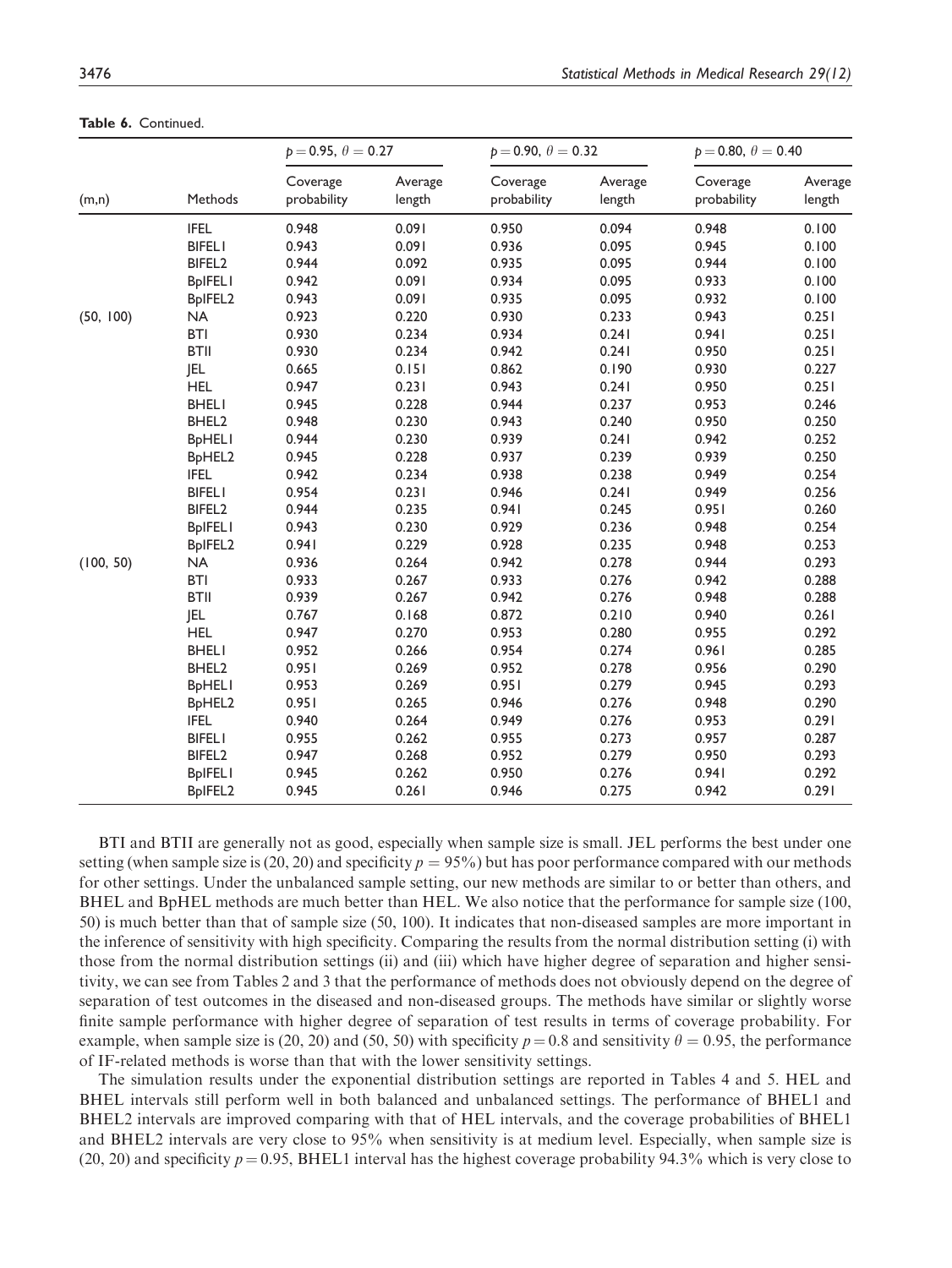Table 7. Coverage probabilities and average lengths of 95% confidence intervals for sensitivity  $\theta$  at a fixed level of specificity  $p$  when  $F = Normal(0, 1)$  and  $G = exp(0.1)$ .

|            |                                 | $p = 0.95, \theta = 0.85$ |                   | $p = 0.90, \theta = 0.89$ |                   | $p = 0.80, \theta = 0.92$ |                   |
|------------|---------------------------------|---------------------------|-------------------|---------------------------|-------------------|---------------------------|-------------------|
| (m,n)      | Methods                         | Coverage<br>probability   | Average<br>length | Coverage<br>probability   | Average<br>length | Coverage<br>probability   | Average<br>length |
| (20, 20)   | <b>NA</b>                       | 0.754                     | 0.283             | 0.872                     | 0.257             | 0.730                     | 0.205             |
|            | <b>BTI</b>                      | 0.790                     | 0.280             | 0.878                     | 0.259             | 0.800                     | 0.215             |
|            | BT <sub>2</sub>                 | 0.816                     | 0.280             | 0.864                     | 0.259             | 0.826                     | 0.215             |
|            | JEL                             | 0.802                     | 0.272             | 0.800                     | 0.279             | 0.714                     | 0.291             |
|            | <b>HEL</b>                      | 0.806                     | 0.256             | 0.889                     | 0.210             | 0.855                     | 0.128             |
|            | <b>BHELI</b>                    | 0.908                     | 0.343             | 0.902                     | 0.338             | 0.915                     | 0.327             |
|            | BHEL2                           | 0.925                     | 0.295             | 0.895                     | 0.284             | 0.911                     | 0.267             |
|            | <b>BpHELI</b>                   | 0.920                     | 0.290             | 0.912                     | 0.258             | 0.891                     | 0.195             |
|            | BpHEL2                          | 0.919                     | 0.281             | 0.892                     | 0.250             | 0.909                     | 0.189             |
|            | IF                              | 0.808                     | 0.248             | 0.831                     | 0.212             | 0.823                     | 0.138             |
|            | <b>BIFELI</b>                   | 0.822                     | 0.242             | 0.841                     | 0.211             | 0.898                     | 0.160             |
|            | BIFEL <sub>2</sub>              | 0.805                     | 0.259             | 0.844                     | 0.231             | 0.867                     | 0.179             |
|            | <b>BpIFI</b>                    | 0.915                     | 0.270             | 0.867                     | 0.244             | 0.872                     | 0.196             |
|            | BpIF2                           | 0.914                     | 0.266             | 0.860                     | 0.242             | 0.872                     | 0.193             |
| (50, 50)   | <b>NA</b>                       | 0.903                     | 0.199             | 0.903                     | 0.181             | 0.874                     | 0.149             |
|            | <b>BTI</b>                      | 0.888                     | 0.211             | 0.906                     | 0.192             | 0.900                     | 0.161             |
|            | BT <sub>2</sub>                 | 0.904                     | 0.211             | 0.910                     | 0.192             | 0.906                     | 0.161             |
|            | JEL                             | 0.821                     | 0.191             | 0.841                     | 0.208             | 0.836                     | 0.172             |
|            | <b>HEL</b>                      | 0.913                     | 0.213             | 0.906                     | 0.172             | 0.910                     | 0.125             |
|            | <b>BHELI</b>                    | 0.949                     | 0.226             | 0.958                     | 0.208             | 0.930                     | 0.188             |
|            | BHEL2                           | 0.947                     | 0.211             | 0.958                     | 0.190             | 0.959                     | 0.164             |
|            | <b>BpHELI</b>                   | 0.935                     | 0.217             | 0.936                     | 0.192             | 0.931                     | 0.157             |
|            | B <sub>p</sub> HEL <sub>2</sub> | 0.931                     | 0.214             | 0.928                     | 0.189             | 0.929                     | 0.155             |
|            | IF                              | 0.901                     | 0.193             | 0.889                     | 0.173             | 0.854                     | 0.124             |
|            | <b>BIFELI</b>                   | 0.906                     | 0.194             | 0.866                     | 0.170             | 0.824                     | 0.130             |
|            | BIFEL <sub>2</sub>              | 0.876                     | 0.193             | 0.884                     | 0.171             | 0.852                     | 0.133             |
|            | <b>BpIFI</b>                    | 0.895                     | 0.194             | 0.887                     | 0.175             | 0.856                     | 0.144             |
|            | BpIF2                           | 0.893                     | 0.193             | 0.887                     | 0.174             | 0.856                     | 0.143             |
| (100, 100) | <b>NA</b>                       | 0.893                     | 0.146             | 0.927                     | 0.131             | 0.901                     | 0.109             |
|            | <b>BTI</b>                      | 0.906                     | 0.156             | 0.922                     | 0.139             | 0.914                     | 0.117             |
|            | BT <sub>2</sub>                 | 0.918                     | 0.156             | 0.924                     | 0.139             | 0.916                     | 0.117             |
|            | <b>JEL</b>                      | 0.860                     | 0.180             | 0.859                     | 0.140             | 0.890                     | 0.124             |
|            | <b>HEL</b>                      | 0.954                     | 0.158             | 0.946                     | 0.138             | 0.918                     | 0.107             |
|            | <b>BHELI</b>                    | 0.957                     | 0.161             | 0.955                     | 0.145             | 0.958                     | 0.127             |
|            | BHEL <sub>2</sub>               | 0.956                     | 0.155             | 0.953                     | 0.138             | 0.962                     | 0.118             |
|            | <b>BpHELI</b>                   | 0.951                     | 0.157             | 0.945                     | 0.140             | 0.938                     | 0.117             |
|            | BpHEL2                          | 0.949                     | 0.157             | 0.947                     | 0.139             | 0.939                     | 0.116             |
|            | IF                              | 0.932                     | 0.145             | 0.928                     | 0.130             | 0.915                     | 0.105             |
|            | <b>BIFELI</b>                   | 0.947                     | 0.143             | 0.934                     | 0.130             | 0.897                     | 0.106             |
|            | BIFEL <sub>2</sub>              | 0.923                     | 0.142             | 0.910                     | 0.128             | 0.888                     | 0.105             |
|            | <b>BpIFI</b>                    | 0.930                     | 0.142             | 0.919                     | 0.128             | 0.914                     | 0.106             |
|            | BpIF2                           | 0.931                     | 0.141             | 0.919                     | 0.127             | 0.914                     | 0.105             |
| (500, 500) | <b>NA</b>                       | 0.938                     | 0.068             | 0.937                     | 0.061             | 0.941                     | 0.051             |
|            | <b>BTI</b>                      | 0.934                     | 0.071             | 0.932                     | 0.064             | 0.950                     | 0.053             |
|            | BT <sub>2</sub>                 | 0.940                     | 0.071             | 0.946                     | 0.064             | 0.954                     | 0.053             |
|            | JEL                             | 0.936                     | 0.080             | 0.931                     | 0.086             | 0.922                     | 0.072             |
|            | <b>HEL</b>                      | 0.947                     | 0.071             | 0.951                     | 0.064             | 0.953                     | 0.053             |
|            | <b>BHELI</b>                    | 0.948                     | 0.071             | 0.949                     | 0.064             | 0.948                     | 0.054             |
|            | BHEL <sub>2</sub>               | 0.943                     | 0.071             | 0.950                     | 0.063             | 0.955                     | 0.053             |
|            | <b>BpHELI</b>                   | 0.946                     | 0.071             | 0.952                     | 0.064             | 0.951                     | 0.053             |
|            | BpHEL2                          | 0.943                     | 0.071             | 0.955                     | 0.063             | 0.951                     | 0.053             |
|            |                                 |                           |                   |                           |                   |                           |                   |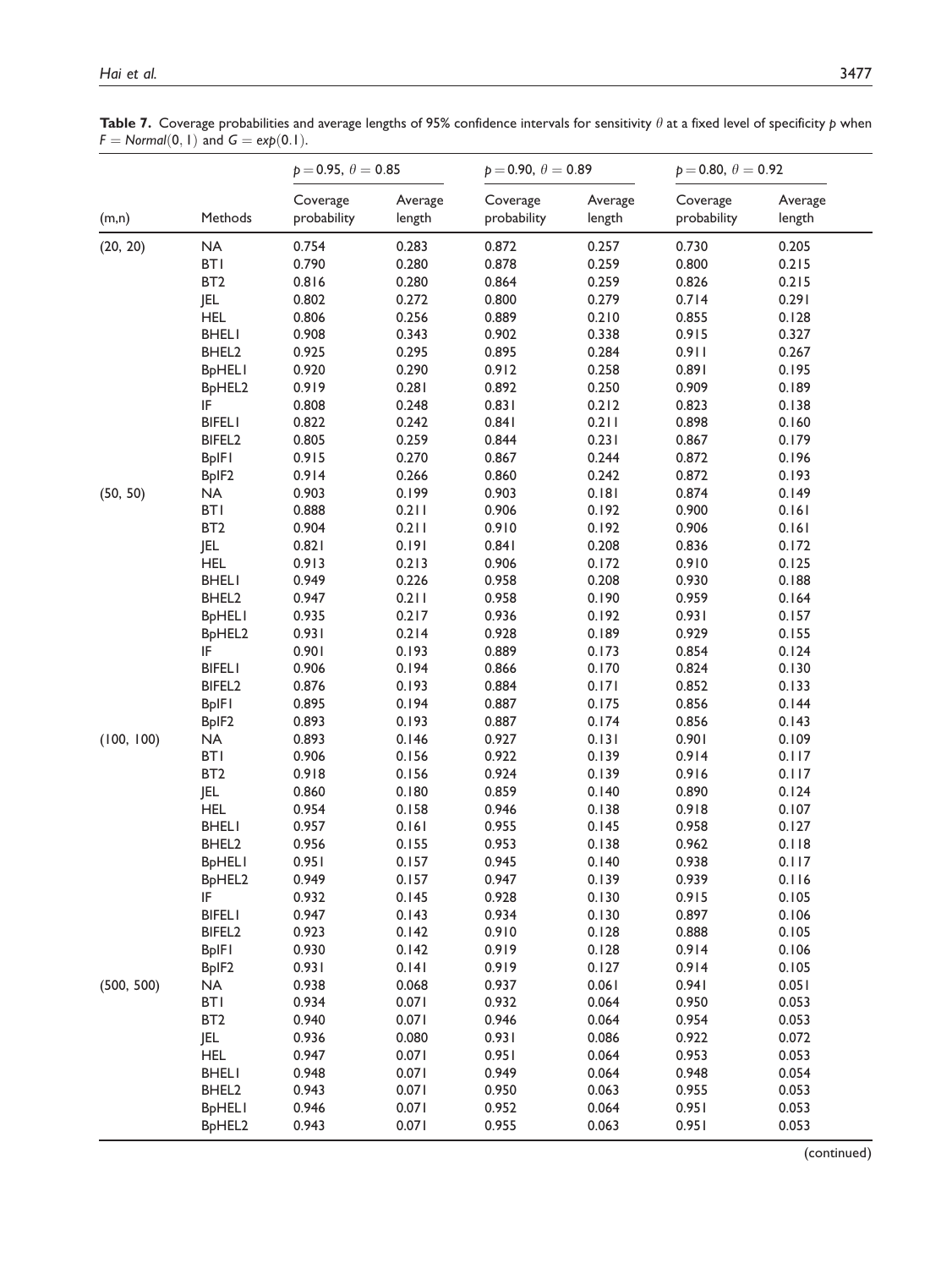|           |                                 | $p = 0.95, \theta = 0.85$ |                   | $p = 0.90, \theta = 0.89$ |                   | $p = 0.80, \theta = 0.92$ |                   |
|-----------|---------------------------------|---------------------------|-------------------|---------------------------|-------------------|---------------------------|-------------------|
| (m,n)     | Methods                         | Coverage<br>probability   | Average<br>length | Coverage<br>probability   | Average<br>length | Coverage<br>probability   | Average<br>length |
|           | IF                              | 0.933                     | 0.068             | 0.946                     | 0.061             | 0.939                     | 0.051             |
|           | <b>BIFELI</b>                   | 0.941                     | 0.066             | 0.939                     | 0.059             | 0.933                     | 0.050             |
|           | BIFEL <sub>2</sub>              | 0.940                     | 0.066             | 0.936                     | 0.059             | 0.934                     | 0.049             |
|           | <b>BpIFI</b>                    | 0.938                     | 0.066             | 0.937                     | 0.059             | 0.935                     | 0.049             |
|           | BpIF <sub>2</sub>               | 0.935                     | 0.066             | 0.936                     | 0.059             | 0.936                     | 0.049             |
| (50, 100) | <b>NA</b>                       | 0.871                     | 0.150             | 0.904                     | 0.136             | 0.890                     | 0.113             |
|           | <b>BTI</b>                      | 0.898                     | 0.166             | 0.906                     | 0.151             | 0.896                     | 0.127             |
|           | BT <sub>2</sub>                 | 0.902                     | 0.166             | 0.910                     | 0.151             | 0.902                     | 0.127             |
|           | JEL                             | 0.847                     | 0.209             | 0.911                     | 0.144             | 0.892                     | 0.131             |
|           | <b>HEL</b>                      | 0.951                     | 0.171             | 0.929                     | 0.147             | 0.891                     | 0.108             |
|           | <b>BHELI</b>                    | 0.951                     | 0.175             | 0.954                     | 0.158             | 0.960                     | 0.140             |
|           | BHEL2                           | 0.955                     | 0.167             | 0.949                     | 0.149             | 0.961                     | 0.127             |
|           | <b>BpHELI</b>                   | 0.946                     | 0.171             | 0.940                     | 0.151             | 0.935                     | 0.126             |
|           | BpHEL2                          | 0.945                     | 0.169             | 0.932                     | 0.149             | 0.933                     | 0.125             |
|           | IF                              | 0.906                     | 0.152             | 0.916                     | 0.134             | 0.895                     | 0.107             |
|           | <b>BIFELI</b>                   | 0.868                     | 0.141             | 0.894                     | 0.131             | 0.912                     | 0.108             |
|           | BIFEL <sub>2</sub>              | 0.885                     | 0.141             | 0.896                     | 0.130             | 0.900                     | 0.108             |
|           | <b>BpIFI</b>                    | 0.908                     | 0.146             | 0.890                     | 0.130             | 0.902                     | 0.108             |
|           | BpIF2                           | 0.896                     | 0.145             | 0.904                     | 0.130             | 0.917                     | 0.108             |
| (100, 50) | NA                              | 0.914                     | 0.197             | 0.922                     | 0.179             | 0.903                     | 0.148             |
|           | <b>BTI</b>                      | 0.894                     | 0.202             | 0.918                     | 0.182             | 0.922                     | 0.154             |
|           | BT <sub>2</sub>                 | 0.902                     | 0.202             | 0.908                     | 0.182             | 0.930                     | 0.154             |
|           | <b>JEL</b>                      | 0.876                     | 0.200             | 0.895                     | 0.207             | 0.832                     | 0.189             |
|           | <b>HEL</b>                      | 0.909                     | 0.200             | 0.911                     | 0.171             | 0.885                     | 0.129             |
|           | <b>BHELI</b>                    | 0.954                     | 0.212             | 0.955                     | 0.197             | 0.938                     | 0.176             |
|           | BHEL2                           | 0.950                     | 0.199             | 0.951                     | 0.182             | 0.962                     | 0.156             |
|           | <b>BpHELI</b>                   | 0.934                     | 0.204             | 0.929                     | 0.185             | 0.926                     | 0.152             |
|           | B <sub>p</sub> HEL <sub>2</sub> | 0.931                     | 0.202             | 0.926                     | 0.183             | 0.921                     | 0.150             |
|           | IF                              | 0.912                     | 0.190             | 0.909                     | 0.172             | 0.888                     | 0.127             |
|           | <b>BIFELI</b>                   | 0.888                     | 0.192             | 0.887                     | 0.171             | 0.902                     | 0.130             |
|           | BIFEL <sub>2</sub>              | 0.896                     | 0.191             | 0.896                     | 0.171             | 0.881                     | 0.133             |
|           | <b>BpIFI</b>                    | 0.911                     | 0.192             | 0.909                     | 0.174             | 0.908                     | 0.143             |
|           | BpIF <sub>2</sub>               | 0.910                     | 0.191             | 0.909                     | 0.174             | 0.900                     | 0.143             |

Table 7. Continued.

the nominal confidence level 95%. Influence function-related IFEL, BIFEL and BpIFEL intervals do not work well here, possibly because of the poor density estimation. NA, BTI and BTII intervals have poor performance with small sample size and high specificity. JEL interval has very poor performance especially when  $p = 0.95$ . Comparing with Table 5 where the sensitivity is at high level, we note that the overall performance of the methods is worse than that of Table 4, especially when sample sizes are (20,20) and (50,50).

The simulation results under the mixed distribution settings are reported in Tables 6 and 7. Similar to the exponential distribution settings, the performances of BHEL1 and BHEL2 intervals are much improved compared with that of HEL intervals when sample size is (20, 20) and specificity  $p = 0.95$ . The performance of influence function-related IFEL, BIFEL and BpIFEL intervals is even better than that of the HEL-related intervals in Table 6 with medium level of sensitivity. BIFEL2 interval has the best coverage probability 94.3% which is close to the nominal confidence level 95% when sample size is (20, 20) and specificity  $p = 95\%$ . However, when sensitivity is at higher level (Table 7), the overall performance of the methods is poor when sample size is small. The performance of NA method which also needs density estimation is acceptable in most of settings. However, when sample size is small and specificity is high, the new methods perform always better. BTI and BTII intervals have poor performance with small sample size and high specificity. JEL interval also has very poor performance. The poor performance of JEL might be due to the problem of the bandwidth in the smoothed jackknife method. The IF-related EL intervals have acceptable coverage probabilities with large sample size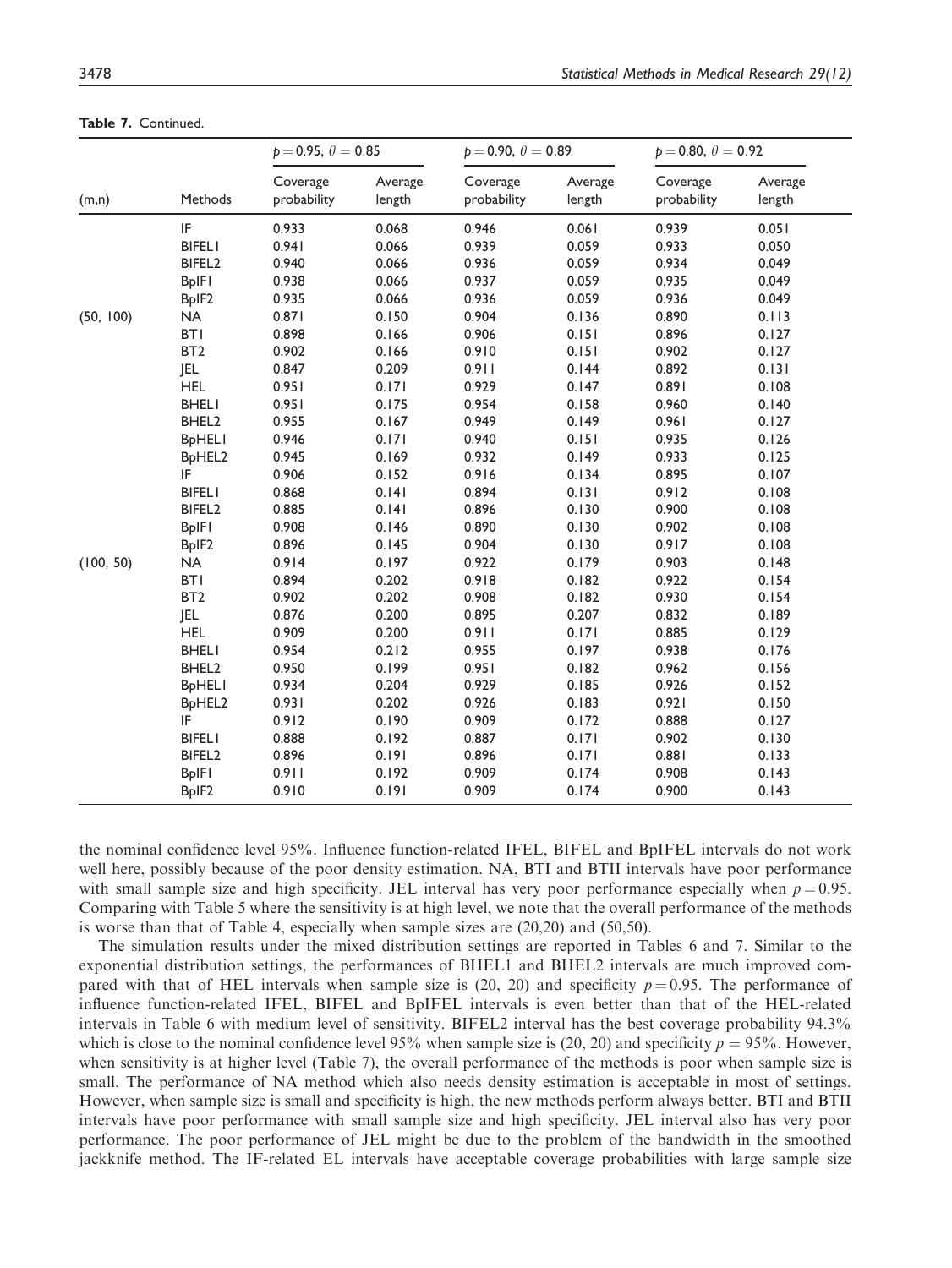

Figure 1. Estimated densities for log TAU/ABETA, FDG and ADAS11 in the ADNI data.

(500, 500) although some of them have slightly under-coverage problems due to the possible bandwidth selection problem for the kernel estimators of the density function g and f.

In summary, HEL interval and new Bayesian intervals, especially BHEL1 and BIFEL2 intervals, have coverage probabilities closer to the nominal confidence level and shorter average interval lengths than other intervals.

#### 6 A real example in the detection of Alzheimer's disease

In this section, we illustrate the application of the proposed methods to assess the diagnostic accuracy of biomarkers in the detection of Alzheimer's disease (AD). Alzheimer's disease is the most common cause of dementia. There are an estimated 5.8 million Americans of all ages living with Alzheimer's dementia in 2019 and the total Medicaid spending of the United States for people with Alzheimer's or other dementia is projected to be \$49 billion in 2019.<sup>27</sup> The data used in this section were obtained from the Alzheimer's Disease Neuroimaging Initiative (ADNI) database (adni.loni.usc.edu). The goal of the ADNI study is to track the progression of the diseases, mild cognitive impairment (MCI) and AD, using biomarkers and clinical measures.

We apply the proposed methods to a small subset of a data-freeze named "QT-PAD Project Data" which has been downloaded on 29 June 2017. It is available in the "Test Data/Data for Challenges" section of the LONI website (ADNI database). Here we only consider non-missing records based on three commonly used bio-markers<sup>[28](#page-25-0)–30</sup>: ratio of levels of total protein Tau and protein  $A\beta_{42}$  (TAU/ABETA), fluorodeoxyglucose (FDG), and Alzheimer's Disease Assessment Scale 11 (ADAS11). The dataset we used consists of 170 AD patients and 152 control subjects (CN). The distribution of tau-related biomarker was skewed to the right, and TAU/ABETA was log-transformed before analysis, to reduce skewness. Figure 1 presents the estimated density curves of log TAU/ABETA, FDG and ADAS11 for the two groups, respectively.

The point estimates and confidence intervals for sensitivity of these three biomarkers when specificity  $p =$  $0.95, 0.90, 0.80$  are reported in Tables 8 to 10, respectively. TAU/ABETA has very low  $(0.01 \text{ to } 0.25)$  sensitivity when the specificity is above 0.80 and achieves 0.5 when specificity  $p = 0.7$  (results are not reported here). It suggests that TAU/ABETA is not a good biomarker for the diagnosis of AD. FDG has moderate (0.69) to high (0.87) sensitivity when the specificity is fixed at  $p = 0.95, 0.90, 0.80$ . The sensitivity for FDG drops by around 13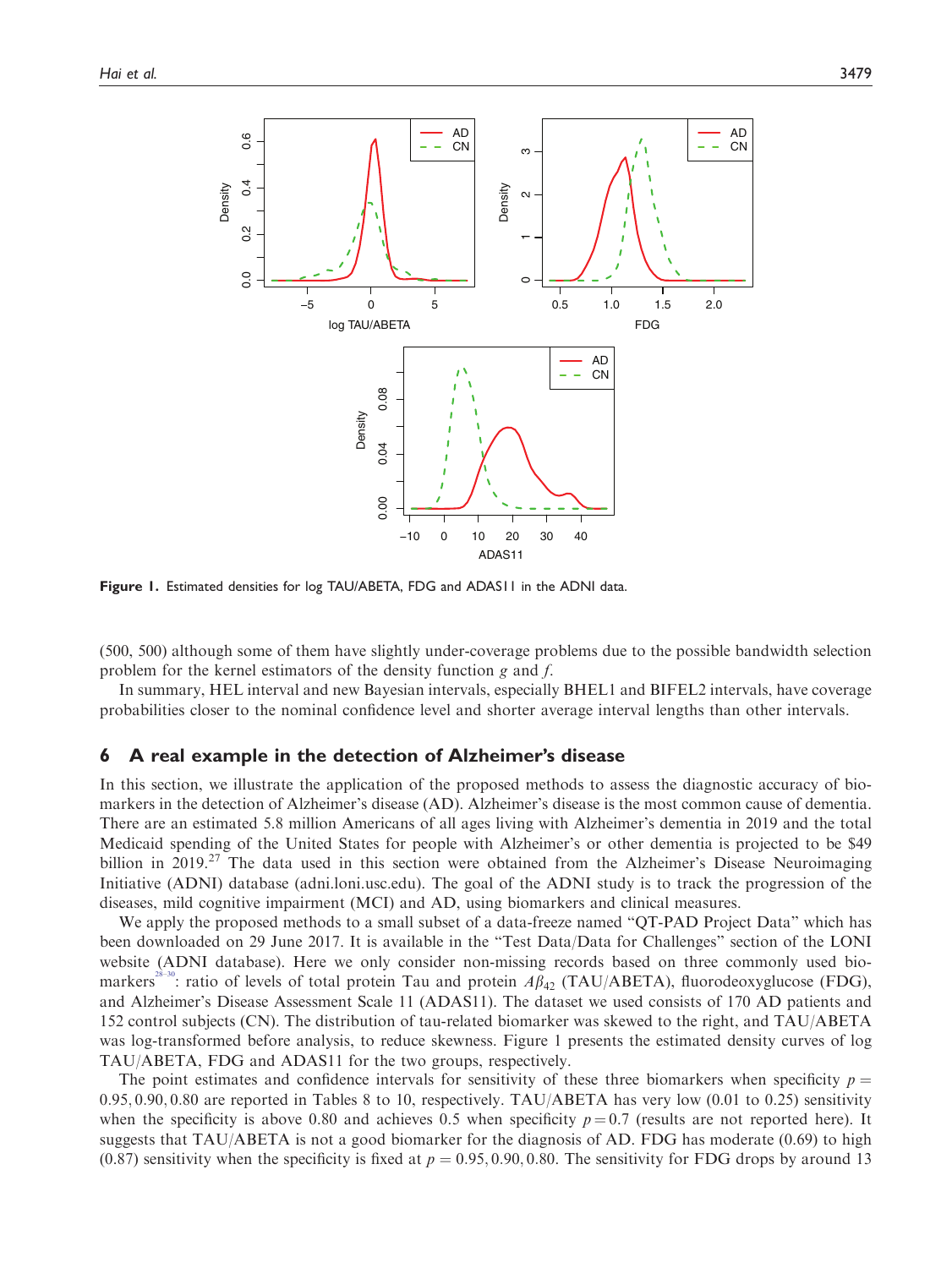| Biomarker                        | Confidence interval |                | Point estimate $\theta$ |                  |            |               |
|----------------------------------|---------------------|----------------|-------------------------|------------------|------------|---------------|
|                                  | <b>TAU/ABETA</b>    | <b>FDG</b>     | <b>ADASII</b>           | <b>TAU/ABETA</b> | <b>FDG</b> | <b>ADASII</b> |
| <b>HEL</b>                       | (0.001, 0.024)      | (0.537, 0.825) | (0.688, 0.964)          | 0.012            | 0.694      | 0.865         |
| <b>BHELI</b>                     | (0.005, 0.067)      | (0.529, 0.813) | (0.654, 0.941)          | 0.027            | 0.679      | 0.821         |
| BHEL <sub>2</sub>                | (0.001, 0.049)      | (0.539, 0.821) | (0.688, 0.958)          | 0.017            | 0.689      | 0.850         |
| <b>B</b> <sub>p</sub> HELI       | (0.000, 0.073)      | (0.511, 0.848) | (0.721, 0.962)          | 0.012            | 0.694      | 0.864         |
| B <sub>p</sub> HEL <sub>2</sub>  | (0.000, 0.071)      | (0.522, 0.841) | (0.720, 0.960)          | 0.012            | 0.694      | 0.865         |
| <b>IFEL</b>                      | (0.000, 0.039)      | (0.617, 0.804) | (0.813, 0.959)          | 0.017            | 0.719      | 0.896         |
| <b>BIFELI</b>                    | (0.004, 0.037)      | (0.610, 0.799) | (0.804, 0.953)          | 0.021            | 0.711      | 0.886         |
| BIFEL <sub>2</sub>               | (0.001, 0.036)      | (0.613, 0.801) | (0.809, 0.957)          | 0.017            | 0.714      | 0.891         |
| <b>B</b> <sub>pELIFI</sub>       | (0.001, 0.042)      | (0.625, 0.806) | (0.818, 0.962)          | 0.017            | 0.719      | 0.896         |
| B <sub>p</sub> ELIF <sub>2</sub> | (0.001, 0.043)      | (0.617, 0.805) | (0.818, 0.959)          | 0.017            | 0.718      | 0.896         |

**Table 8.** 95% level confidence intervals and point estimates for the sensitivity  $\theta$  of different biomarkers at specificity  $p = 0.95$ .

**Table 9.** 95% level confidence intervals and point estimates for the sensitivity  $\theta$  of different biomarkers at specificity  $p = 0.9$ .

| <b>Biomarker</b>                | Confidence interval |                | Point estimate $\theta$ |                  |            |               |
|---------------------------------|---------------------|----------------|-------------------------|------------------|------------|---------------|
|                                 | <b>TAU/ABETA</b>    | FDG.           | <b>ADASII</b>           | <b>TAU/ABETA</b> | <b>FDG</b> | <b>ADASII</b> |
| <b>HEL</b>                      | (0.010, 0.128)      | (0.666, 0.847) | (0.913, 0.986)          | 0.059            | 0.765      | 0.959         |
| <b>BHELI</b>                    | (0.024, 0.207)      | (0.659, 0.840) | (0.894, 0.980)          | 0.095            | 0.755      | 0.945         |
| BHEL <sub>2</sub>               | (0.012, 0.175)      | (0.666, 0.845) | (0.908, 0.985)          | 0.071            | 0.762      | 0.955         |
| <b>BpHELI</b>                   | (0.005, 0.166)      | (0.594, 0.899) | (0.864, 0.998)          | 0.059            | 0.766      | 0.959         |
| B <sub>p</sub> HEL <sub>2</sub> | (0.006, 0.167)      | (0.597, 0.898) | (0.859, 0.998)          | 0.058            | 0.764      | 0.959         |
| <b>IFEL</b>                     | (0.000, 0.128)      | (0.658, 0.844) | (0.919, 0.995)          | 0.051            | 0.758      | 0.963         |
| <b>BIFELI</b>                   | (0.004, 0.130)      | 0.651, 0.839   | (0.913, 0.989)          | 0.059            | 0.751      | 0.956         |
| BIFEL <sub>2</sub>              | (0.004, 0.127)      | (0.654, 0.842) | (0.919, 0.993)          | 0.056            | 0.754      | 0.961         |
| <b>BpELIFI</b>                  | (0.003, 0.131)      | (0.661, 0.844) | (0.921, 0.995)          | 0.057            | 0.758      | 0.963         |
| B <sub>pELIF2</sub>             | (0.003, 0.127)      | 0.659, 0.846   | (0.921, 0.995)          | 0.056            | 0.757      | 0.963         |

**Table 10.** 95% level confidence intervals and point estimates for the sensitivity  $\theta$  of different biomarkers at specificity  $p = 0.8$ .

| <b>Biomarker</b>                | Confidence interval |                | Point estimate $\theta$ |                  |            |               |
|---------------------------------|---------------------|----------------|-------------------------|------------------|------------|---------------|
|                                 | <b>TAU/ABETA</b>    | FDG.           | <b>ADASII</b>           | <b>TAU/ABETA</b> | <b>FDG</b> | <b>ADASII</b> |
| <b>HEL</b>                      | (0.082, 0.401)      | (0.808, 0.929) | (0.988, 1.000)          | 0.212            | 0.876      | 0.994         |
| <b>BHELI</b>                    | (0.100, 0.427)      | (0.802, 0.921) | (0.925, 0.997)          | 0.246            | 0.867      | 0.973         |
| BHEL <sub>2</sub>               | (0.086, 0.402)      | (0.810, 0.925) | (0.952, 1.000)          | 0.223            | 0.873      | 0.988         |
| <b>BpHELI</b>                   | (0.085, 0.377)      | (0.739, 0.969) | (0.953, 1.000)          | 0.213            | 0.877      | 0.994         |
| B <sub>p</sub> HEL <sub>2</sub> | (0.088, 0.374)      | (0.739, 0.966) | (0.954, 1.000)          | 0.211            | 0.877      | 0.994         |
| IFEL.                           | (0.044, 0.356)      | (0.800, 0.937) | (0.987, 1.000)          | 0.209            | 0.874      | 1.000         |
| <b>BIFELI</b>                   | (0.051, 0.355)      | (0.795, 0.933) | (0.987, 0.999)          | 0.206            | 0.868      | 0.994         |
| BIFEL <sub>2</sub>              | (0.047, 0.353)      | (0.799, 0.937) | (0.987, 1.000)          | 0.202            | 0.872      | 0.995         |
| <b>BpELIFI</b>                  | (0.050, 0.363)      | (0.802, 0.938) | (0.981, 1.000)          | 0.210            | 0.874      | 1.000         |
| B <sub>pELIF2</sub>             | (0.049, 0.359)      | (0.798, 0.937) | (0.980, 1.000)          | 0.211            | 0.872      | 1.000         |

percentage points if specificity is increased from 0.8 to 0.9, and drops by around 7–10 percentage points when specificity is further increased to 0.95. ADAS11 achieves very high (0.85 to 1) sensitivity when the specificity is above 0.80, suggesting it has high diagnostic accuracy in the detection of the Alzheimer's Disease. Comparing these 95% level confidence/credible intervals for sensitivity, influence function-based approaches, especially BIFEL1, always have shorter interval lengths.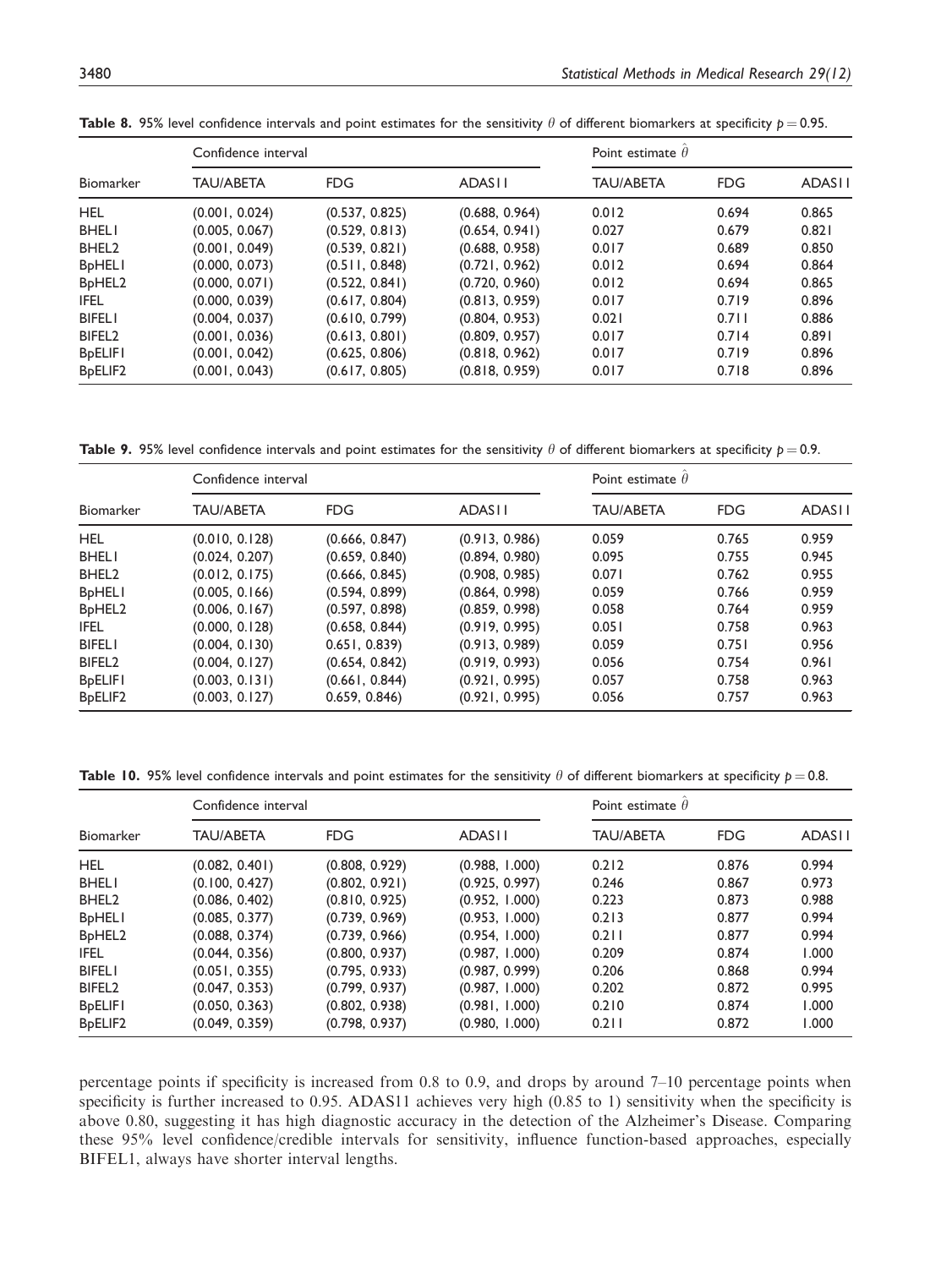## 7 Conclusion

In this article, we reviewed existing methods for inference on sensitivity, and proposed an influence function-based EL method and several Bayesian EL methods. Our simulation studies show that the existing HEL interval performs well and the proposed intervals have similar or better coverage accuracy than the existing intervals. The BHEL and BpHEL intervals have good small sample performance and do not require density estimation. However, they involve bootstrap process, which is computationally expensive and might be undesirable. We note that influence function-based intervals perform slightly worse than the hybrid EL intervals probably because of the poor density estimation. When computational cost is a concern, then IFEL, BIFEL and BpIFEL methods are good alternative methods.

In practice, clinicians sometimes need to compare two tests in terms of their sensitivities at the same specificity, denoted as  $\theta_1$  and  $\theta_2$ . The inference procedure is simpler with the proposed Bayesian approach. We can generate posterior samples of  $\theta_1$  and  $\theta_2$  separately to obtain posterior samples of  $(\theta_1 - \theta_2)$ . Based on these posterior samples, Bayesian credible intervals can be constructed. In addition, the influence function techniques can extend immediately to the difference between the sensitivities of two tests at a fixed specificity since the influence function of the difference is the difference between respective influence functions. Our methods also can be used to compare sensitivities of a single test, at different levels of specificity (e.g.  $\theta(p_1)$  and  $\theta(p_2)$ ), but the correlation between these sensitivities need to be handled carefully. The EL methods considered in this article could be extended for the difference between the corresponding sensitivities  $\theta(p_1) - \theta(p_2)$  by constructing suitable estimations.<br>In functions, Alternatively, we can consider two-dimensional estimating functions to apply FL metho ing functions. Alternatively, we can consider two-dimensional estimating functions to apply EL method on  $(\theta(p_1), \theta(p_2))$  and then construct a confidence region. Furthermore, credible intervals for  $\theta(p_1) - \theta(p_2)$  can be constructed based on posterior samples of  $(\theta(p_1), \theta(p_2))$ constructed based on posterior samples of  $(\theta(p_1), \theta(p_2))$ .

ROC curve is commonly used to represent the diagnostic accuracy of a test. It plots sensitivity versus  $(1$ specificity) as the cut-off point varies. The newly proposed methods can be applied to estimate the sensitivity at different levels of specificity and to construct point-wise confidence bands for the ROC curve. Note that this approach ignores the correlation between sensitivities at different levels of specificity and cannot be applied to ROC-related statistics such as AUC, partial AUC, and Youden index. To that aspect, we can apply EL by considering a multi-dimensional estimating function  $W_k = (W_k^1, \dots, W_k^g)$  for the vector of sensitivities  $\theta = (H_k, \dots, H_k^g)$  for the vector of sensitivities  $\theta = (H_k, \dots, H_k^g)$  $(\theta(p_1), \ldots, \theta(p_\sigma))$  on a grid of specificities. Following the same idea of Bayesian pseudo EL methods, we can generate posterior samples of the probability vector and obtain posterior samples of  $\theta$  by solving estimating equations. Then, AUC, partial AUC, and Youden index can be calculated numerically based on these posterior samples. Finally, this study focuses on sensitivity at a fixed specificity. In many clinical settings, specificity at a fixed sensitivity is of interest and this follows analogously from the presented work.

#### Acknowledgements

We are thankful to the anonymous referees for their helpful suggestions and comments.

#### Declaration of conflicting interests

The author(s) declared no potential conflicts of interest with respect to the research, authorship, and/or publication of this article.

#### Funding

The author(s) disclosed receipt of the following financial support for the research, authorship, and/or publication of this article: Data collection and sharing for this project was funded by the Alzheimer's Disease Neuroimaging Initiative (ADNI) (National Institutes of Health Grant U01 AG024904) and DOD ADNI (Department of Defense award number W81XWH-12- 2-0012). ADNI is funded by the National Institute on Aging, the National Institute of Biomedical Imaging and Bioengineering, and through generous contributions from the following: AbbVie, Alzheimers Association; Alzheimers Drug Discovery Foundation; Araclon Biotech; BioClinica, Inc.; Biogen; Bristol-Myers Squibb Company; CereSpir, Inc.; Cogstate; Eisai Inc.; Elan Pharmaceuticals, Inc.; Eli Lilly and Company; EuroImmun; F. Hoffmann-La Roche Ltd and its affiliated company Genentech, Inc.; Fujirebio; GE Healthcare; IXICO Ltd.; Janssen Alzheimer Immunotherapy Research & Development, LLC.; Johnson & Johnson Pharmaceutical Research & Development LLC.; Lumosity; Lundbeck; Merck & Co., Inc.; Meso Scale Diagnostics, LLC.; NeuroRx Research; Neurotrack Technologies; Novartis Pharmaceuticals Corporation; Pfizer Inc.; Piramal Imaging; Servier; Takeda Pharmaceutical Company; and Transition Therapeutics. The Canadian Institutes of Health Research is providing funds to support ADNI clinical sites in Canada. Private sector contributions are facilitated by the Foundation for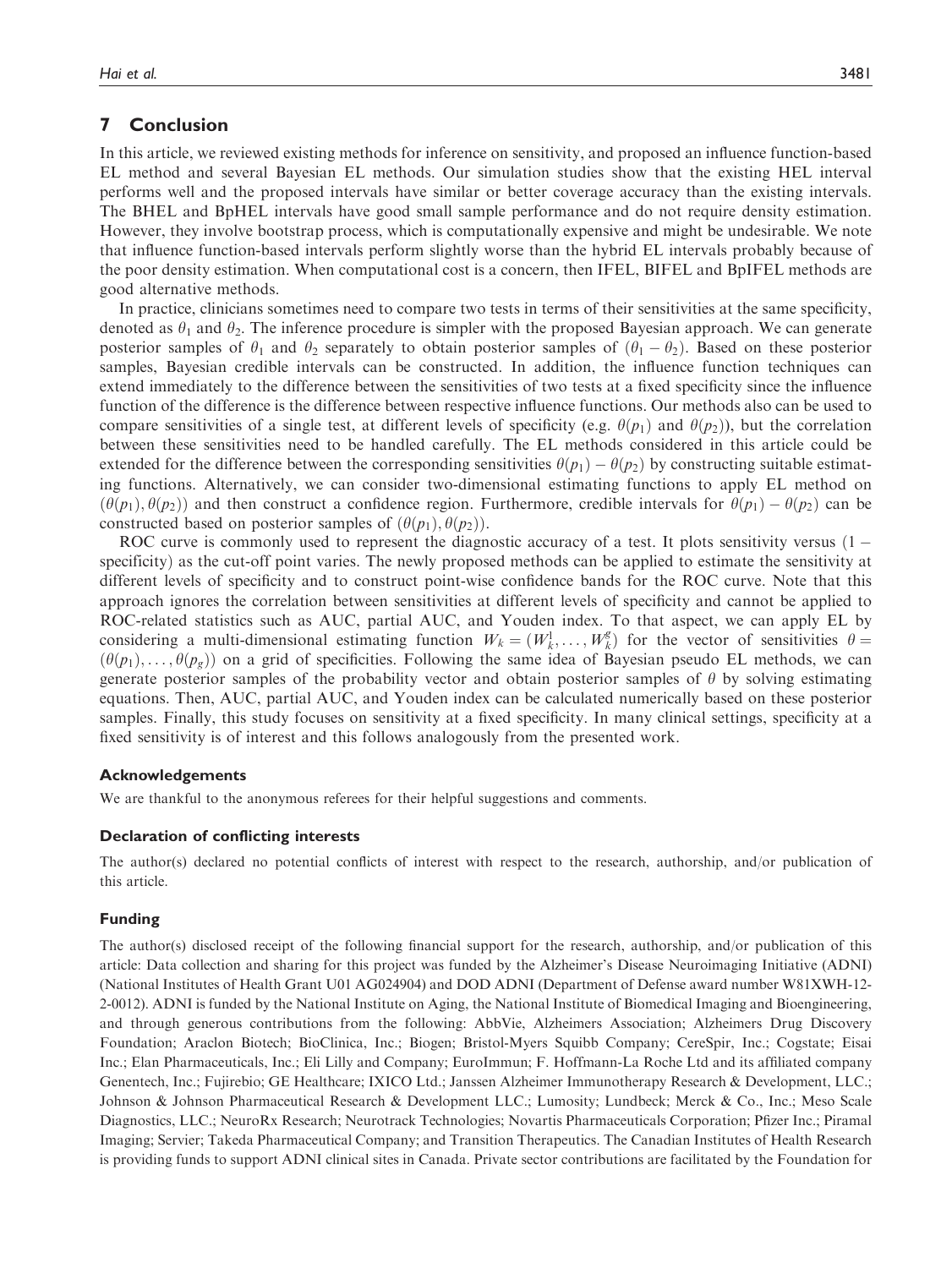<span id="page-25-0"></span>the National Institutes of Health (<www.fnih.org>). The grantee organization is the Northern California Institute for Research and Education, and the study is coordinated by the Alzheimer's Therapeutic Research Institute at the University of Southern California. ADNI data are disseminated by the Laboratory for Neuro Imaging at the University of Southern California.

## ORCID iD

Gengsheng Qin <https://orcid.org/0000-0002-8058-3124>

#### References

- 1. Berger D. A brief history of medical diagnosis and the birth of the clinical laboratory. Part 4–Fraud and abuse, managedcare, and lab consolidation. MLO: Med Laboratory Observer 1999; 31: 38.
- 2. Hanley JA and McNeil BJ. The meaning and use of the area under a receiver operating characteristic (ROC) curve. Radiology 1992; 143: 29–36.
- 3. Youden WJ. Index for rating diagnostic tests. Radiology 1950; 3:32–35.
- 4. Platt RW, Hanley JA and Yang H. Bootstrap confidence intervals for the sensitivity of a quantitative diagnostic test. Stat Med 2000; 19: 313–322.
- 5. Saslow D, Boetes C, Burke W, et al. American Cancer Society guidelines for breast screening with MRI as an adjunct to mammography. CA Cancer J Clin 2007; 57: 75–89.
- 6. Linnet K. Comparison of quantitative diagnostic tests: type I error, power, and sample size. Stat Med 1987; 6: 147–158.
- 7. Efron B and Tibshirani RJ. An introduction to the bootstrap. CRC Press, 1994.
- 8. Zhou XH and Qin GS. Improved confidence intervals for the sensitivity at a fixed level of specificity of a continuous-scale diagnostic test. Stat Med 2005; 24: 465–477.
- 9. Agresti A and Coull BA. Approximate is better than "exact" for interval estimation of binomial proportions. Am Stat 1998; 52: 119–126.
- 10. Owen AB. Empirical likelihood ratio confidence intervals for a single functional. Biometrika 1988; 75: 237–249.
- 11. Gong Y and Peng L and Qi YC. Smoothed jackknife empirical likelihood method for ROC curve. J Multivariate Analysis 2010; 101: 1520–1531.
- 12. Qin GS, Davis AE and Jing BY. Empirical likelihood-based confidence intervals for the sensitivity of a continuous-scale diagnostic test at a fixed level of specificity. Stat Meth Med Res 2011; 20: 217–231.
- 13. Yu W, Zhao ZQ and Zheng M. Empirical likelihood methods based on influence functions. Stat Its Interface 2012; 5: 355–366.
- 14. Lazar NA. Bayesian empirical likelihood. Biometrika 2003; 90: 319–326.
- 15. Clarke B and Yuan A. Reference priors for empirical likelihoods. In: Chen M-H, Müller P, Sun D, et al. *Frontiers of* statistical decision making and Bayesian analysis: in honor of James O. Berger. 2010; 56–68.
- 16. Bernardo JM. Reference posterior distributions for Bayesian inference. J Royal Stat Soc Ser B 1979; 41: 113–147.
- 17. Berger JO and Bernardo JM. On the development of reference priors. Bayesian Stat 1992; 4: 35–60.
- 18. Berger JO and Bernardo JM and Sun D. The formal definition of reference priors. Annals Stat 2009; 37: 905–938.
- 19. Rao JNK and Wu CB. Bayesian pseudo-empirical-likelihood intervals for complex surveys. J Royal Stat Soc Ser B 2010; 72: 533–544.
- 20. Jing BY, Yuan JQ and Zhou W. Jackknife empirical likelihood. J Am Stat Assoc 2009; 104: 1224–1232.
- 21. Pepe MS and Cai T. The analysis of placement values for evaluating discriminatory measures. Biometrics 2004; 60: 528–535.
- 22. Ghosh JK. A new proof of the Bahadur representation of quantiles and an application. Ann Math Stat 1971; 42: 1957–1961.
- 23. Silverman BW. Density estimation for statistics and data analysis. Boca Raton, FL: CRC Press, 1986.
- 24. Zou KH, Hall WJ and Shapiro DE. Smooth non-parametric receiver operating characteristic (ROC) curves for continuous diagnostic tests. Stat Med 1997; 16: 2143–2156.
- 25. Silverman BW. Weak and strong uniform consistency of the kernel estimate of a density and its derivatives. Ann Stat 1978; 6: 177–184.
- 26. Vexler A and Yu J. Empirical likelihood methods in biomedicine and health. Boca Raton, FL: Chapman and Hall/CRC, 2019.
- 27. Alzheimer's Association. 2019 Alzheimer's disease facts and figures. Alzheimer's Dementia 2019; 15: 321–387.
- 28. Smith KB, Kang P, Sabbagh MN, et al. The effect of statins on rate of cognitive decline in mild cognitive impairment. Alzheimer's Dementia: Translat Res Clin Intervent 2017; 2: 149–156.
- 29. Samtani MN, Raghavan N, Novak G, et al. Disease progression model for clinical dementia rating sum of boxes in mild cognitive impairment and Alzheimer's subjects from the Alzheimer's disease neuroimaging initiative. Neuropsychiatric Dis Treat 2014; 10: 929–952.
- 30. Dong T and Tian L. Confidence interval estimation for eensitivity to the early diseased stage based on empirical likelihood. J Biopharmaceut Stat 2015; 6: 1215–1233.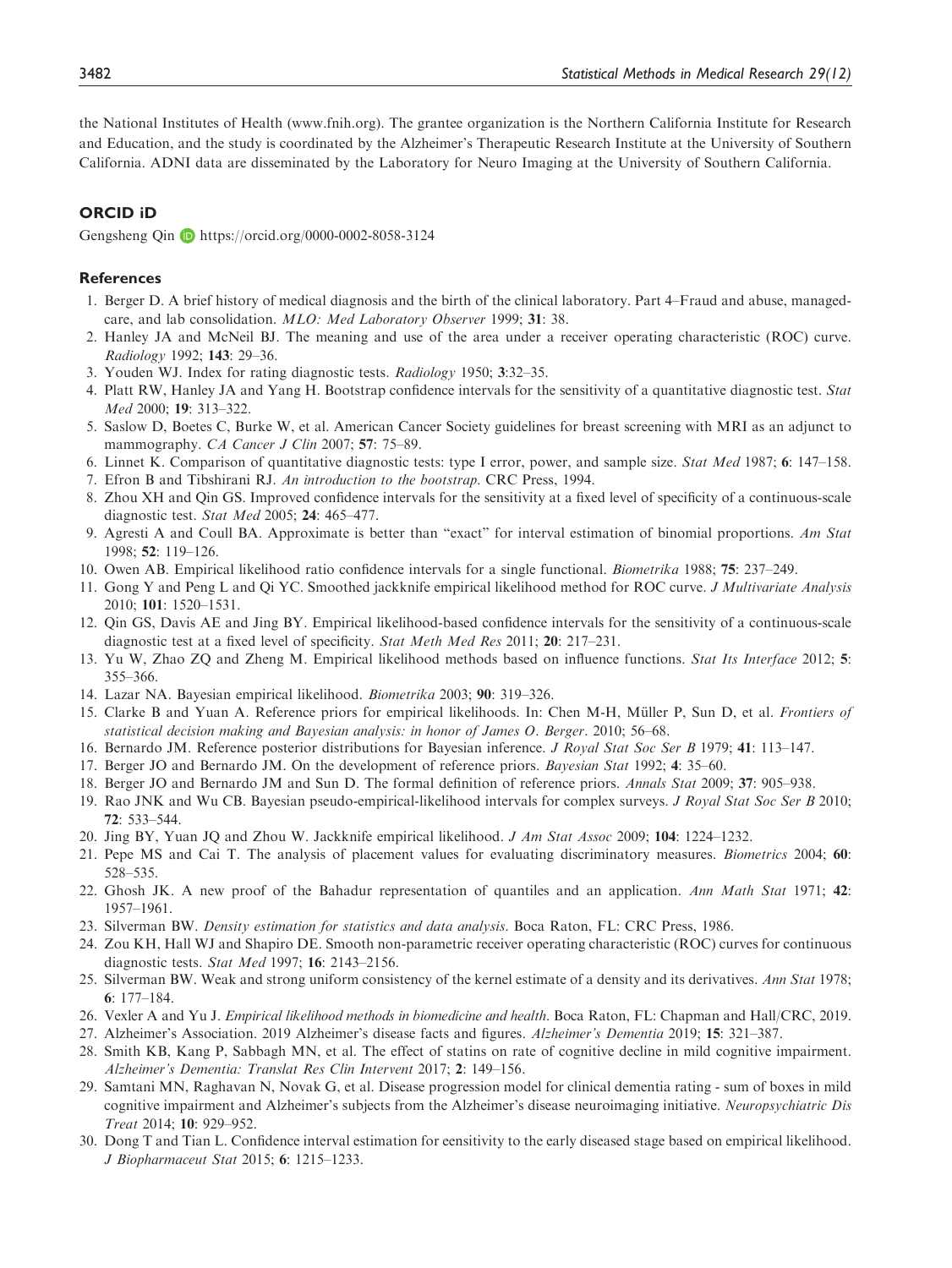## Appendix 1. Proof of propositions and theorem

Proof of Proposition 1: From equation (6), we only need to prove that

$$
\frac{1}{\sigma\sqrt{m+n}}\sum_{k=1}^{m+n}W_k(\theta,p)\stackrel{d}{\to}N(0,1)
$$
\n(13)

From equation (7), we have that

$$
\frac{1}{\sqrt{m+n}}\sum_{k=1}^{m+n}W_k(\theta,p)=\sqrt{m+n}\left\{\frac{1}{n}\sum_{j=1}^n[I(Y_j>\eta)-\theta]+\frac{g(\eta)}{f(\eta)}\frac{1}{m}\sum_{i=1}^m[I(X_i\leq\eta)-p]\right\}
$$

Since  $I(Y_j > \eta)$ 's  $\stackrel{iid}{\sim} Binomial(1, \theta)$ , and  $I(X_i \leq \eta)$ 's  $\stackrel{iid}{\sim} Binomial(1, p)$ , by Central Limit Theorem, we have that

$$
\frac{1}{\sqrt{n}}\sum_{j=1}^{n}[I(Y_j > \eta) - \theta] \stackrel{d}{\rightarrow} N(0, \theta(1-\theta)), \quad \frac{1}{\sqrt{m}}\sum_{i=1}^{m}[I(X_i \le \eta) - p] \stackrel{d}{\rightarrow} N(0, p(1-p))
$$

Hence, equation (13) and Proposition 1 follows immediately from equation (6) and the independence of  $Y_i$ 's and  $X_i$ 's.

We need the following lemma for the proof of Theorem 1.

Lemma: Under the conditions in Theorem 1, we have that

(i) 
$$
\frac{1}{\sigma\sqrt{m+n}}\sum_{k=1}^{m+n} \hat{W}_k(\theta, p) \stackrel{d}{\rightarrow} N(0, 1).
$$
  
\n(ii)  $\frac{1}{m+n}\sum_{k=1}^{m+n} \hat{W}_k^2(\theta, p) \stackrel{p}{\rightarrow} \sigma^2$ 

#### Proof:

(i) From equation (13), we only need to prove that

$$
\frac{1}{\sqrt{m+n}}\sum_{k=1}^{m+n} \hat{W}_k(\theta, p) = \frac{1}{\sqrt{m+n}}\sum_{k=1}^{m+n} W_k(\theta, p) + o_p(1)
$$

We have the following decomposition

$$
\frac{1}{\sqrt{m+n}} \sum_{k=1}^{m+n} \hat{W}_k(\theta, p) = \frac{1}{\sqrt{m+n}} \sum_{k=1}^{m+n} W_k(\theta, p) + \sqrt{m+n} \left\{ \frac{1}{n} \sum_{j=1}^n [I(Y_j > \hat{\eta}) - I(Y_j > \eta)] \right\} + \sqrt{m+n} \left\{ \frac{\hat{g}(\hat{\eta})}{\hat{f}(\hat{\eta})} \frac{1}{m} \sum_{i=1}^m [I(X_i \le \hat{\eta}) - p] - \frac{g(\eta)}{f(\eta)} \frac{1}{m} \sum_{i=1}^m [I(X_i \le \eta) - p] \right\}
$$

Using the Bahadur representation of the sample quantile  $\hat{\eta}$ 

$$
\hat{\eta} - \eta = \frac{p - \frac{1}{m} \sum_{i=1}^{m} I(X_i \le \eta)}{f(\eta)} + o_p(m^{-\frac{1}{2}})
$$

we get that

$$
\frac{1}{n}\sum_{j=1}^{n}[I(Y_j > \hat{\eta}) - I(Y_j > \eta)] = \int [I(y \le \eta) - I(y \le \hat{\eta})]d\hat{G}(y) = \int [I(y \le \eta) - I(y \le \hat{\eta})]dG(y) + o_p(n^{-1/2})
$$
\n
$$
= g(\eta)(\eta - \hat{\eta}) + o_p(m^{-1/2} + n^{-1/2}) = \frac{g(\eta)}{f(\eta)}\frac{1}{m}\sum_{i=1}^{m}[I(X_i \le \eta) - p] + o_p((m+n)^{-1/2})
$$
\n(14)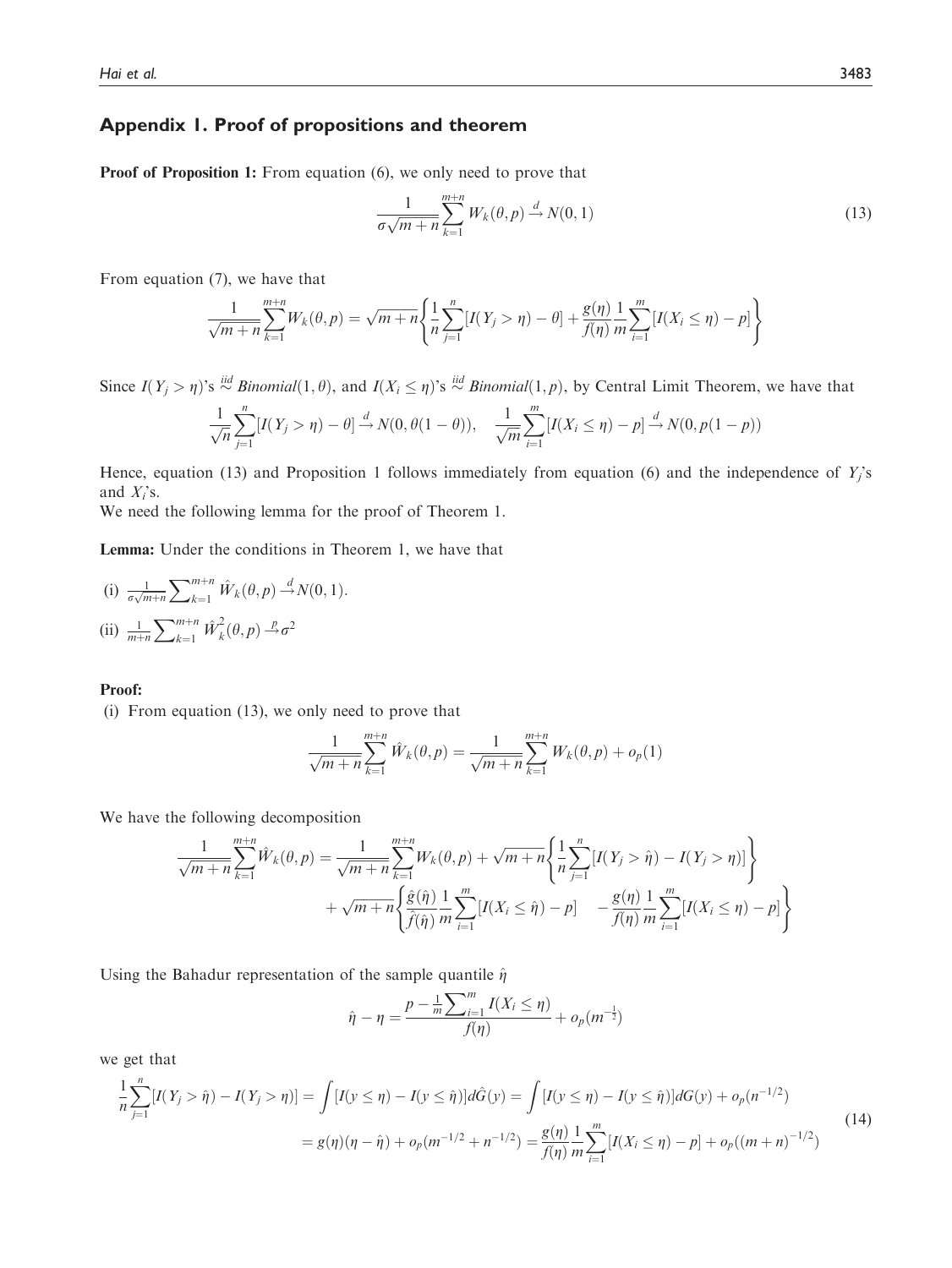and

$$
\frac{1}{m}\sum_{i=1}^{m}[I(X_i \leq \hat{\eta}) - p] = \frac{1}{m}\sum_{j=1}^{n}[I(X_i \leq \hat{\eta}) - I(X_i \leq \eta)] + \frac{1}{m}\sum_{j=1}^{n}[I(X_i \leq \eta) - p]
$$
\n
$$
= \int [I(x \leq \hat{\eta}) - I(x \leq \eta)]d\hat{F}(x) + \frac{1}{m}\sum_{j=1}^{n}[I(X_i \leq \eta) - p]
$$
\n
$$
= \int [I(x \leq \hat{\eta}) - I(x \leq \eta)]dF(x) + o_p(m^{-1/2}) + \frac{1}{m}\sum_{j=1}^{n}[I(X_i \leq \eta) - p]
$$
\n
$$
= f(\eta)(\hat{\eta} - \eta) + \frac{1}{m}\sum_{j=1}^{n}[I(X_i \leq \eta) - p] + o_p(m^{-1/2}) = o_p(m^{-1/2})
$$
\n(15)

Therefore

$$
\frac{1}{\sqrt{m+n}} \sum_{k=1}^{m+n} \hat{W}_k(\theta, p) = \frac{1}{\sqrt{m+n}} \sum_{k=1}^{m+n} W_k(\theta, p) + \sqrt{m+n} \left\{ \frac{g(\eta)}{f(\eta)} \frac{1}{m} \sum_{i=1}^m [I(X_i \le \eta) - p] \right\} \n+ \sqrt{m+n} \left\{ \frac{\hat{g}(\hat{\eta})}{\hat{f}(\hat{\eta})} \frac{1}{m} \sum_{i=1}^m [I(X_i \le \hat{\eta}) - p] - \frac{g(\eta)}{f(\eta)} \frac{1}{m} \sum_{i=1}^m [I(X_i \le \eta) - p] \right\} + o_p(1) \n= \frac{1}{\sqrt{m+n}} \sum_{k=1}^{m+n} W_k(\theta, p) + \sqrt{m+n} \frac{\hat{g}(\hat{\eta})}{\hat{f}(\hat{\eta})} \frac{1}{m} \sum_{i=1}^m [I(X_i \le \hat{\eta}) - p] + o_p(1) \n= \frac{1}{\sqrt{m+n}} \sum_{k=1}^{m+n} W_k(\theta, p) + o_p(1)
$$

The last equality holds by the uniform consistency of the density estimates  $\hat{g}$  and  $\hat{f}^{24}$  and  $\frac{g(\eta)}{f(\eta)} = O(1)$ . Lemma (i) is thus proved thus proved.

(ii) Since

$$
\frac{1}{m+n} \sum_{k=1}^{m+n} W_k^2(\theta, p) = \frac{m+n}{n^2} \sum_{j=1}^n \left[ (I(Y_j \ge \eta) - \theta) \right]^2 + \frac{m+n}{n^2} \frac{g^2(\eta)}{f^2(\eta)} \sum_{i=1}^m \left[ I(X_i \le \eta) - p \right]^2
$$
  
=  $(1+\rho)E[I(Y_j \ge \eta) - \theta]^2 + (1+\rho^{-1})\frac{g^2(\eta)}{f^2(\eta)} E[I(X_i \le \eta) - p]^2 + o_p(1)$   
=  $(1+\rho)\theta(1-\theta) + (1+\rho^{-1})p(1-p) \times \frac{g^2(\eta)}{f^2(\eta)} + o_p(1) = \sigma^2 + o_p(1)$ 

We only need to prove that

$$
\frac{1}{m+n}\sum_{k=1}^{m+n} \hat{W}_k^2(\theta, p) = \frac{1}{m+n}\sum_{k=1}^{m+n} W_k^2(\theta, p) + o_p(1)
$$

Under the assumptions in Theorem 1, using the uniform consistency of the density estimate  $\hat{f}^{24}$  and the strong consistency of the sample quantile  $\hat{\eta}$ , we get that

$$
|\hat{f}(\hat{\eta}) - f(\eta)| \le |\hat{f}(\hat{\eta}) - f(\hat{\eta})| + |f(\hat{\eta}) - f(\eta)|
$$
  

$$
\le \sup_{x} |\hat{f}(x) - f(x)| + o_p(1) = o_p(1)
$$

So,  $\hat{f}(\hat{\eta}) = f(\eta) + o_p(1)$ . Similarly, we have  $\hat{g}(\hat{\eta}) = g(\eta) + o_p(1)$ . By Slutsky's Theorem, we have that  $\frac{\hat{g}^2(\hat{\eta})}{\hat{f}^2(\hat{\eta})} = \frac{g^2(\eta)}{f^2(\eta)} + o_p(1)$ .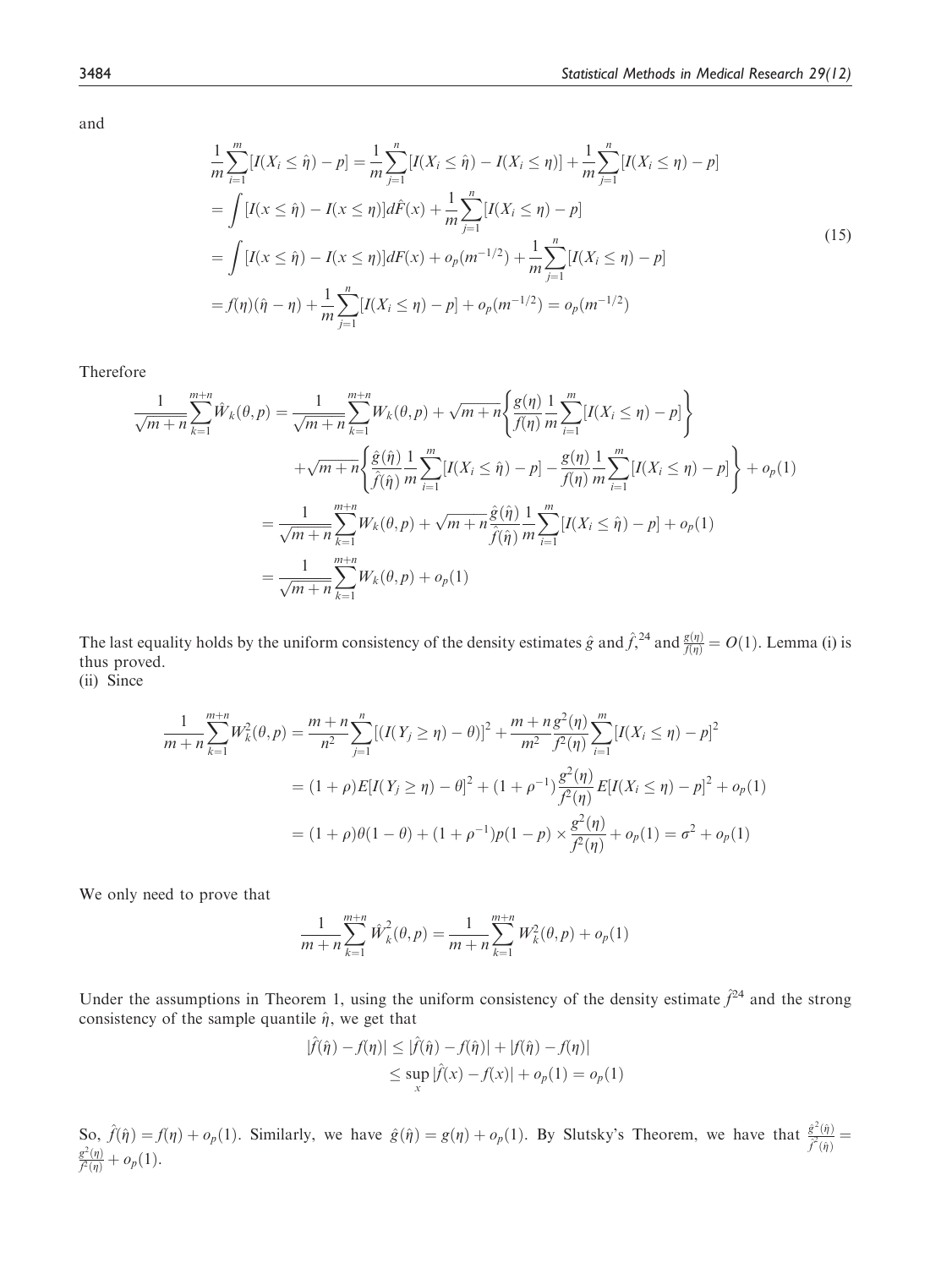From equation (14), it follows that

$$
\sum_{j=1}^{n} [I(Y_j \ge \eta) - I(Y_j \ge \hat{\eta})] = -\frac{g(\eta)}{f(\eta)} \left[ \frac{1}{m} \sum_{i=1}^{m} I(X_i \le \eta) - p \right] + o_p((m+n)^{-1/2})
$$
  
=  $O_p(m^{-1/2}) + o_p((m+n)^{-1/2}) = O_p((m+n)^{-1/2})$ 

Similarly, we have

$$
\frac{1}{m}\sum_{i=1}^{m}[I(X_i \leq \eta) - I(X_i \leq \hat{\eta})] = O_p((m+n)^{-1/2})
$$

Therefore

$$
\left| \frac{1}{m+n} \sum_{k=1}^{m+n} W_k^2(\theta, p) - \frac{1}{m+n} \sum_{k=1}^{m+n} \hat{W}_k^2(\theta, p) \right| = (m+n) \left| \frac{1-2\theta}{n^2} \sum_{j=1}^n [I(Y_j \ge \eta) - I(Y_j \ge \hat{\eta})] + \frac{p^2}{m} \left[ \frac{g^2(\eta)}{f^2(\eta)} - \frac{\hat{g}^2(\hat{\eta})}{f^2(\hat{\eta})} \right] + \frac{1-2p}{m^2} \sum_{i=1}^m \left[ \left( \frac{g^2(\eta)}{f^2(\eta)} - \frac{\hat{g}^2(\hat{\eta})}{f^2(\hat{\eta})} \right) I(X_i \le \eta) + \frac{\hat{g}^2(\hat{\eta})}{f^2(\hat{\eta})} (I(X_i \le \eta) - I(X_i \le \hat{\eta})) \right] \right| \le o_p(1)
$$

and Lemma (ii) is proved.

**Proof of Theorem 1:** By the definition of  $\hat{W}_k(\theta, p)$ , we have

$$
\max_{k} |\hat{W}_{k}(\theta, p)| \leq 2 \max \left\{ \frac{m + n \hat{g}(\hat{\eta})}{m} , \frac{m + n}{\hat{f}(\hat{\eta})}, \frac{m + n}{n} \right\} = O_p(1)
$$

Moreover, from Lemma (ii), it follows that

$$
\frac{1}{m+n}\sum_{k=1}^{m+n}|\hat{W}_k(\theta,p)|^3 \le \max_k |\hat{W}_k(\theta,p)|\frac{1}{m+n}\sum_{k=1}^{m+n}|\hat{W}_k(\theta,p)|^2 = O_p(1)
$$
\n(16)

Using arguments similar to Owen, $25$  we can prove that

$$
|\lambda| = O_p((m+n)^{-1/2})
$$
\n(17)

Hence, we have

$$
\max_{k} |\lambda \hat{W}_k(\theta, p)| = O_p((m+n)^{-1/2})
$$
\n(18)

Recall equation (10)

$$
0 = \frac{1}{m+n} \sum_{k=1}^{m+n} \frac{\hat{W}_k(\theta, p)}{1 + \lambda \hat{W}_k(\theta, p)} = \frac{1}{m+n} \sum_{k=1}^{m+n} \hat{W}_k(\theta, p) \left[ 1 - \lambda \hat{W}_k(\theta, p) + \frac{(\lambda \hat{W}_k(\theta, p))^2}{1 + \lambda \hat{W}_k(\theta, p)} \right]
$$
  
= 
$$
\frac{1}{m+n} \sum_{k=1}^{m+n} \hat{W}_k(\theta, p) - \frac{1}{m+n} \lambda \sum_{k=1}^{m+n} \hat{W}_k^2(\theta, p) + \frac{1}{m+n} \sum_{k=1}^{m+n} \frac{\hat{W}_k(\theta, p)(\lambda \hat{W}_k(\theta, p))^2}{1 + \lambda \hat{W}_k(\theta, p)}
$$
(19)

From Lemma (ii), equations (16), (17) and (18), the final term in equation (19) is bounded by

$$
|\lambda|^2 \frac{1}{m+n} \sum_{k=1}^{m+n} |\hat{W}_k(\theta, p)|^3 \max |(1 + \lambda \hat{W}_k(\theta, p))^{-1}| = O_p((m+n)^{-1}) O_p(1) O_p(1) = O_p((m+n)^{-1})
$$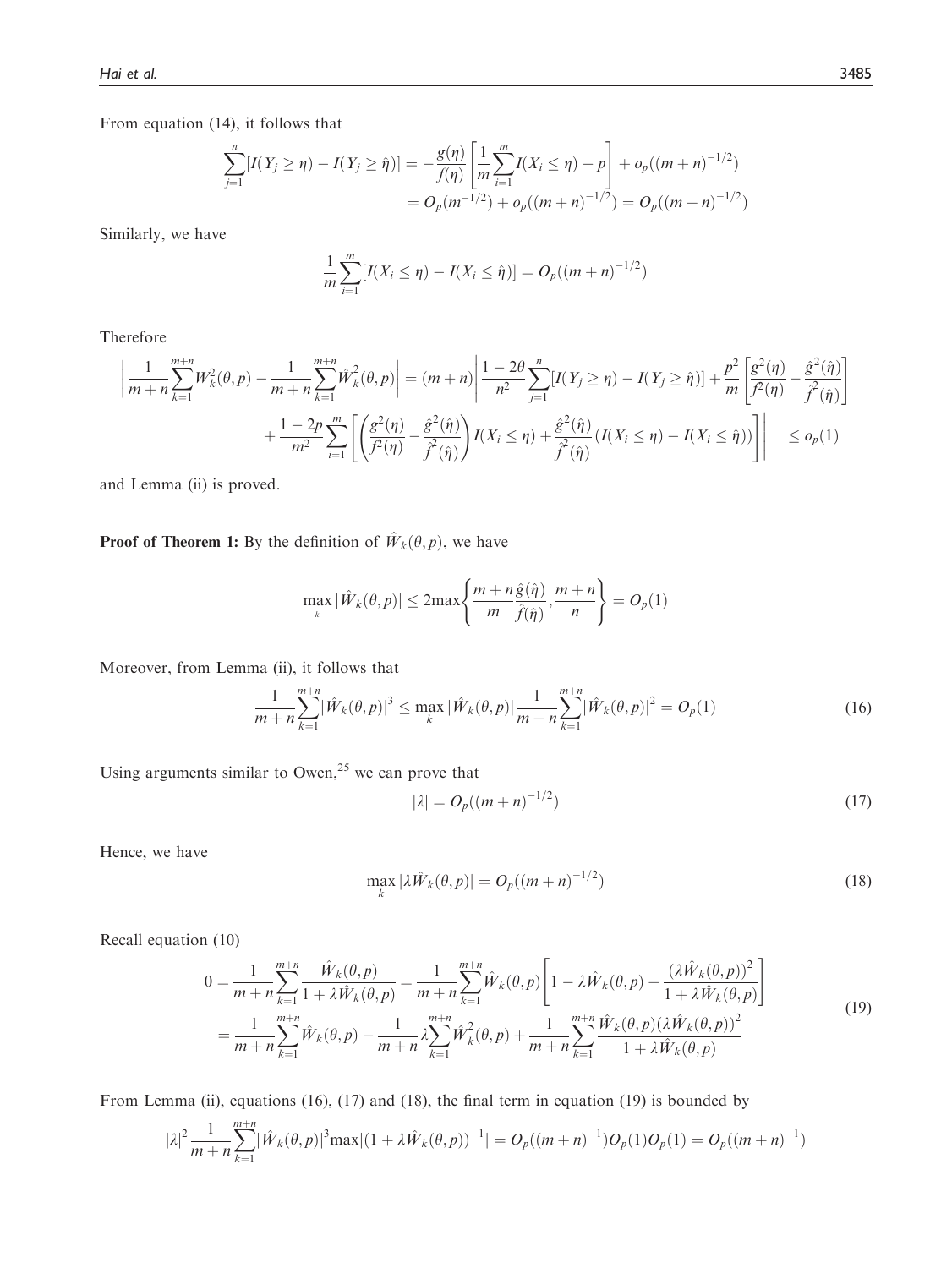which implies that

$$
\lambda = \frac{\sum_{k=1}^{m+n} \hat{W}_k(\theta, p)}{\sum_{k=1}^{m+n} \hat{W}_k^2(\theta, p)} + O_p((m+n)^{-1})
$$
\n(20)

Further, multiplying both side of equation (10) by  $\lambda$ , we get that

$$
0 = \frac{1}{m+n} \sum_{k=1}^{m+n} \frac{\lambda \hat{W}_k(\theta, p)}{1 + \lambda \hat{W}_k(\theta, p)} = \frac{1}{m+n} \sum_{k=1}^{m+n} \lambda \hat{W}_k(\theta, p) - \frac{1}{m+n} \sum_{k=1}^{m+n} \lambda^2 \hat{W}_k(\theta, p) + \frac{1}{m+n} \sum_{k=1}^{m+n} \frac{(\lambda \hat{W}_k(\theta, p))^3}{1 + \lambda \hat{W}_k(\theta, p)}
$$
(21)

Similarly, the final term in equation (21) is bounded by

$$
|\lambda|^3 \frac{1}{m+n} \sum_{k=1}^{m+n} |\hat{W}_k(\theta, p)|^3 \max |(1 + \lambda \hat{W}_k(\theta, p))^{-1}| = O_p((m+n)^{-3/2}) O_p(1) O_p(1) = O_p((m+n)^{-3/2})
$$

Hence, we have

$$
\sum_{k=1}^{m+n} \lambda \hat{W}_k(\theta, p) = \sum_{k=1}^{m+n} \lambda^2 \hat{W}_k^2(\theta, p) + O_p((m+n)^{-1/2})
$$
\n(22)

By Taylor's expansion of equation (11) and using equations (20), (22), and Lemma, we have that

$$
-2l_{IF}(\theta, p) = 2\sum_{k=1}^{m+n} \log\left\{1 + \lambda \hat{W}_k(\theta, p)\right\} = 2\lambda \sum_{k=1}^{m+n} \hat{W}_k(\theta, p) - \lambda^2 \sum_{k=1}^{m+n} \hat{W}_k^2(\theta, p) + r_n
$$
  
= 
$$
\frac{\left[\frac{1}{(m+n)^{1/2}} \sum_{k=1}^{m+n} \hat{W}_k(\theta, p)\right]^2}{\frac{1}{m+n} \sum_{k=1}^{m+n} \hat{W}_k^2(\theta, p)} + \sum_{k=1}^{m+n} \hat{W}_k(\theta, p) O_p \times ((m+n)^{-1}) + O_p((m+n)^{-1/2}) + r_n
$$

where

$$
|r_n| \leq C \sum_{k=1}^{m+n} |\lambda \hat{W}_k(\theta, p)|^3 \leq C |\lambda|^3 \sum_{k=1}^{m+n} |\hat{W}_k(\theta, p)|^3 = O_p((m+n)^{-3/2})(m+n)O_p(1) = O_p((m+n)^{-1/2})
$$

From Lemma, it follows that

$$
\sum_{k=1}^{m+n} \hat{W}_k(\theta, p) O_p((m+n)^{-1}) = O_p((m+n)^{1/2}) O_p((m+n)^{-1}) = O_p((m+n)^{-1/2})
$$

and

$$
-2l_{IF}(\theta, p) = \frac{\left[\frac{1}{(m+n)^{1/2}}\sum_{k=1}^{m+n} \hat{W}_k(\theta, p)\right]^2}{\frac{1}{m+n}\sum_{k=1}^{m+n} \hat{W}_k^2(\theta, p)} + o_p(1) \stackrel{d}{\to} \chi_1^2
$$

Proof of Proposition 2: We first briefly introduce Clarke and Yuan's approach.<sup>15</sup> Define the outer product matrix  $\Omega = E[g(Z_j, \theta)g'(Z_j, \theta)]$ , Jacobian matrix  $D(\theta) = E[\partial g(Z_j, \theta)/\partial \theta]$  and the matrix  $\Lambda(\theta) = D'(\theta)\Omega^{-1}(\theta)D(\theta)$ , where  $g(Z_i, \theta)$  is an estimating function.

For our Bayesian hybrid EL approach,  $g(Z_j, \theta) = W_{Hj}(\theta, p) = I(F(Y_j) \ge p) - \theta$ , and

$$
\Omega(\theta) = E[g(Z_j, \theta)]^2 = E[I(F(Y_j) \ge p) - \theta]^2 = \theta(1 - \theta)
$$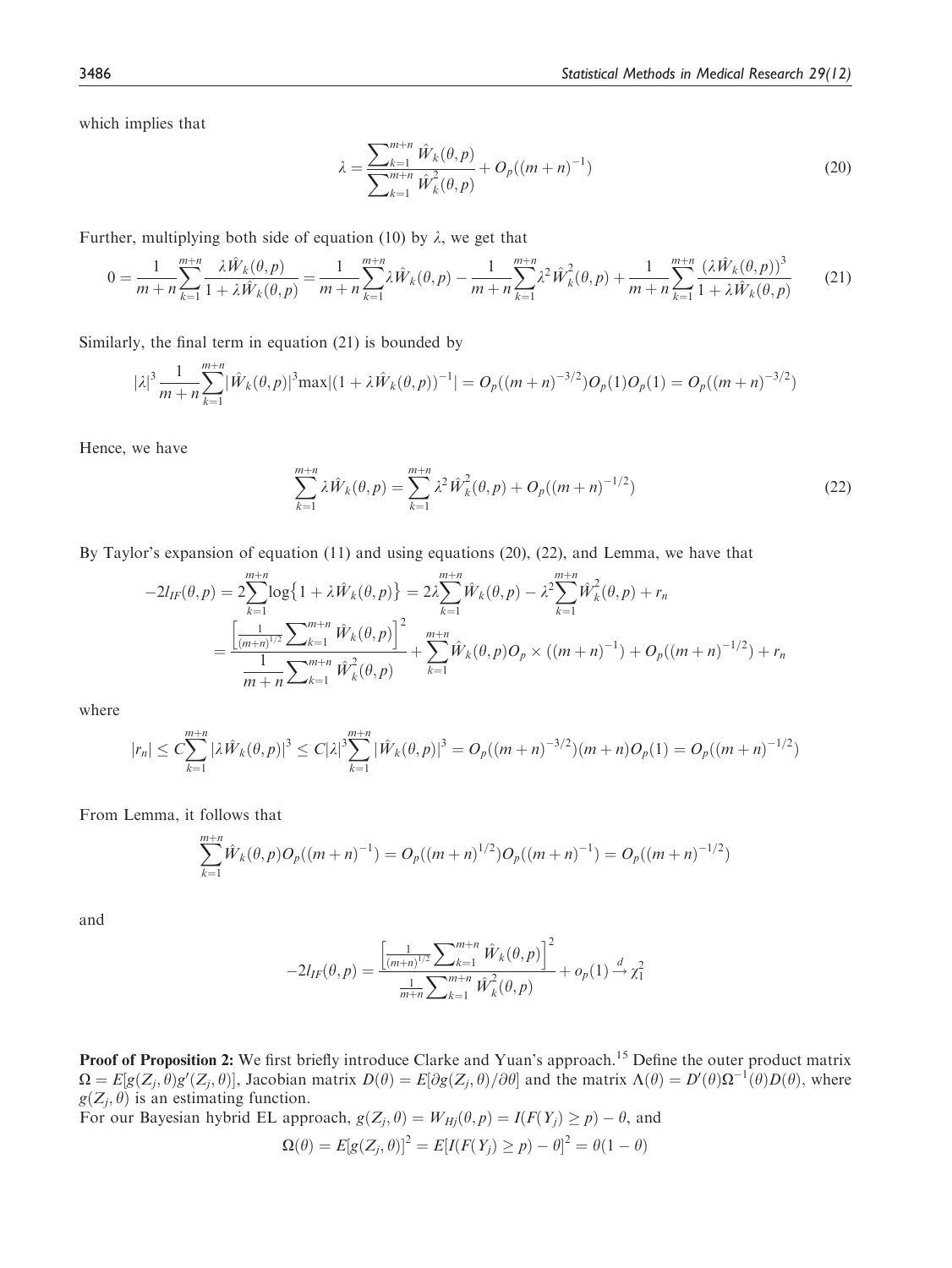Thus, we have

$$
\Lambda(\theta) = D'(\theta)\Omega^{-1}(\theta)D(\theta) = \frac{1}{\theta(1-\theta)}
$$

So the reference prior for the hybrid EL under the relative entropy is

$$
\pi_{H,1}(\theta) \propto |\Lambda^{-1}(\theta)|^{1/2} = \sqrt{\theta(1-\theta)}
$$

i.e.

$$
\pi_{H,1}(\theta) = \beta \left(\frac{3}{2}, \frac{3}{2}\right)
$$

and the reference prior for the hybrid EL under Hellinger distance is

$$
\pi_{H,2}(\theta) \propto |\Lambda(\theta)|^{1/2} = \frac{1}{\sqrt{\theta(1-\theta)}}
$$

i.e.

$$
\pi_{H,2}(\theta) = \beta(\frac{1}{2}, \frac{1}{2})
$$

## Appendix 2. Sample R code for real examples

```
library(rootSolve)
  #x: non_diseased results
  #y: diseased results
  m = length(x)n = length(y)#####Bisection method Function
  Bisection_Method<-function(Rp,crit_value,method){
  LOGFunction<-function(xxx){
  if(method=='HEL')\{zz < -z-xxxx\}if(method=='IF'){zz < -c(((m + n)/n)*(z2-xxx),((m + n)/m)*(fyhat_phi/fxhat_phi)*(z3-p))}ff1 <-function(t){X1 <-zz
  X2<-1+zz*t
  F1 <-mean(X1/X2)
  c(F1 = F1)}
  ss <-multiroot(f = ff1, start = 0, maxiter = 100)
  temp < -1 + ssspoot*zz
  loglik < -2*sum(log(temp[temp > 0]))return(loglik-crit_value)}
  delta_l = 0delta_r = Rperror = 10while (error > 10^{\circ}(-10))
  {if (sign(LOGFunction((delta_l+delta_r)/2))<0)
  {delta_r = (delta_l + delta_r)/2}else
  {delta_l = (delta_l + delta_r)/2}
```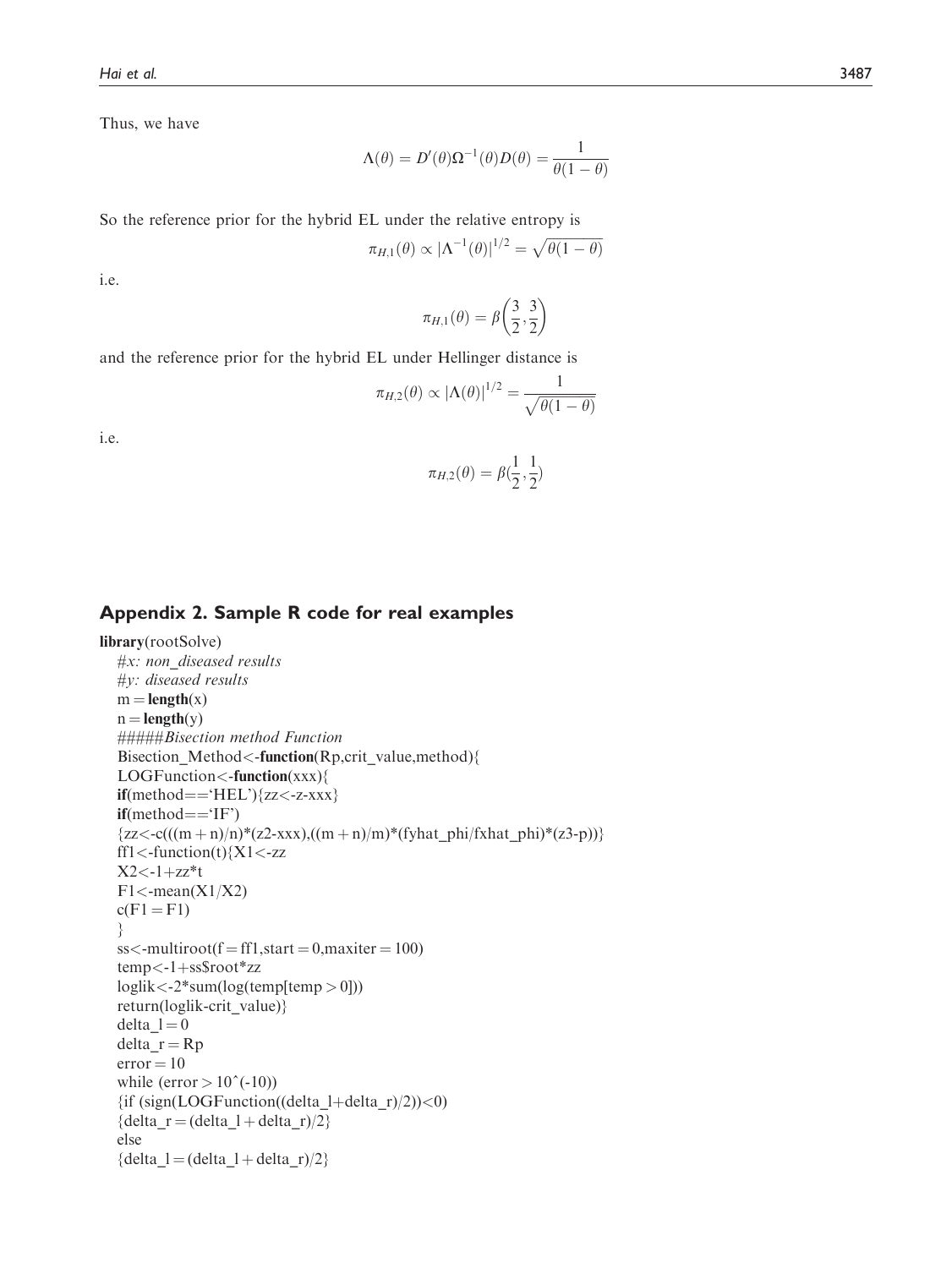```
error = abs(detta_r-delta_l)Cl<-delta_r
delta_l = Rpdelta r = 1error = 10while (error > 10^{\circ}(-10))
\{if (sign(LOGFunction((delta 1+delta r)/2))>0)
{delta r=(delta l+delta r)/2}
else
{delta_l=(delta_l+delta_r)/2
}
error=abs(delta_r-delta_l)
}
Cu<-delta_r
return(c(Cl,Cu))####Bayesian HEL Function
Bayesian_HEL_Fun<-function(power,Pi){
Rp1 = seq(0,1,by = 0.0002)lik \lt-c(rep(NA,5001))
lambda1 < -c(rep(NA,5001))
for(i in 1:5001){
fun=z-Rp1[i]if(Pi == 1){prior = dbeta(Rp1[i], 1.5, 1.5)}if(Pi == 2){prior=dbeta(Rp1[i],0.5,0.5)}
ff1\lt-function(x){
X1 <-fun
X2 < -1+X1*xF1 <-mean(X1/X2)
c(F1 = F1)ss <-multiroot(f=ff1,start = 0,maxiter = 100)
lambda1[i]<-ss$root
temp < -1 + lambda1[i]*(fun)if(any(temp < 0))lower \langle -(1/n-1)/(1-Rp1[i]) \rangleupper < -(1/n-1)/(-Rp1[i])fff1\langle-function(x)\{X1\langle-fun
X2 < -1+X1*F1 <-mean(X1/X2)
return(log(abs(F1)))}
ss<-optimize(f=fff1,interval=c(lower,upper))
lambda1[i]<-ss$minimum
temp < -1 + lambda1[i]*(fun)}
\text{lik}[i] < \text{-prod}(1/\text{temp})^{\wedge}(\text{power})^* \text{prior}lik[5001]<-lik[5000]
lik[1]<-lik[2]
SA<-c(rep(NA,5000))
for(i in 1:5000){
SA[i] < -(Rp1[i + 1] - Rp1[i])^*1/2^*(lik[i + 1] + lik[i])\}Area < -sum(SA)f11<-function(q){SS<-sum(SA[1:q])
return((SS/Area)-(alpha/2))\}f12<-function(q){S<-c(rep(NA,5001-q))
for(i in 5000:q){S[i-q + 1]<-(Rp1[i + 1]-Rp1[i])*1/2*(lik[i + 1]+lik[i])}
```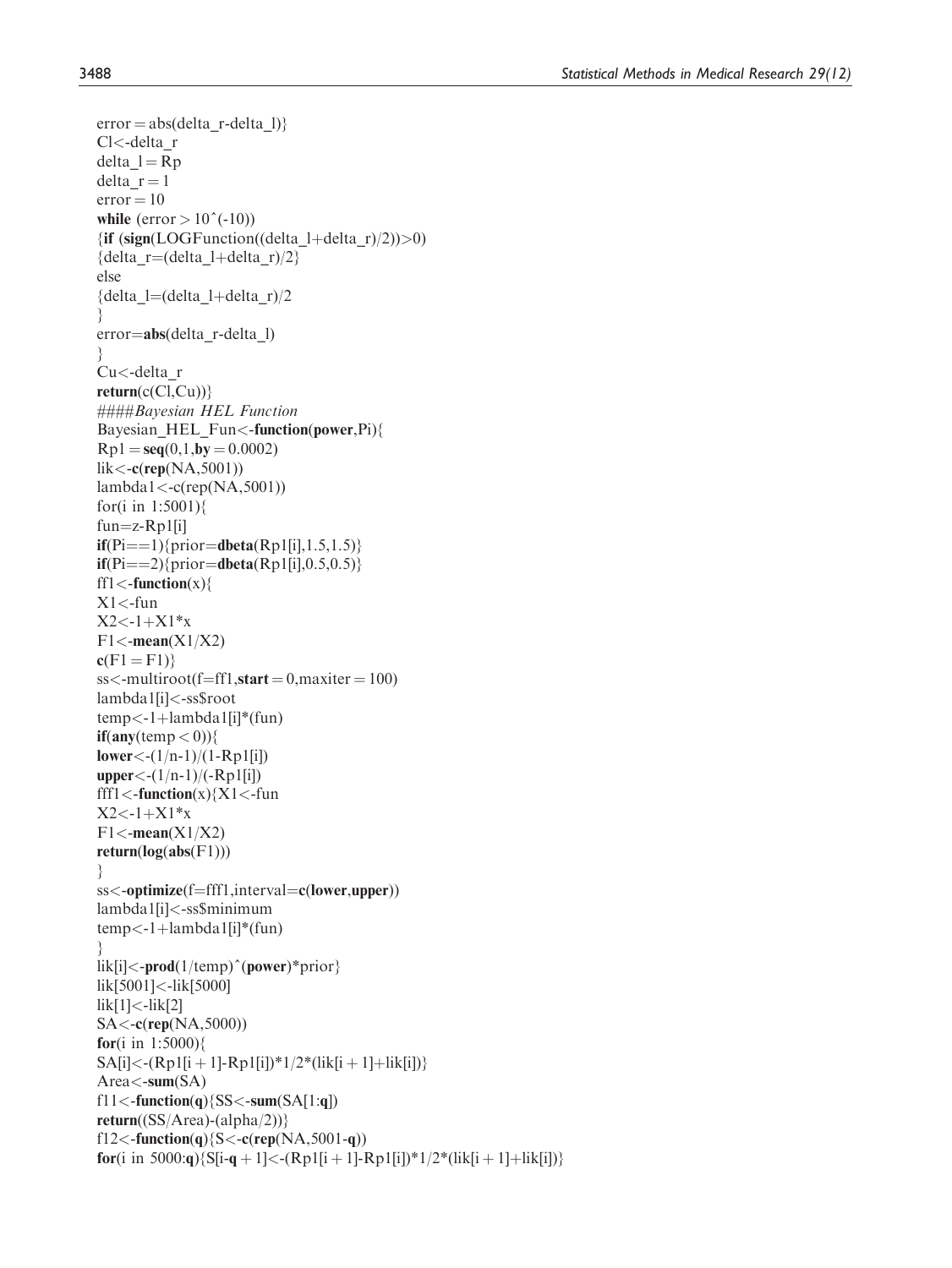$SS < -sum(S)$ 

 $return((SS/Area)-(alpha/2))$ }  $C1$  < - uniroot(f11,c(1,5000)) c11 <-C1\$root  $C2$  < - uniroot(f12,c(1,5000)) c12 <-C2\$root  $Cu < -Rp1[c12]$ Cl<-Rp1[c11] mean\_Rp=sum(Rp1\*lik/(sum(lik)))<br>return(c(Cl Cu mean\_Rp)))  $return(c(Cl,Cu,mean_Rp))$ ####Bayesian IFEL Function Bayesian\_IF\_Fun < -function (power,Pi){  $Rp1 = seq(0,1,by = 0.0002)$ <br>  $lik < c(**ren**(NA, 5001))$  $\text{lik} < \text{-c}(\text{rep}(\text{NA}, 5001))$ lambda1<-c(rep(NA,5001)) **for**(i in 1:5001){ fun=c(((m + n)/n)\*(z2-Rp1[i]),((m + n)/m)\*(fyhat\_phi/fxhat\_phi)\*(z3-p))<br>if(Pi---1){prior-ni\_star1[i]}  $\textbf{if}(\text{Pi} == 1)$ {prior=pi\_star1[i]}<br>  $\textbf{if}(\text{Pi} == 2)$ {prior=pi\_star2[i]}  $\textbf{if}(\text{Pi} == 2)$ {prior=pi\_star2[i]}<br>ff1<-**function**(x){ ff1 $\lt$ -function(x){  $X1$  <-fun  $X2 < -1 + X1*x$ <br>F1  $\leq$  mean(X)  $F1$  <-mean(X1/X2)  $c(F1 = F1)$ }<br>ss<-multiro ss<-multiroot(f=ff1,start = 0,maxiter = 100)<br>lambda1fil<-ss\$root lambda1[i] <-ss\$root temp<-1+lambda1[i]\*(fun)<br>lik[i]<-**prod**(1/temp)^(**powe** lik[i]<-**prod**(1/temp)^(**power**)\*prior} lik[5001] <-lik[5000] lik[1] <-lik[2]  $S$ A < - $c$ (rep(NA,5000)) **for**(i in 1:5000){  $SA[i] < (Rp1[i+1] - Rp1[i]) * 1/2 * (lik[i+1] + lik[i])$ <br>  $A \text{ real} < \text{sum}(A)$ Area<-sum(SA)  $fl1$  < -function(q){SS < -sum(SA[1:q]) return( $(SS/Area)$ -(alpha/2))} f12<**-function**(q){S<**-c**(rep(NA,5001-q)) for(i in 5000:q){S[i-q + 1]<-(Rp1[i + 1]-Rp1[i])\*1/2\*(lik[i + 1]+lik[i])}<br>SS<-sum(S)  $SS < -sum(S)$ return((SS/Area)-(alpha/2))}  $C1$  < - uniroot(f11,c(1,5000)) c11 <-C1\$root  $C2$  < - uniroot(f12,c(1,5000)) c12 <-C2\$root  $Cu < -Rp1[c12]$ Cl<-Rp1[c11] mean\_Rp=sum(Rp1\*lik/(sum(lik)))<br>return(c(Cl Cu mean\_Rp))) return(c(Cl,Cu,mean\_Rp))} ####Bayesian Pseudo Function Bayesian\_Pseudo < -function(size,prior,method){  $M < -5000 \#$ Rpd<-numeric(M) for (b in 1:M)  $\{xd < \text{rgamma}(\text{size}, \text{prior}, 1)$ pd <-xd/sum(xd)  $\textbf{if}(\text{method} == 'HEL') \{ \text{Rpd}[b] < \text{-sum}(pd^*z) \}$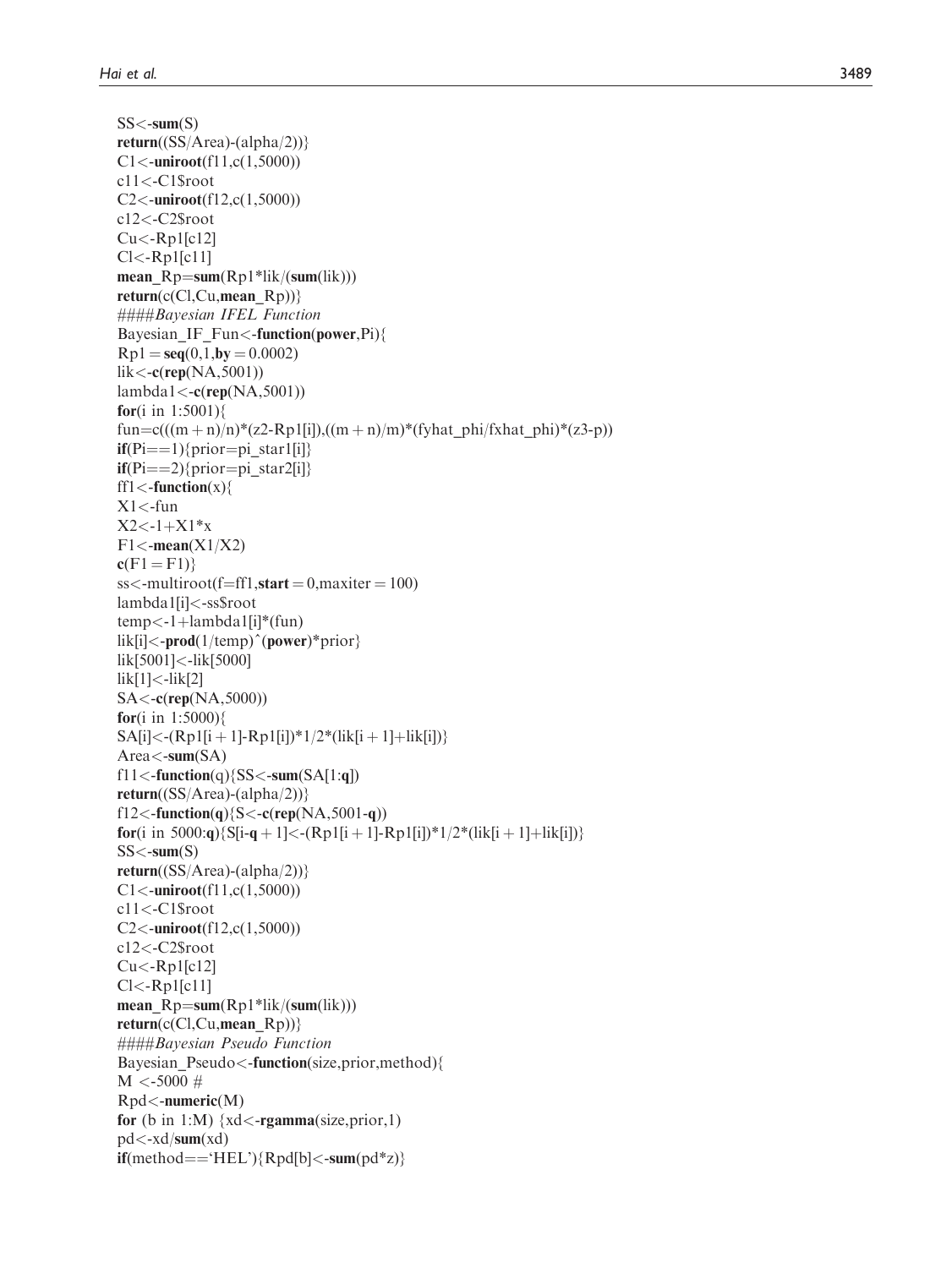$if(method=='IF')$ ff1 $\lt$ -function(xxx){  $zz < -c(((m + n)/n)*(z2-xxx)$ , $((m + n)/m)*(fyhat phi/fxhat phi)*(z3-p))$  $F1$ <-sum(zz\*pd)  $c(F1 = F1)$  $ss$  <-multiroot(f=ff1.start = 0, maxiter = 100) Rpd[b]<-ss\$root}} Rpd1<-sort(Rpd) Cl<-Rpd1[M\*alpha/2]  $Cu < -Rpd1[M*(1-alpha/2)]$ mean  $Rp=mean(Rpd1)$ return( $c(Cl,Cu,mean_Rp)$ )}  $\# \# \# \# HEL$  method:  $\# \# \# \#$  $p < -0.8$ alpha $<$ -0.05  $G \leq -ecdf(y) \#G(y)$ : diseased empirical cdf  $F \leq -\text{ecdf}(x) \# F(x)$ :non-diseased empirical cdf U $\lt$ -1-F(y) #The proption of non-diseased popuation with test result larger than Y  $Ind <$ -function(x,y){ifelse(x < = y,1,0)}  $z$  <-Ind(U,1-p) Rp<-mean(z)##estimator of Theta #####HEL method: estimate c\_star###  $B < -5000$  #larger for estimating bias  $Rphat_b$  <-numeric(B) for  $(b \text{ in } 1:B)$  {  $ib < -sample(1:m, size = m, replace = TRUE)$  $xb < -x[ib]$  $jb < -sample(1:n, size = n, replace = TRUE)$  $yb < -y[i]$  $Fbinvhat < -quantile(xb, probs = p)$ Ind\_b<-function(x,y){ifelse(x>=y,1,0)} Rphat<-sum(Ind\_b(yb,Fbinvhat))/n Rphat\_b[b]<-Rphat } Rpbar<-mean(Rphat\_b) sigma $1 < -n^*var(Rphat_b)$ cpstar<-Rpbar\*(1-Rpbar)/sigma1  $chi$  $\lt$ -qchisq(1-alpha,1) crit<-chi/cpstar  $HEL = Bisection_Method(Rp,crit,'HEL')$  $BHEL1 = Bayesian HEL_Fun(cpstar,1)$  $BHEL2 = Bayesian HEL Fun(cpstar,2)$  $BpHEL1 = Bayesian_Pseudo(n,cpstar,'HEL')$  $BpHEL2 = BayesianPseudo(n,cpstar + 1/n, 'HEL')$ ####IF method:####  $p < -0.8$ alpha $<$ -0.05 chi<-qchisq(1-alpha,1)  $G \leq -\text{ecdf}(y) \#G(y)$ : diseased empirical cdf  $F \leq -\text{ecdf}(x) \# F(x)$ :non-diseased empirical cdf  $Ind < -function(x,y)$ {ifelse( $x < =y,1,0$ )}  $F.inv < -function(p)$ quantile $(x,p)$  $phixphat < -F.inv(p)$ 

 $Ind2 <$ -function(x,y){ifelse(x>=y,1,0)}